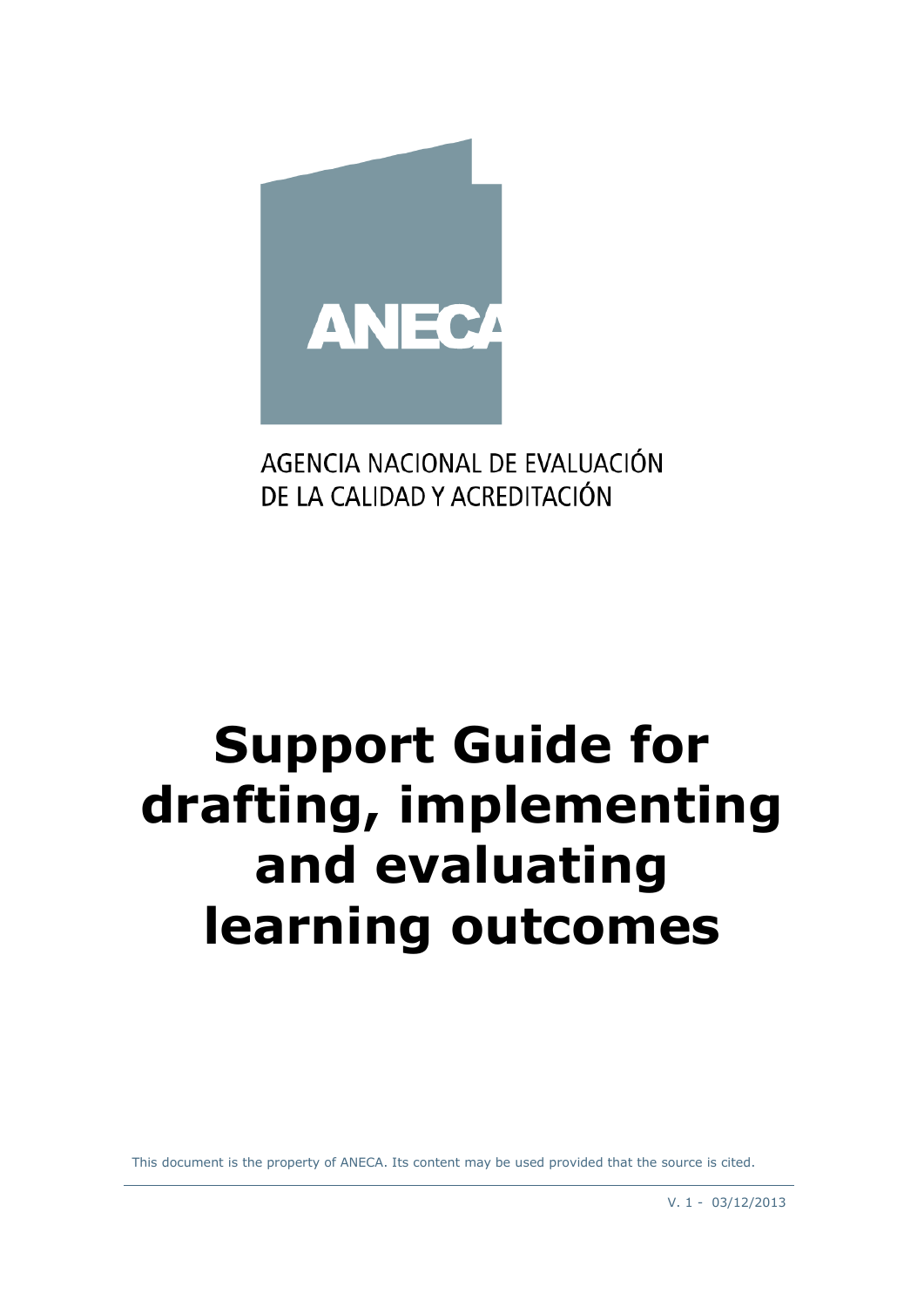

# <span id="page-1-0"></span>**TABLE OF CONTENTS**

| 1.     |                                                                                                                                         |
|--------|-----------------------------------------------------------------------------------------------------------------------------------------|
| 2.     |                                                                                                                                         |
| 2.1.   | Advantages and limitations of using learning outcomes10                                                                                 |
| 2.2.   | Difference between objectives and learning outcomes12                                                                                   |
| 2.3.   | Programme learning outcomes vs subject learning outcomes13                                                                              |
| 2.4.   |                                                                                                                                         |
| 2.5.   |                                                                                                                                         |
| 2.6.   |                                                                                                                                         |
| 3.     | HOW ARE LEARNING OUTCOMES PREPARED, EVALUATED AND REVIEWED?16                                                                           |
| 3.1.   |                                                                                                                                         |
| 3.1.1. |                                                                                                                                         |
| 3.1.2. | A useful tool for writing learning outcomes 17                                                                                          |
| 3.1.3. |                                                                                                                                         |
| 3.2.   |                                                                                                                                         |
| 3.3.   | Guidelines promoting correspondence between learning outcomes,                                                                          |
| 3.4.   | Guidance for reviewing, correcting, and reconsidering learning outcomes<br>28                                                           |
| 4.     | LEARNING OUTCOMES AND THE SPANISH QUALIFICATIONS FRAMEWORK.31                                                                           |
| 5.     | LEARNING OUTCOMES AND QUALITY ASSURANCE 32                                                                                              |
| 5.1.   |                                                                                                                                         |
| 5.2.   | How are learning outcomes integrated in the quality assurance system                                                                    |
| 6.     |                                                                                                                                         |
| 6.1.   | Guidelines for the assessment of students according to the ESG36                                                                        |
| 6.2.   | Examples of the correspondence between learning outcomes, learning                                                                      |
| 6.3.   | Example of how to reformulate accreditation ex-ante report competences                                                                  |
| 6.4.   | Principles and recommendations of the European Consortium for<br>Accreditation, ECA, on learning outcomes in accreditation procedures46 |
| 7.     |                                                                                                                                         |
|        |                                                                                                                                         |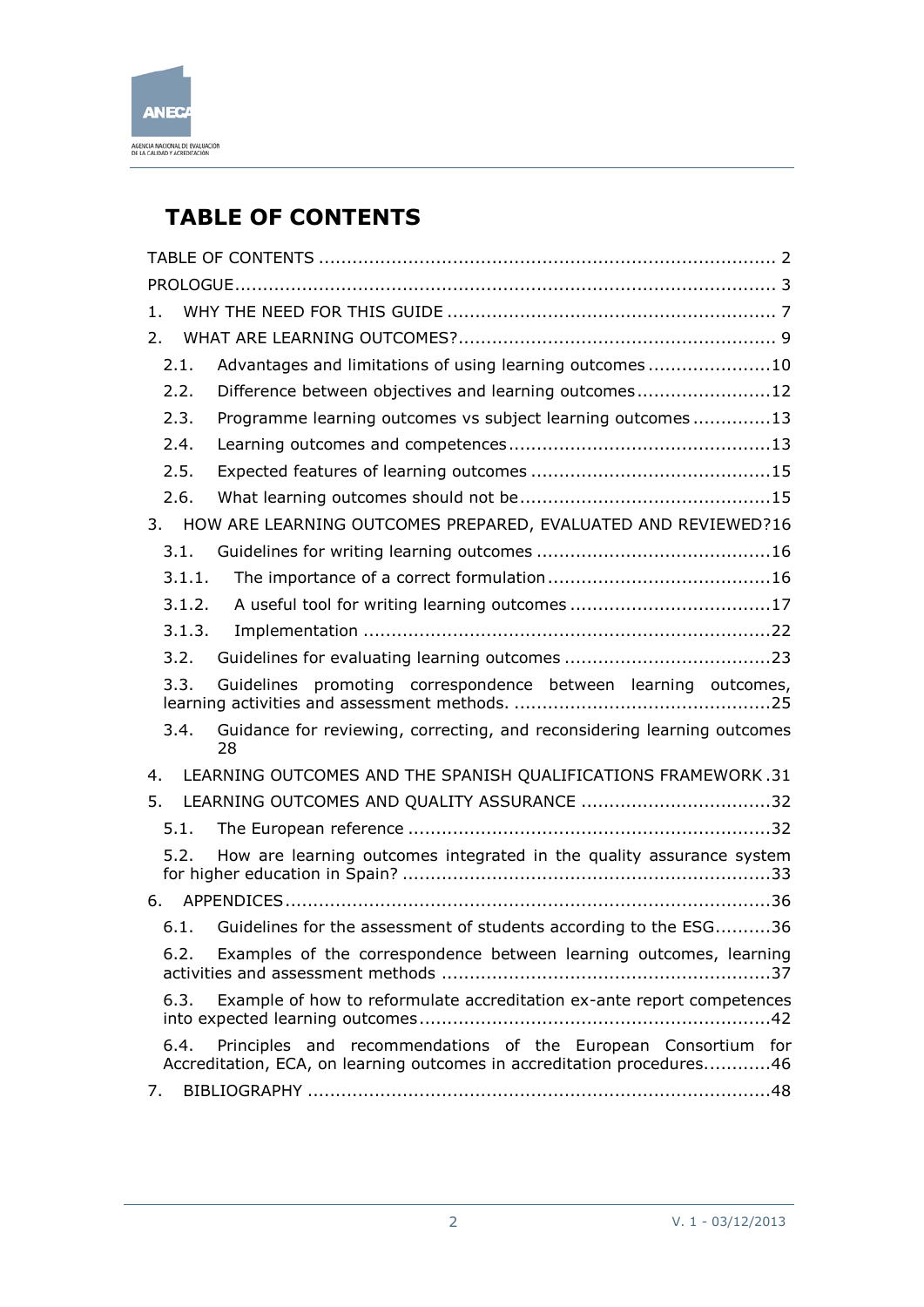

# <span id="page-2-0"></span>**PROLOGUE**

The kind of learning that corresponds to higher education depends on how we define its mission, a passionate debate, but in which it is difficult to achieve a farreaching consensus. However, perhaps it is possible to agree on some key issues that are essential at present.

Currently, and certainly in contrast with those who see its role as advocating a more liberal type of training, the predominant concept links university education to professionalization, in part because the economy of advanced societies requires professionals with high level qualifications. It cannot be said, however, that this is a new idea. To mention just a few examples, medieval universities already assumed the training for certain professions and, in the nineteenth and twentieth centuries, universities were responsible for the training of administrative staff and bureaucrats; Ortega y Gasset (1930) used to encourage universities to perform this task successfully; or, finally, such prestigious institutions as the Massachusetts Institute of Technology and the Harvard School of Economics were created to provide education to fulfil the needs of a given period. It is true, however, that at present, this relationship has become more important, as economic development is much more linked to quality, especially university education.

In recent decades, this understanding of university education has been enhanced for two reasons, that are related in part. Firstly, the nature and organization of work has changed in a globalized world and, today, highly qualified professionals with certain characteristics are required, a fact that alters what society demands of universities: it is no longer enough for students to assimilate the knowledge developed to date, but, due to constant and rapid scientific and technological developments, university education is expected to prepare students to assimilate foreseeable future changes and even play a significant role in them.

Furthermore, the university itself, subject to such powerful forces of change as the aforementioned technical and economic developments as well as globalization, the democratization of entry, new technologies or the internationalization of all areas of activity, must undergo profound changes that also affect, and strengthens, its relations with society. Once again, it has been suggested that students be able to work and contribute to a constantly changing and very open world, from multidisciplinary and multicultural perspectives, as the future before us is uncertain.

As Bowden and Marton (1998) argue; how do we teach, with what we now know, to deal with an unknown future and even create one from the transformation of what we are and know today? A good option seems to be to focus on the ability to continue acquiring knowledge and training throughout life to adjust to new circumstances and to make decisions and solve problems in complicated situations and often with many unknown factors and, therefore, with high degrees of uncertainty.

In any event, the educational challenge is important and cannot be avoided. We must acquire, therefore, knowledge and competences related to certain disciplines<sup>1</sup>, on the one hand, but also general competences to ensure, firstly, the ability embark on lifelong learning with the assistance of new advances and discoveries, as needs arise. In addition, we must also develop the ability to communicate and work

-

 $1$  These will affect to a great extent other types of learning.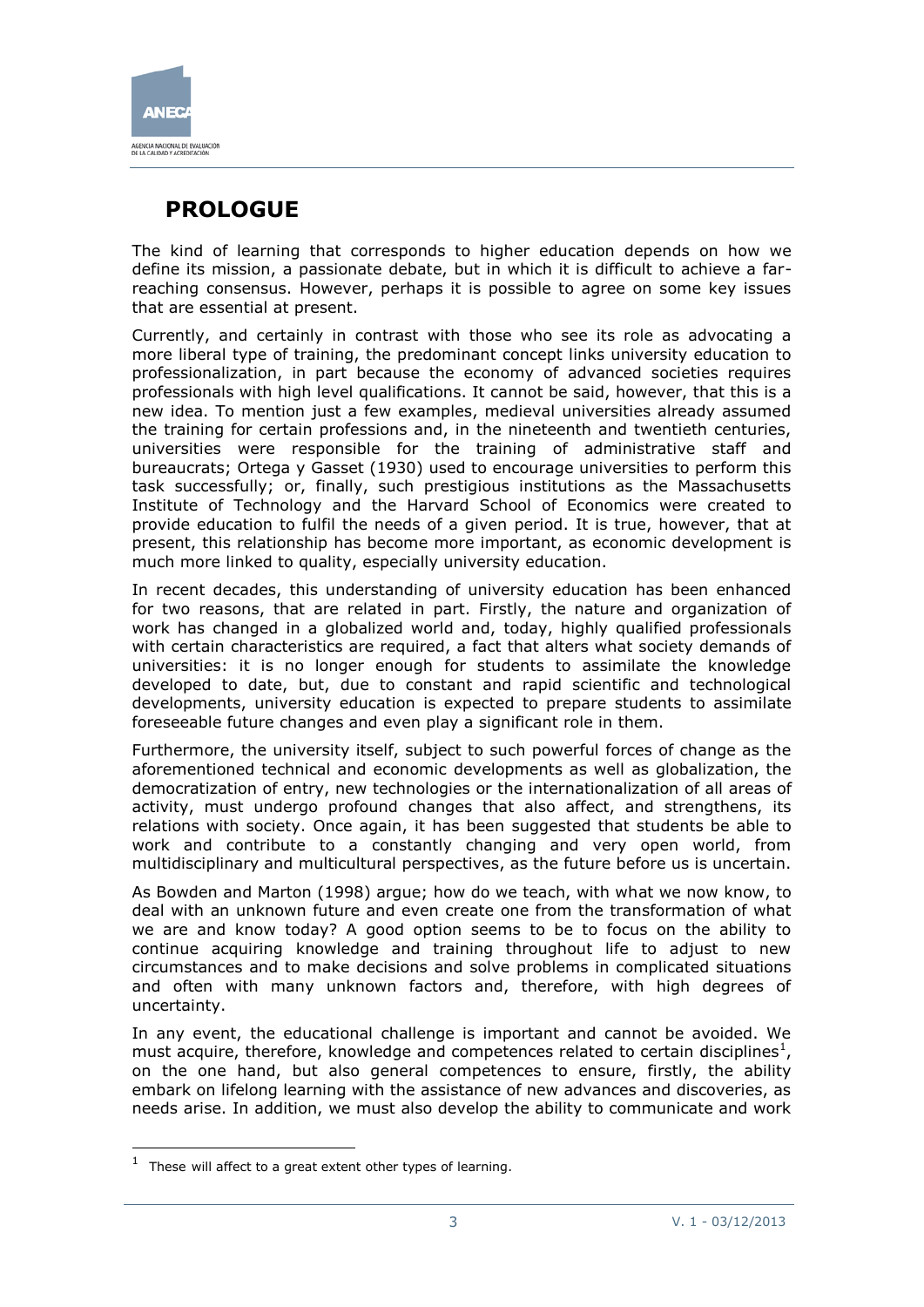

in multidisciplinary and multicultural teams and, of course, to make the best use of all available resources.

It is undeniable that university education becomes, in an advanced society, a type of rite of passage, not only to acquire a certain desirable level of culture, but also a professional status that will significantly determine the future of the individual. Learning qualifies a person to perform many different actions, such as remember or recognize information or facts, understand abstract concepts or principles, explain facts, reason, argue, understand, apply knowledge in solving practical or theoretical problems, make judgements or make and justify certain decisions. But if we are pursuing high-quality training for a profession, learning is, above all, a different way of perceiving reality from the point of view of a discipline (or at least that part of reality to which a particular discipline refers). We are not just talking about accumulating knowledge, but rather transforming information into knowledge on which to base our professional performance and, furthermore, to judge it, assess it and use it to implement changes.

This now brings us to the highest level of learning and achieving it requires a coherent and well-informed approach by educational leaders and an in-depth approach (vs. a superficial approach, in the meaning of Marton and Säljö, 1976a and 1976b and many subsequent university training specialists) by students. But this in-depth approach is not only a characteristic of students; it develops through their interaction with an environment that favours this type of learning that transforms the individual learner and allows him to identify the crucial aspects of a situation or text so that they can be understood within the framework of a discipline and eventually be used to solve a problem or deal with a situation with the necessary resources (i.e. communicate, gather relevant information, argue...) .

In this context, competences, understood as the ability to implement knowledge and skills, are, on the one hand, something students need to learn and, on the other hand, allow the application of knowledge to introduce us to other forms of learning given that they serve to compare a way of understanding things; this form may be right or wrong and, indeed, this would not matter too much from the point of view of learning, provided that students take the opportunity, with the assistance of their teachers, to reflect on the results of their activities and learn from this feedback. In addition to these positive aspects, competency-based education also serves to define, before starting the learning process, expected outcomes and, in that sense, it guides the learning (and teaching) experience and is an excellent criterion for assessing process outcomes.

However, this approach to education has been severely criticized, especially in higher education, in contrast to other educational levels in which it could be more relevant as they target more mechanical and closed options, such as vocational training for example. The main criticism can be summarized in the fact that university education is aimed at more complex professions, in which there are not usually single and closed solutions but, on the contrary, very flexible solutions that are responsive to changing circumstances; hence, exclusively focusing on competences could limit the scope of education if understood and applied in an excessively narrow-minded and specific manner (Barnett, 1994, Edward and Knight, 1995). This would not apply, however, when working with them in the context that we have previously explained, where they constitute part of the educational objectives, which can be substantial. It idea is, in short, to admit that throughout a study programme, not only a certain role should be learned, but also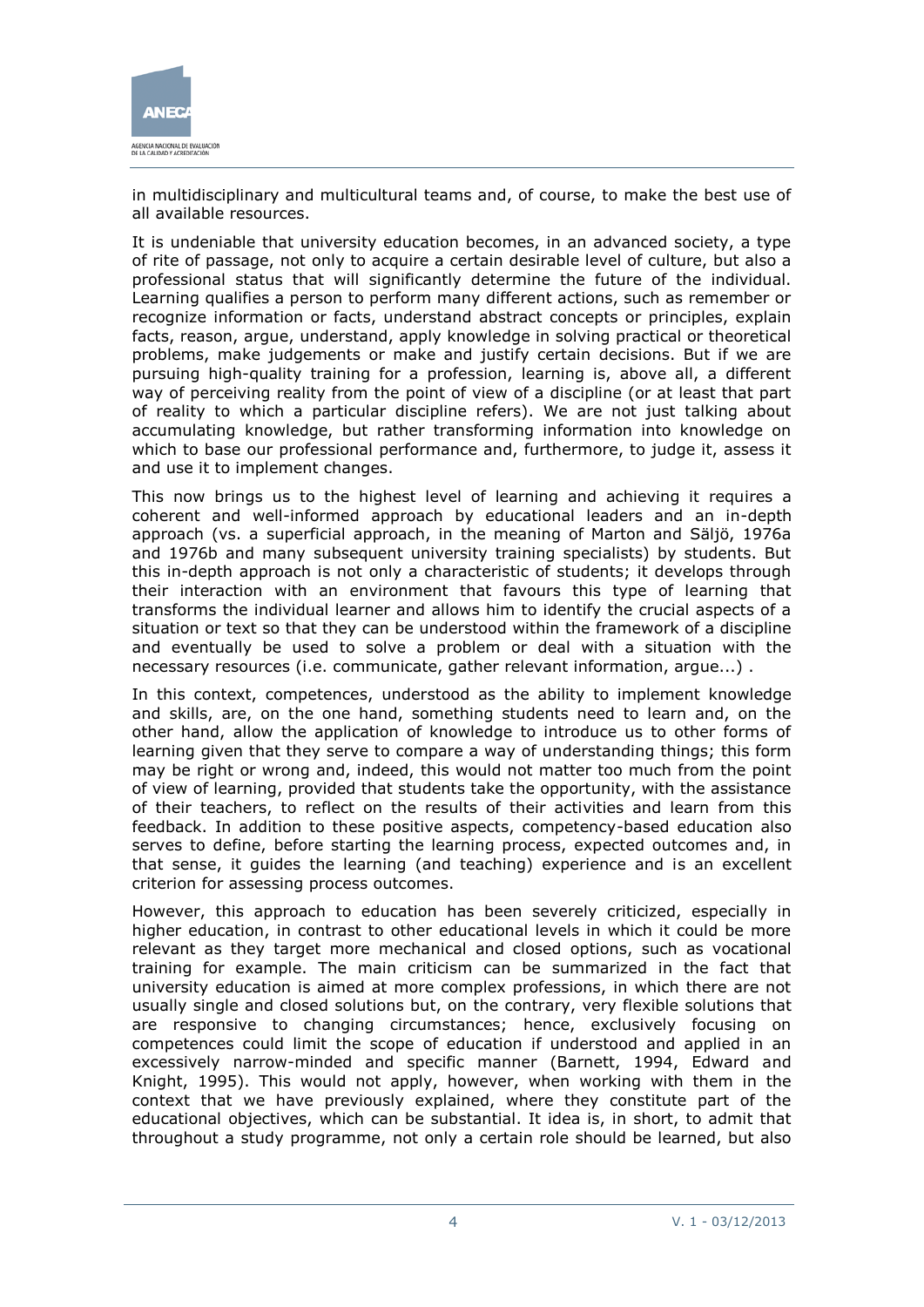

mental attitudes and habits that can promote creativity, flexibility and lifelong learning.

We are faced, then, with two ways of understanding the competences and learning outcomes, which, considering extreme views, would be as follows. On the one hand, a way that defines them in the broadest terms as meaningful professional and disciplinary tasks, for which the competences are an important part of the educational process and an opportunity to apply and contrast a way of understanding things and gathering the necessary feedback after due reflection. On the other hand, a view that sees them as the ultimate and unique end of education and defines them exclusively as atomized and observable responses to specific situations, even denying the crucial role of in-depth theoretical understanding when undertaking a profession. From this perspective, we could say that the choice is not in terms of competences or not, but on how they are understood and the role they play in educational objectives.

An essential principle of education is that you learn what you practice, always accompanied by feedback and reflection. We mentioned above that the main educational challenge that universities have is to train students to become good professionals and citizens for an uncertain future and to help create that future. If this is so, it follows that students should work in diverse and varied environments, so that they are able to perceive regular aspects through this diversity of contexts, as well as the relevance and limitations of their knowledge; the idea is to learn what knowledge can be applied to a certain range of situations and what cannot. Similarly, throughout their training they will have faced situations and open problems that will have required them to make decisions in uncertain conditions, as can often be expected to happen in their careers. All this must take place in a tolerant environment that allows trial and error. These conditions are those that can make lifelong learning possible, as students will have learned during their academic experience to deal with and resolve new situations that involve a high degree of uncertainty. An open and stimulating environment which, incidentally, should not only exist within the classroom but also in the institutions where training takes place.

According to Bowden and Marton (1998), an environment that facilitates quality learning is based on the following, among other aspects:

- A variety of methods that are suitable for the acquisition of different types of learning: concepts and theories, but also competences, skills or attitudes and values. This diversity of methods makes it possible to achieve the learning outcomes from various perspectives, so that they can be grasped more fully. We might add that with only two limitations: a) that the use of a method must be instrumental to achieve the desired objectives and b) that the approach as a whole is consistent so as not to disperse the student's attention with a variety of changing methodologies.
- The consideration of learning and teaching as a process of dialogue between academic staff and students and also between students or between students and certain situations or topics. In reality, different methodologies could be considered opportunities to initiate and cultivate this dialogue.
- Inclusion of different methodologies within a coherent framework that meets the above characteristics. In this sense, no teaching strategy is the only solution, but rather an excuse to invite students to act and, on the basis of their contributions, to create opportunities for discussion and reflection.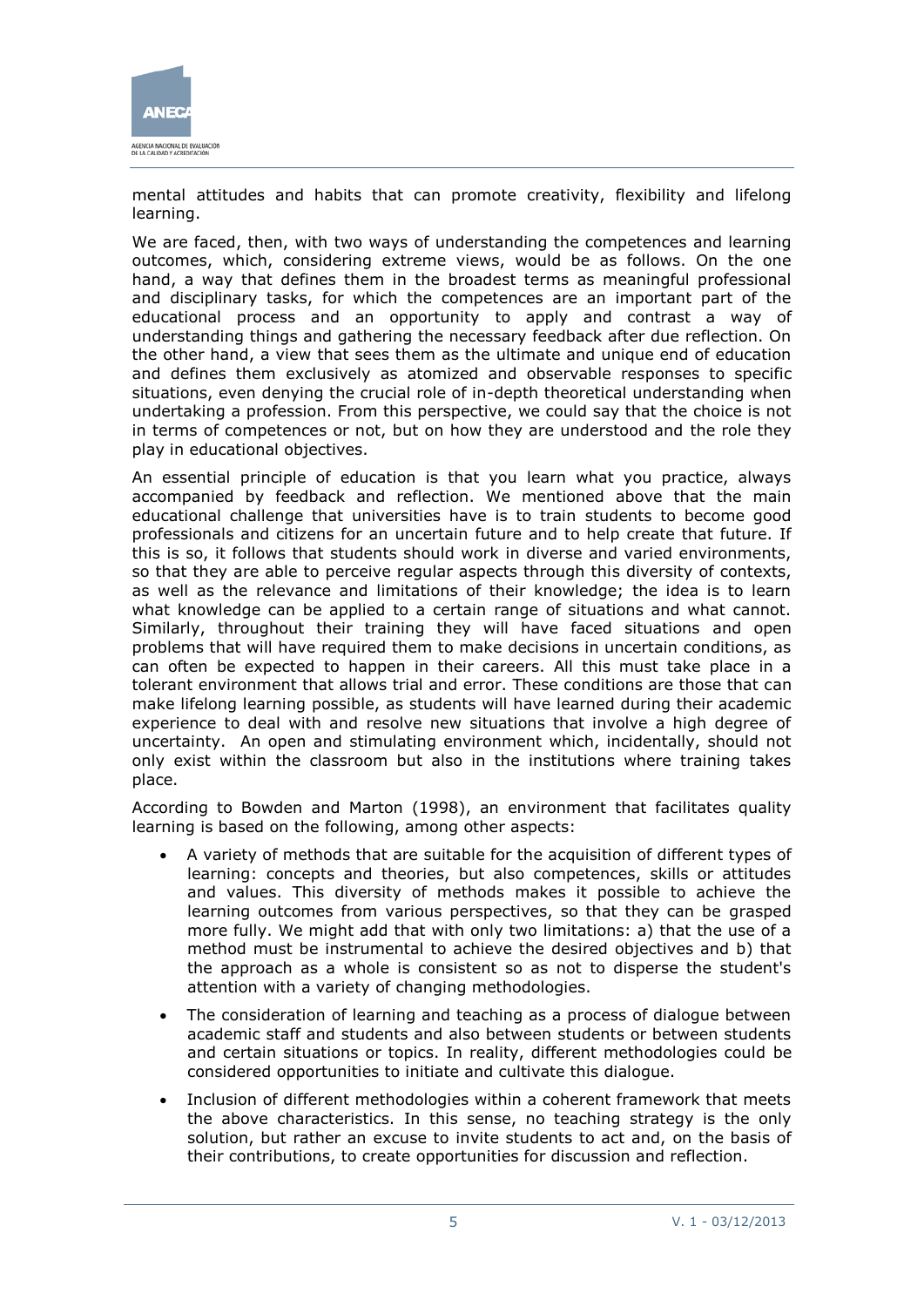

- Draw on realistic activities that students can recognize as socially valuable, as a means to stimulate their interest and motivation
- The teaching approach should be based on the students' previous knowledge as a the best way of ensuring success.
- The proposal must be realistic, adapted to available time and resources.

Of this Support Guide for drafting and assessing learning outcomes, we can say, first of all, that it is a timely document; in fact, a document of this kind, proposed by an important institution, has probably been necessary for some time. On the other hand, providing a guide that is concise while also sufficient and therefore useful, that will provide flexible guidance on how to draw up learning outcomes and proceed to their development and evaluation, is no easy task; not so much due to the difficulty of the task as to the controversies and possible misunderstandings that have arisen and to the many papers on this topic from different European institutions. In fact, quite possibly this Guide will not only clarify but also simplify the task that has been performed in many colleges and schools. Indeed, this Guide is an excellent document, very well documented and in line with the main guides in use, which collects and gives meaning to the relevant European documents, always numerous and from various sources, and to the complete study programme design, implementation and revision process. This greatly simplifies the work of academic staff when addressing this task and also provides examples of various disciplines that clearly illustrate what has been previously explained. All this with a broad and comprehensive sense of the most appropriate competences for higher education.

Therefore, we can expect this to be a valuable reference document to address the challenge currently facing programme degrees, which is their accreditation ex-post.

> **Carmen Vizcarro Guarch Autonomous University of Madrid**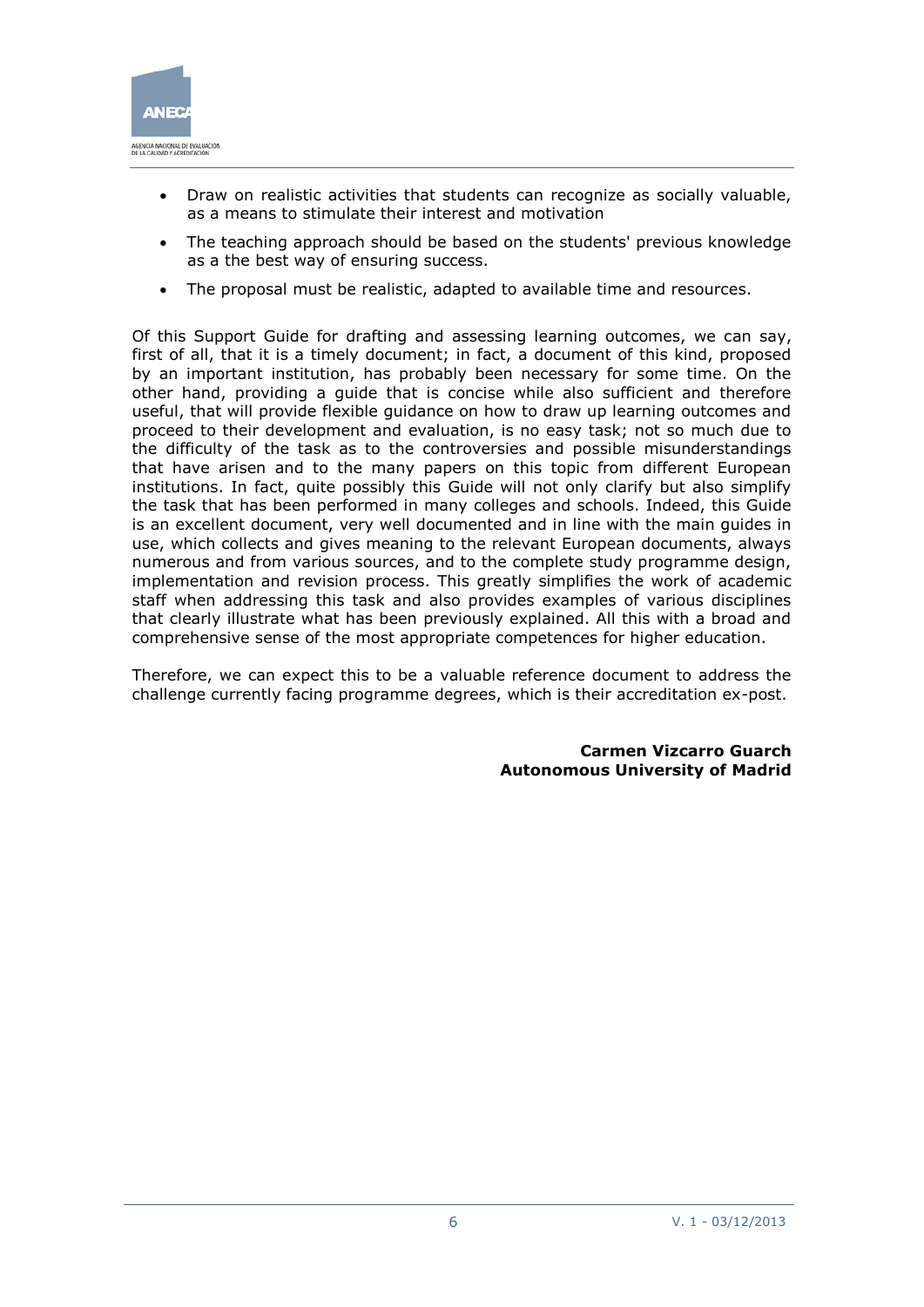

# <span id="page-6-0"></span>**1. WHY THE NEED FOR THIS GUIDE**

With this Support Guide for drafting, implementing and evaluating learning *outcomes* ANECA aims to present a number of guidelines that must be taken into account when drawing up new study programmes and their subjects, as well as any changes resulting from considerations based on internal quality assurance procedures and re-accreditation processes to which all study programmes are subject under Spanish legislation.

The focus, guidance, taken from the documents of the European Higher Education Area, as well as the contributions of many authors, highlight the need for university educational systems to review their key pillars and concentrate on providing indepth learning for university students and improving students' experience at university.

Thus, one of the new and key elements of new study programmes are learning outcomes that, in an initial approach to a definition, are elements of the curricular design that help describe what is expected of a study programme or of part of one. With this intention, ANECA aims to provide the university community with a tool to help clarify an on-going issue such as what learning outcomes are and what they are for, as well as some examples of good practices.

The European Commission, in its document, *Using Learning Outcomes,* notes that their use has an impact on education, training actions and on policies, emphasizing student learning by making it explicit. Learning outcomes represent one of the basic components for the transparency of higher education systems and to be able to recognise the qualifications of professionals.

The establishment of the European Credit Transfer System (ECTS) in official bachelor degrees and postgraduate studies has required the introduction of a new student-centred training model in higher education. This has required a methodological change in recent years: from a content-based approach - focusing on what academic staff teaches - to a results-based approach - i.e. what students are capable of understanding and doing once they successfully reach the end of their learning process.

This reformulation of the organization of a higher education programme has led to the introduction of a new concept: *learning outcomes.* Its use and implications have been key in promoting the student-based teaching-learning model in Europe, as its correct formulation is the basis to calculate the dedication of students and, therefore, the allocation of ECTS credits.

Using learning outcomes has increased the transparency of the results of European higher education and its qualifications, as its use makes the objectives of the degrees more explicit and, therefore, clearer and easier to understand for students and employers. It also makes it easier to compare qualifications across countries of the European Higher Education Area (EHEA), promoting academic and professional mobility.

Consequently, learning outcomes are of interest: a) for universities when defining their degrees and training of students, primarily through their courses; b) at domestic level when defining qualification frameworks or external university quality assurance evaluations; and c) in the international arena with a view to promoting the recognition, mobility, and transparency of degrees between countries.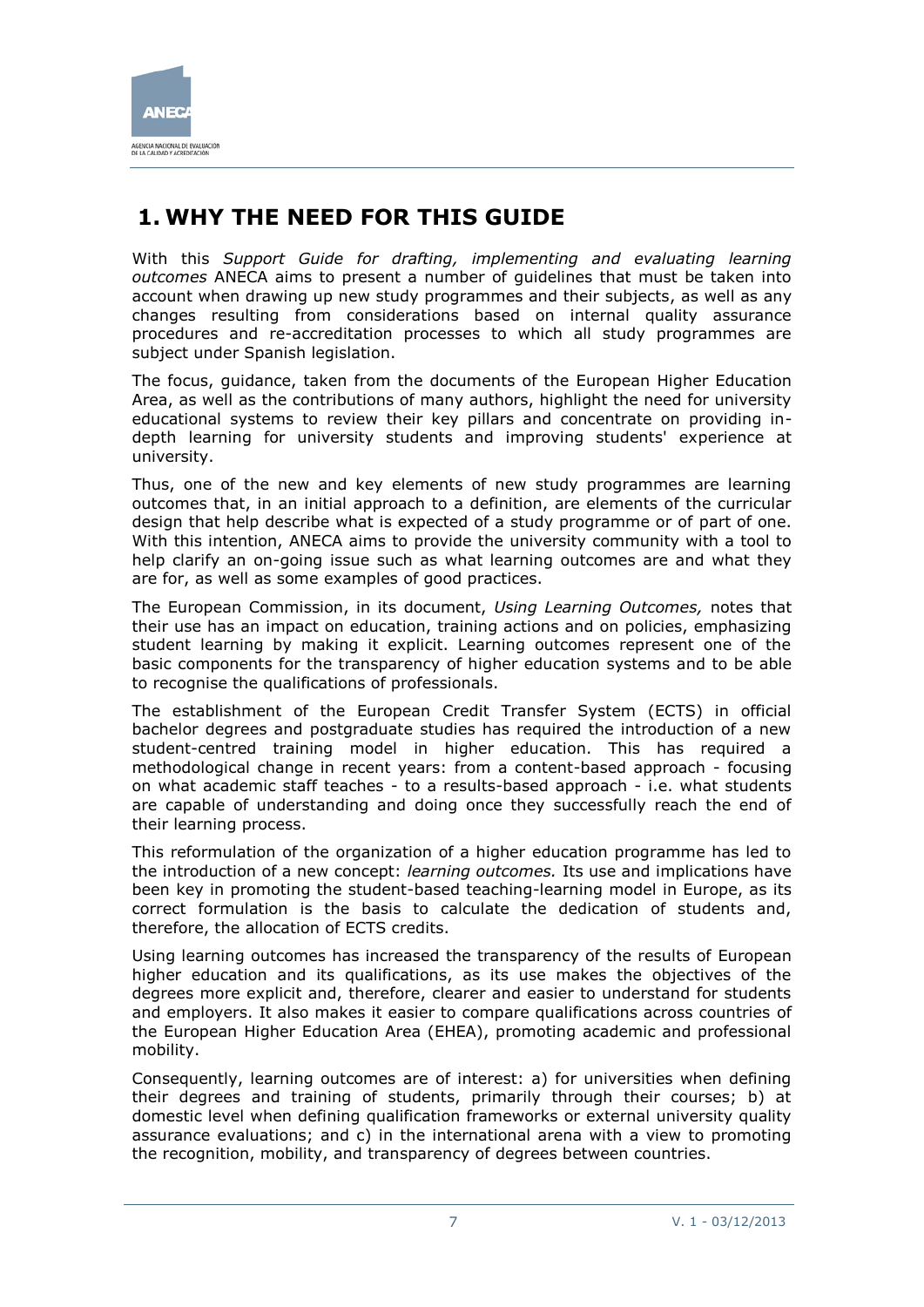

In Spain, however, their use has been blurred by the concept of *competence,* a term that is much more widespread in our higher education system than *learning outcomes.* In fact, to date, the concept of competences has been used both in law and in the academic world almost exclusively to express what a student should know, understand and be able to do after graduation.

Programmes for undergraduate studies, master degrees and doctoral studies accredited to date include, in many cases, a large number of competences that students must prove they have acquired on graduating, including some that are difficult to quantify. ANECA, therefore, has considered that it is important to produce a support guide on learning outcomes for universities, coinciding with the re-accreditation ex-post of official university bachelor degrees, master degrees and doctoral programmes. ANECA invites the universities to take advantage of preparing the re-accreditation self-assessment report to reflect on the competences included in the degree proposal, with a view to changing them, if necessary through the relevant change process - into real learning outcomes.

ANECA, aware that universities are responsible for defining the outcomes that their students must achieve at the end of the degrees offered, as well as the most suitable mechanisms to evaluate whether those learning outcomes have been achieved or not, is presenting this guide to provide guidance and support - not in a mandatory manner - hoping that the information it includes will help the universities to move forward in line with European recommendations towards a greater focus on learning outcomes, already widely established in many European countries.

More specifically, this guide aims to provide universities, assessment committees, educational authorities and other stakeholders interested in university quality with guidance in identifying, defining, drawing up, using and evaluating students' learning outcomes.

The document has been divided into four main sections. The first concentrates on defining what learning outcomes are - whether for degrees or subjects - their advantages and limitations. The second part provides practical guidance on how to draw up learning outcomes and how to link them to teaching actions and evaluation methods. The next section in the guide will guide readers in relation to the connection between learning outcomes and the Spanish Qualifications Framework; ending with a section dedicated to quality assurance and learning outcomes. In addition, a series of appendices that provide practical examples of all the concepts included in the guide have been included.

This document is neither the panacea that seeks to overcome all the challenges of changing from a content-based approach to a learning outcome-based approach nor a text with a universal pedagogical goal; it intends to provide, mainly university professors who are interested in this paradigm shift, a roadmap to facilitate the adaptation process. We also know that not all programme degrees or different scientific cultures are equally conformable to this new approach and that even within the same degree, it will be more difficult to adapt certain subjects to these changes, but our obligation as a university system is to be in line with the consolidation of European Higher Education Area and its principles, among which, a fundamental pillar is the structuring of study programmes in terms of learning outcomes.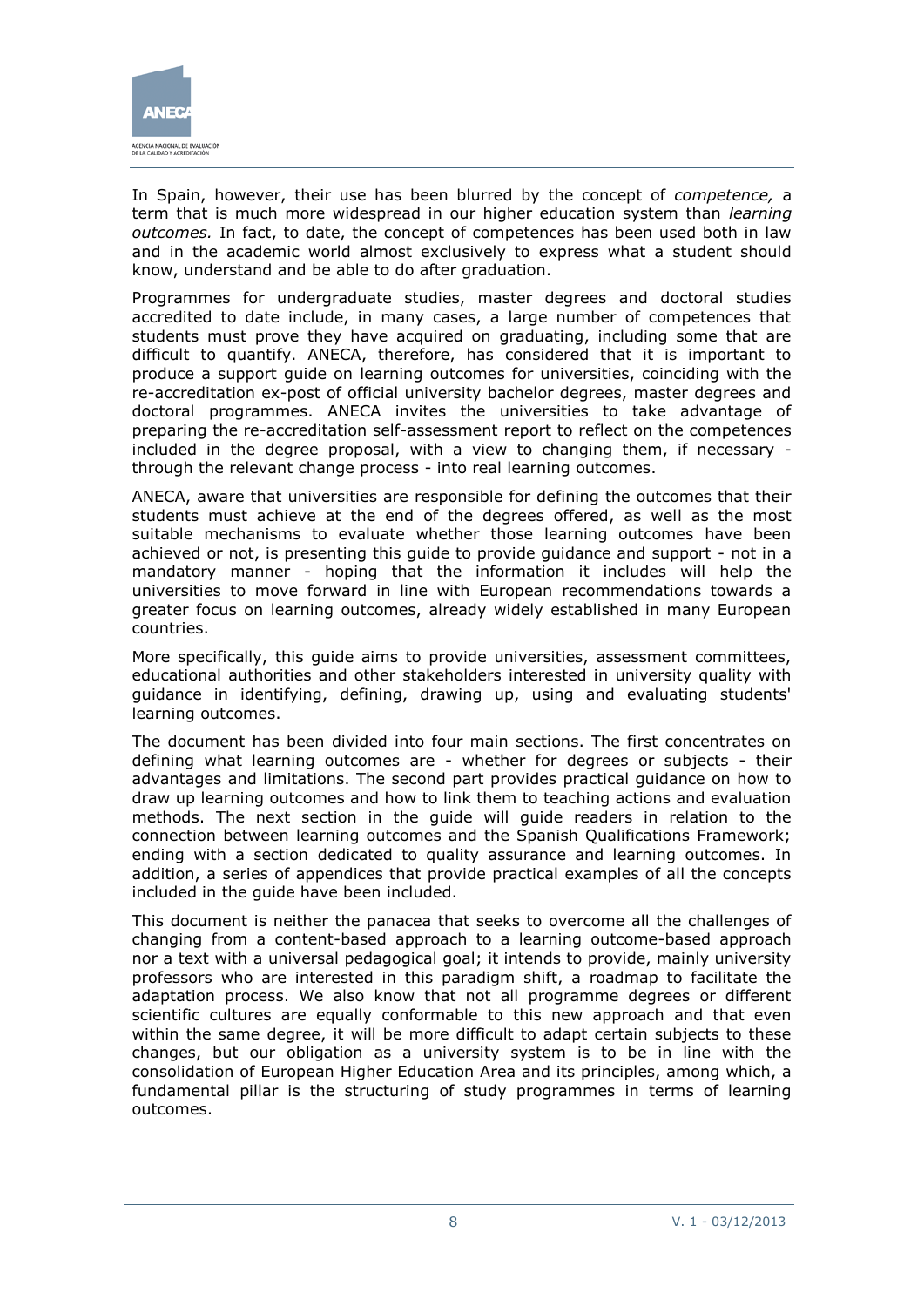

# <span id="page-8-0"></span>**2. WHAT ARE LEARNING OUTCOMES?**

From an educational point of view, learning outcomes are considered as one of the cornerstones of the Bologna process. Over the years, a number of organizations and authors have offered different approaches to the concept and definition of learning outcomes:

*Learning outcomes are explicit statements of what we want our students to know, understand orbe able to do as a result of completing our courses.*  (University of New South Wales, Australia)

*Student learning outcomes is defined as the knowledge, skills and abilities that a student has attained at the end (or as a result) of his or her engagement in a particular set of higher education experiences.* (Council for Higher Education CHEA, EE.UU.)

Learning outcomes are statements of what is expected that the student will

*be able to do as aresult of learning the activity.* (Jenkins y Unwin, 2001)

*A learning outcome is a written statement of what the successful student/learner is expected tobe able to do at the end of the module/course unit or qualification. (Adam, 2004)*

Learning outcomes are statements of what is expected that the student will *know, understand and/or be able to do after completion of a process of learning.* 

*Tuning Educational Structures* Glossary

The ECTS Users' Guide notes that learning outcomes are *verifiable statements of what learners who have obtained a particular qualification, or completed a programme or its components, are expected to know, understand and be able to do.*

The *Framework for Qualifications of the European Higher Education Area* defines learning outcomes as *statements of what a learner is expected to know, understand and/or be able to do at the end of a period of learning.*

In the Spanish context, Article 2 of Royal Decree 1027/2011, of 15 July, setting out the Spanish Qualifications Framework for Higher Education (MECES), defines learning outcomes *as what students are expected to know, understand or be able to do.*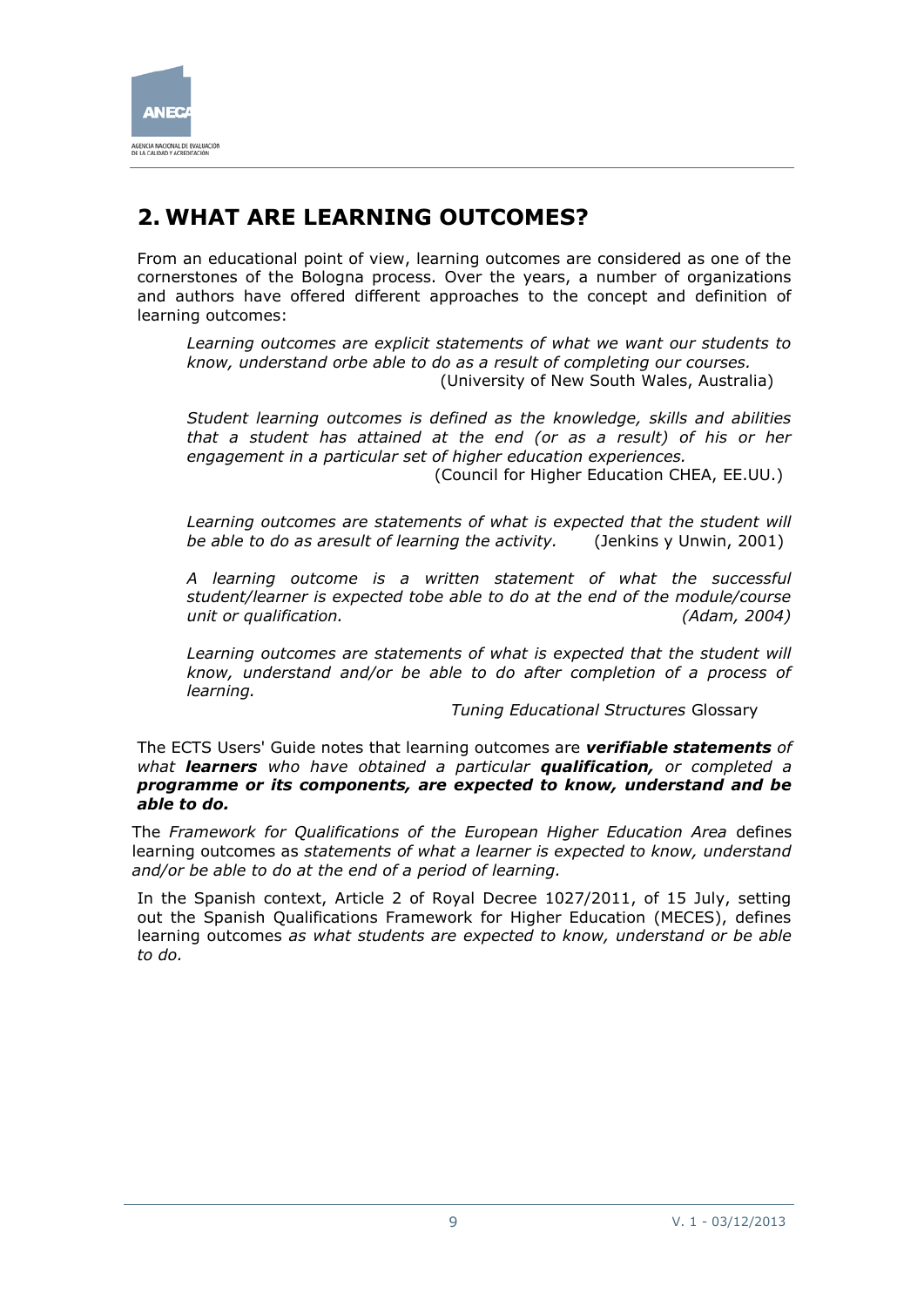

As can be seen, the different definitions do not differ too much. For the purpose of this guide, we shall consider the following definition:

**Learning outcomes** are statements *of what a learner is expected to know,* 

*A Framework for Qualifications of the European Higher Education Area, p.29.*

### <span id="page-9-0"></span>2.1. Advantages and limitations of using learning outcomes

Learning outcomes provide greater clarity and transparency for higher education systems and qualifications. They are important tools that clarify the results of learning for students, citizens, employers and educators (Adam, 2004).

For the University, they are a very useful tool for planning and organizing learning as they clearly state the expected results of the the teaching processes and make these more easily understood by teachers, students, employers and other agents in the university system. On the one hand they help guide the academic staff towards achieving certain goals that have been made explicit in terms of knowledge and competences. On the other hand, they enable students to know, beforehand, the challenges they will face throughout their education, i.e. what is expected of them at the end of their studies and how the learning achieved is going to be evaluated. Furthermore, the use of learning outcomes enhances the consistency of the student-centred teaching-learning model as it establishes a connection between learning activities, assessment methodologies and results (see section 3.4. of this guide).

At domestic level, from the point of view of the Spanish Qualifications Framework for Higher Education, the use of learning outcomes makes it possible to align qualifications with the requirements of a good university education. Regarding the labour market, they offer employers information on what graduates will know and be able to do. Furthermore, the use of learning outcomes is a good reference regarding the quality of the teaching, since defining them requires academic leaders to reflect on the desired results of the degree they are offering and, therefore, they provide guidance to internal teaching quality assurance systems to achieve those results. Meanwhile, quality assurance and accreditation agencies see learning outcomes as essential criteria for their external quality assurance systems.

Internationally, their use makes it possible to compare learning and qualifications between countries, facilitating the recognition of students' achievements. This has an immediate impact in terms of student mobility by increasing the transparency of the different international higher education systems.

Overall, we can state that learning outcomes are an excellent tool when it comes to structuring a study programme because:

- $\checkmark$  They promote a student-centred approach when planning study programmes, encouraging a change from teaching models based solely on *input* (focused on what the teacher taught in the classroom) to those based on *output* (on students and learning), providing a more balanced approach that addresses both *input* and *output.*
- $\checkmark$  They provide the higher education system with clarity and transparency, promoting coherence between training, evaluation and results, encouraging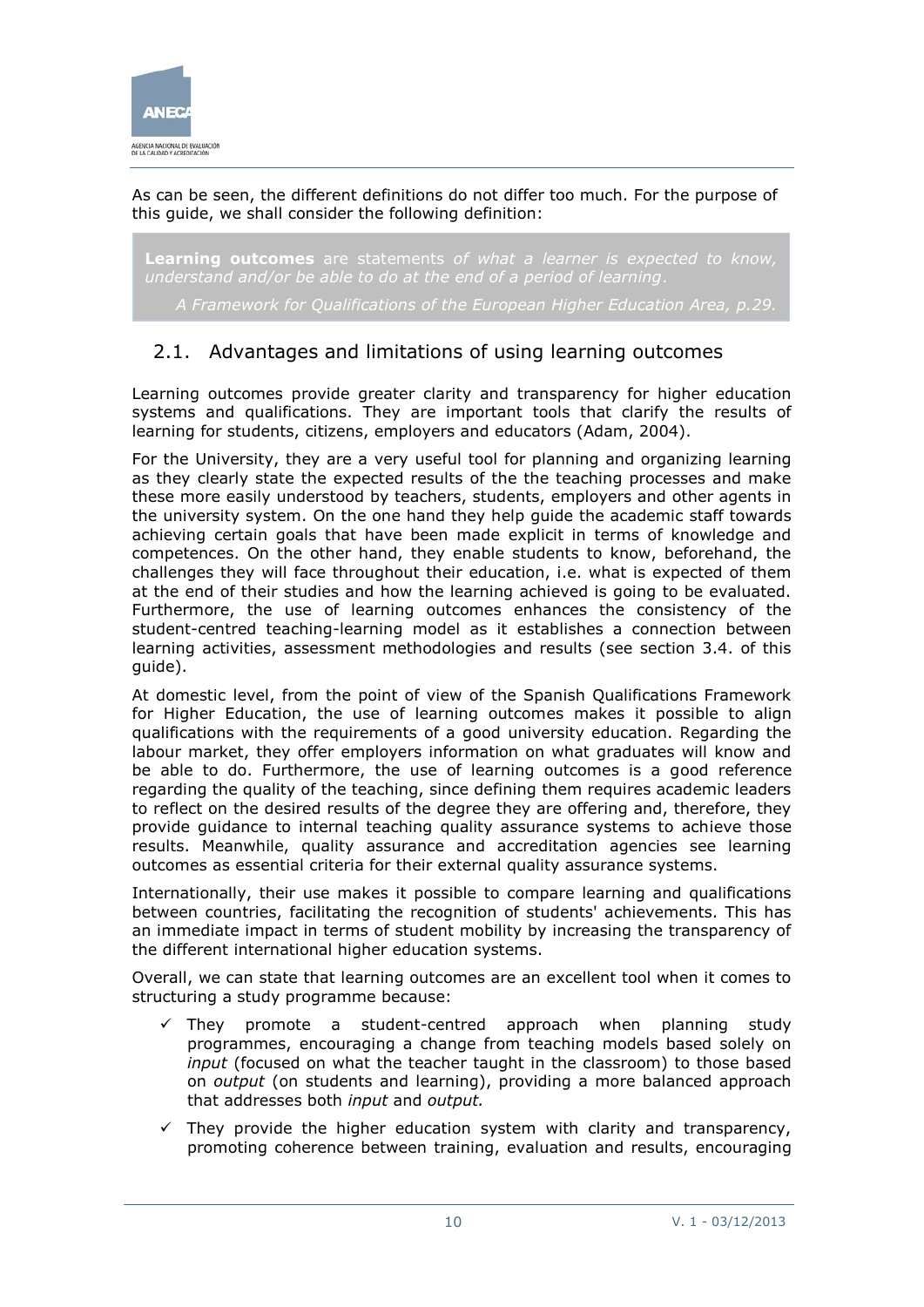

the integration and consistency of different subjects with the overall results that students are intended to achieve.

- $\checkmark$  They provide better information to teachers, students and employers to the extent that students know exactly what is expected of them, and employers can know what graduates know and are able to do when starting a new job.
- $\checkmark$  They help to encourage the mobility of students and improve the comparability of qualifications at an international level, as they are in line with the qualifications frameworks of other countries.

Thus, we can conclude that learning outcomes are:

- A key element in the design and in the process of teaching and learning.
- As a descriptor of the intended results of a study programme.
- A facilitator when it comes to preparing other elements of a curricular design, such as training activities and evaluation systems.
- An element that links with and analyses other study programmes, facilitating the fundamental goals of the European Higher Education Area, such as transparency, mobility, accountability, employability or the attractiveness of the university system.

The use of learning outcomes is supported by education policies and by the daily work of some European universities. The concept of learning outcomes and their implications can probably be considered as one of the key issues in recent years in the field of European higher education. However, it is important to consider that their use can lead to some of the following limitations:

- Establishing in advance what students are expected to achieve by the end of the learning period may limit the teaching-learning processes of a more exploratory or experimental nature that adapt based on student diversity and that are considered of interest. Those who have reservations about using a learning outcome-based approach argue that it goes against a liberal conception of education and reduces academic staff to mere facilitators (Adam, 2004).
- What students know, understand and are able to do at the end of the learning period is, many times, more than the learning outcomes describe. A programme's learning outcomes may not describe all the learning achieved by students, since there are issues that are beyond description. This is an issue, however, which has to do with the appropriate definition of learning outcomes that, in any event, will be considered the minimum level required. Moreover, these constraints are less if the term is defined and understood in a broad sense and adjusted to what we expect from higher education, as we have tried to achieve in this Guide. In any case, the limitations will be fewer if based on a suitable formulation of learning outcomes.
- Defining a study programme in terms of learning outcomes requires dedication, effort, resources and overcoming obstacles. Changing the approach towards a student-centred model requires awareness by university academic staff, becoming familiar with its use and dedicating the time and effort required to think about the outcomes that students should achieve, as well as teamwork to achieve common and integrated objectives at a higher level. It therefore requires, in many cases, a significant change that often takes years to become effective.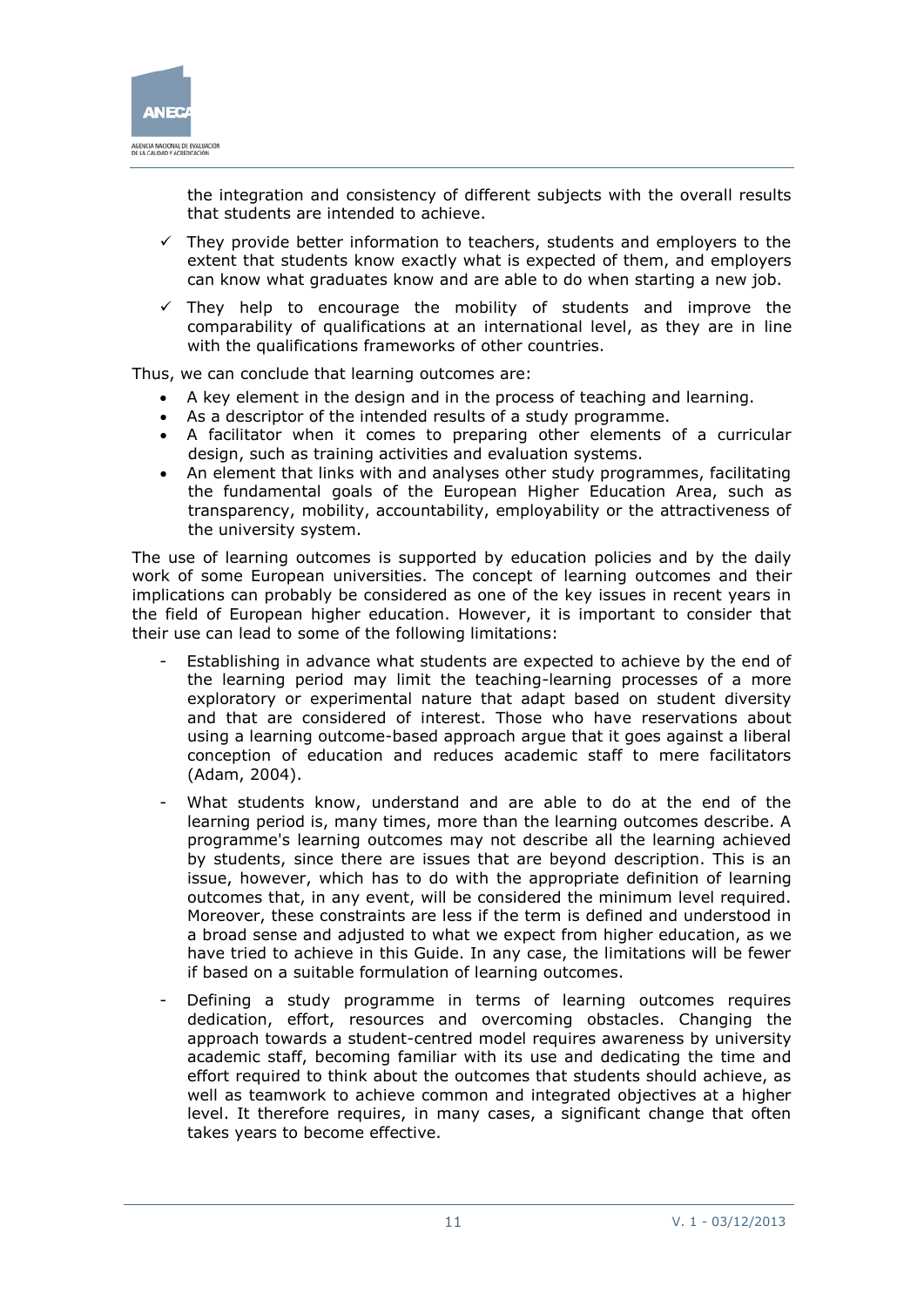

### <span id="page-11-0"></span>2.2. Difference between objectives and learning outcomes

In general terms, the difference between the objectives and learning outcomes of a subject or a programme degree is not always clear. In many cases the two concepts are confused or used interchangeably as synonyms. The reason for this confusion is that, in many instances, objectives are drawn up based on the learning intended or even in terms of intended learning outcomes.

However, it is worth noting the differences between them at a theoretical level:

- The objectives of a subject/course are directly related to the teacher's intentions. They are typically general statements that indicate the fundamental contents, approach, direction and purpose behind the subject or programme from the teacher's point of view. Examples of objectives are:
	- o *Provide a first approach to the study of the evolution of living standards throughout history.*
	- o *Introduce students to the basic principles of linear algebra.*
- Learning outcomes, unlike the previous cases, are directly linked to the students and their accomplishments. They are measurable and often observable (or their consequences are, for example, based on what a student knows and can prove by performing activities that require specific knowledge). On the other hand, objectives, being intentions are more difficult to measure. Examples of learning outcomes are:
	- o *Identify risks in civil engineering works.*
	- o *Analyse audio-visual languages and their educational implications.*
	- o *Describe the different types of pathophysiological mechanisms and processes that trigger eye diseases.*

Note how, when talking of objectives, the key element is the academic staff. However, in the case of learning outcomes, students are the central elements and are the responsible parties.

Fry et al (2000) examined the differences in the vocabulary used when describing learning outcomes and objectives. The following table displays some examples of verbs used in both cases<sup>2</sup>.

| <b>Objectives</b>                                                                | <b>Learning Outcomes</b>                                                            |  |  |
|----------------------------------------------------------------------------------|-------------------------------------------------------------------------------------|--|--|
|                                                                                  |                                                                                     |  |  |
| Know<br>Comprehend<br>Determine<br>Understand<br>Capture<br>Become familiar with | Distinguish between<br>Choose<br>Gather<br>Change<br>Identify<br>Solve, apply, list |  |  |

#### **Table 1: Examples of verbs used when writing objectives and learning outcomes.**

-

 $2$  See section 3.2. of this guide (Guidelines for writing learning outcomes).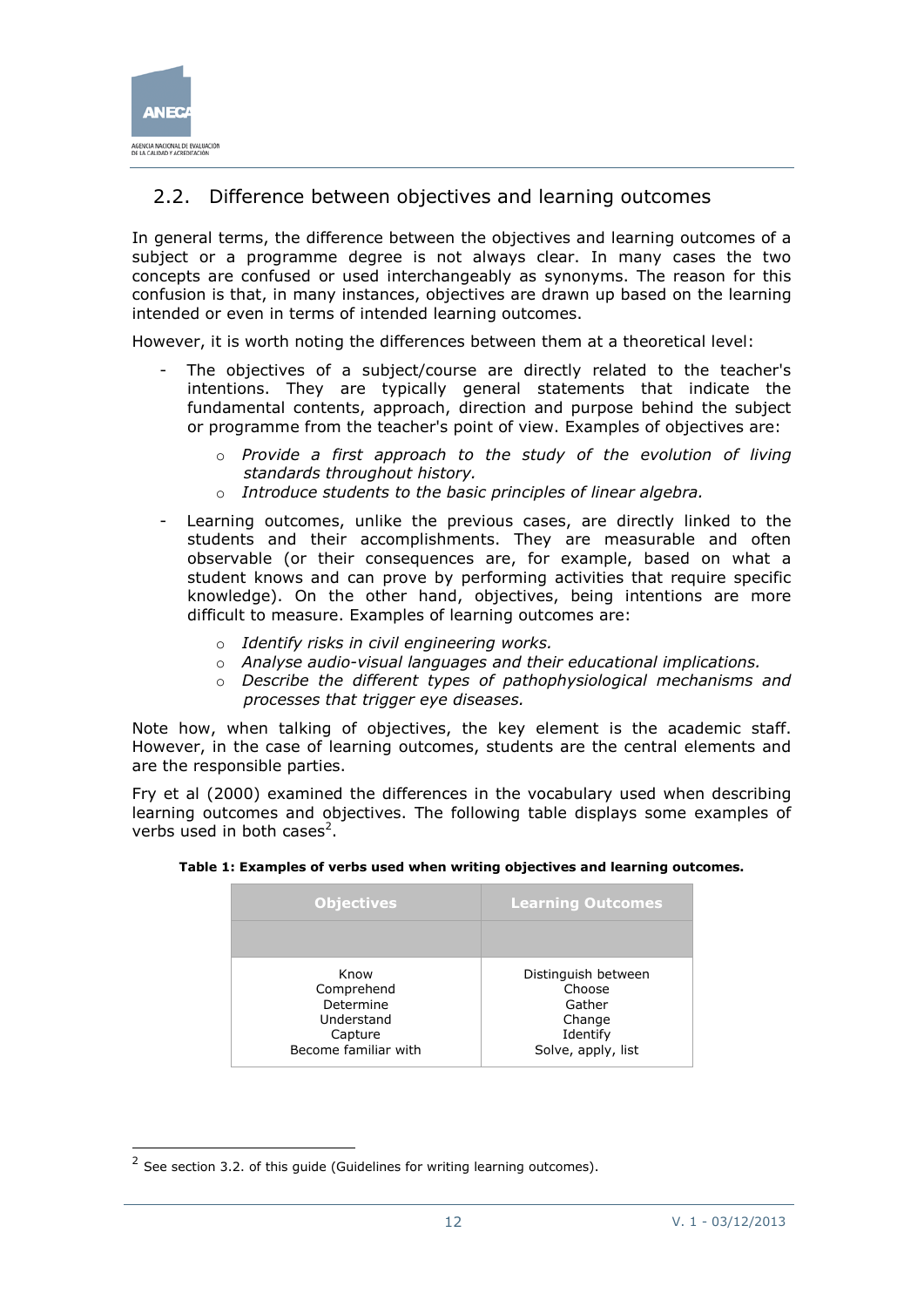

## <span id="page-12-0"></span>2.3. Programme learning outcomes vs subject learning outcomes

There is a clear difference between the learning outcomes regarding education in general and learning outcomes for specific modules, topics or subjects. The former refer to what students will know, understand and be able to do as a result of the overall teaching process. In other words, they are the learning outcomes that a student is expected to achieve at the end of the learning process in order to obtain a qualification or a specific degree. On the other hand, subject, topic or module learning outcomes identify what students are expected to know, understand and be able to do at the end of a relevant academic unit. In this case, learning outcomes are directly linked to a particular teaching strategy and to specific assessment methods. This alignment between outcomes, teaching activities and assessment strategies makes the entire teaching-learning process transparent and ensures the internal consistency of the modules and subjects<sup>3</sup>.

Although the guidelines for describing programme or subject learning outcomes are the same<sup>4</sup> - i.e. they are formally the same - there are important differences that should be taken into account when defining them on one level or another:

- Learning outcomes for programmes should include the knowledge, competences and *key* attitudes that graduates are expected to acquire from the teaching process. In other words, they indicate *key learning items*.
- Subject learning outcomes should contribute to achieving programme learning outcomes. Moreover, they should be in line with overall programme outcomes.
- And, conversely, programme learning outcomes should be prepared in the preliminary phases in order to ensure that they are acquired in the end. For example, many outcomes are evaluated in the final project, but it is risky not to have provided previous opportunities to acquire them.
- Acquiring subject learning outcomes should imply acquiring the learning outcomes specified for the programme; however, these should not be simply a compilation of the former, rather a key compilation of what students are expected to achieve or develop during the study programme in question, as certain outcomes require higher levels of complexity, i.e. they are not the mere sum of the parts.
- Programme learning outcomes must be in line with the corresponding level of the Spanish Qualifications Framework (MECES).
- Subject learning outcomes are much more *specific and concrete* statements than those related to programme learning outcomes in general. The latter refer to *broader and* more *general* issues to be achieved by students.

### <span id="page-12-1"></span>2.4. Learning outcomes and competences

The terms, *learning outcomes* and *competences, are linked to a wide range of concepts.* The dividing line between one and the other is not always clear and often

 3 See section 3.4. of this guide (Guidelines for aligning learning outcomes with learning activities and evaluation methods).

 $<sup>4</sup>$  See section 3.2. of this guide (Guidelines for writing learning outcomes).</sup>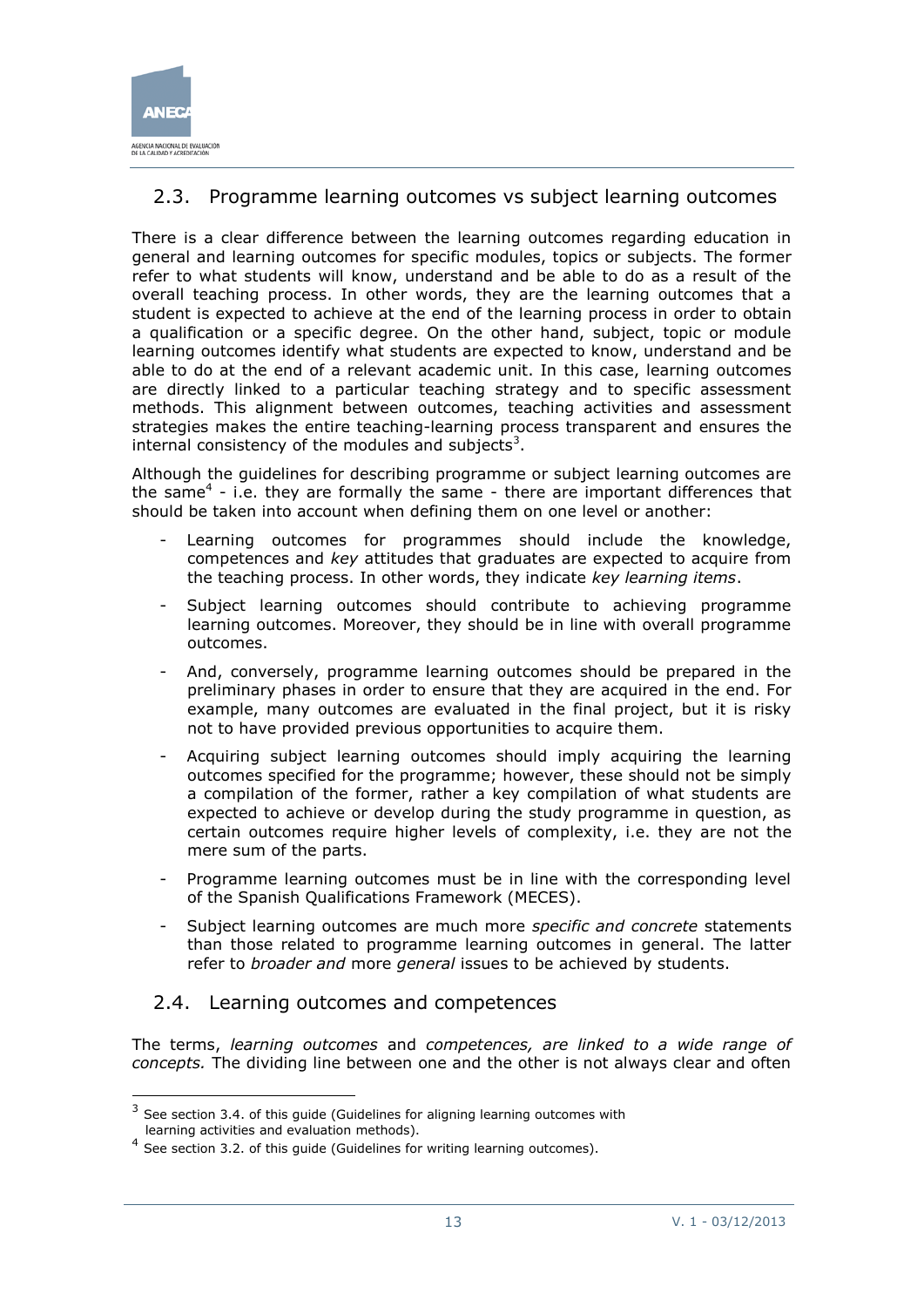

depends on the context in which they are used. Incidentally, Adam (2004) states the following: *The relationship between learning outcomes and competences is a complex area: the subject of some debate and no little confusion.*

Learning outcomes are commonly expressed in terms of competences, which, in many countries, has led to both terms being used interchangeably and becoming treated as synonyms, hence the problem when it comes to clarifying the differences between them.

- The European Qualifications Framework for lifelong learning (EQF) clearly distinguishes between the two concepts, since competences are considered as part of the learning outcomes. These would be defined in terms of knowledge (assimilation of information, data, theories, etc.), skills (ability to apply knowledge and use techniques to complete tasks and solve problems) and competences (the proven ability to use knowledge, skills and personal, social and methodological abilities in work or study situations and for professional and personal development). Competences are described in this framework in terms of responsibility and autonomy.
- The *Tuning* Project (Educational Structures in Europe) considers that competences combine knowledge, understanding, skills, abilities and attitudes and are divided into specific and generic competences. According to *Tuning,* competences include "knowledge and understanding" (theoretical knowledge of an academic field, ability to know and understand), "knowing how to act" (practical application of knowledge to specific situations) and "knowing how to behave" (values as an integral element in the social context). *Tuning* sees learning outcomes, in turn, as an expression of the level of competence acquired by a student.
- In the EHEA Qualifications Framework *(A Framework for Qualifications of the European Higher Education Area)*, learning outcomes are the end product of teaching. The term *competence* is used in a broad sense allowing the gradation of abilities or skills, and it is considered to be included in the concept of learning outcomes. However, throughout the text, both concepts are used interchangeably, often making it difficult to distinguish them.

Unlike what happens in the rest of Europe, in the case of Spain, the use of the term *competence* is much more widespread than *learning outcomes.* In fact, to date, the concept of competences has been used almost exclusively to express what a student should know, understand and be able to do after graduation. Indeed, the legislation on higher education uses the term competence to refer to what has been previously defined as learning outcomes.

Thus, Royal Decree 1393/2007 of 29 October, on the organization of official university studies stated in its preamble that "the core element of the study programmes leading to the attainment of a degree must be the acquisition of *competences* by students, expanding, without excluding, the traditional contentbased approach and teaching hours". Annex I indicates that, in pursuit of the correct accreditation ex-ante, universities must provide "the generic and specific *competences* that students should acquire during their studies, and which are required to grant the degree." The learning outcomes concept is mentioned, although not explicitly, in the preamble ("European credits, ECTS, are proposed as the unit to measure *learning outcomes* and the volume of work performed by students to achieve the objectives set out in the study programme") and in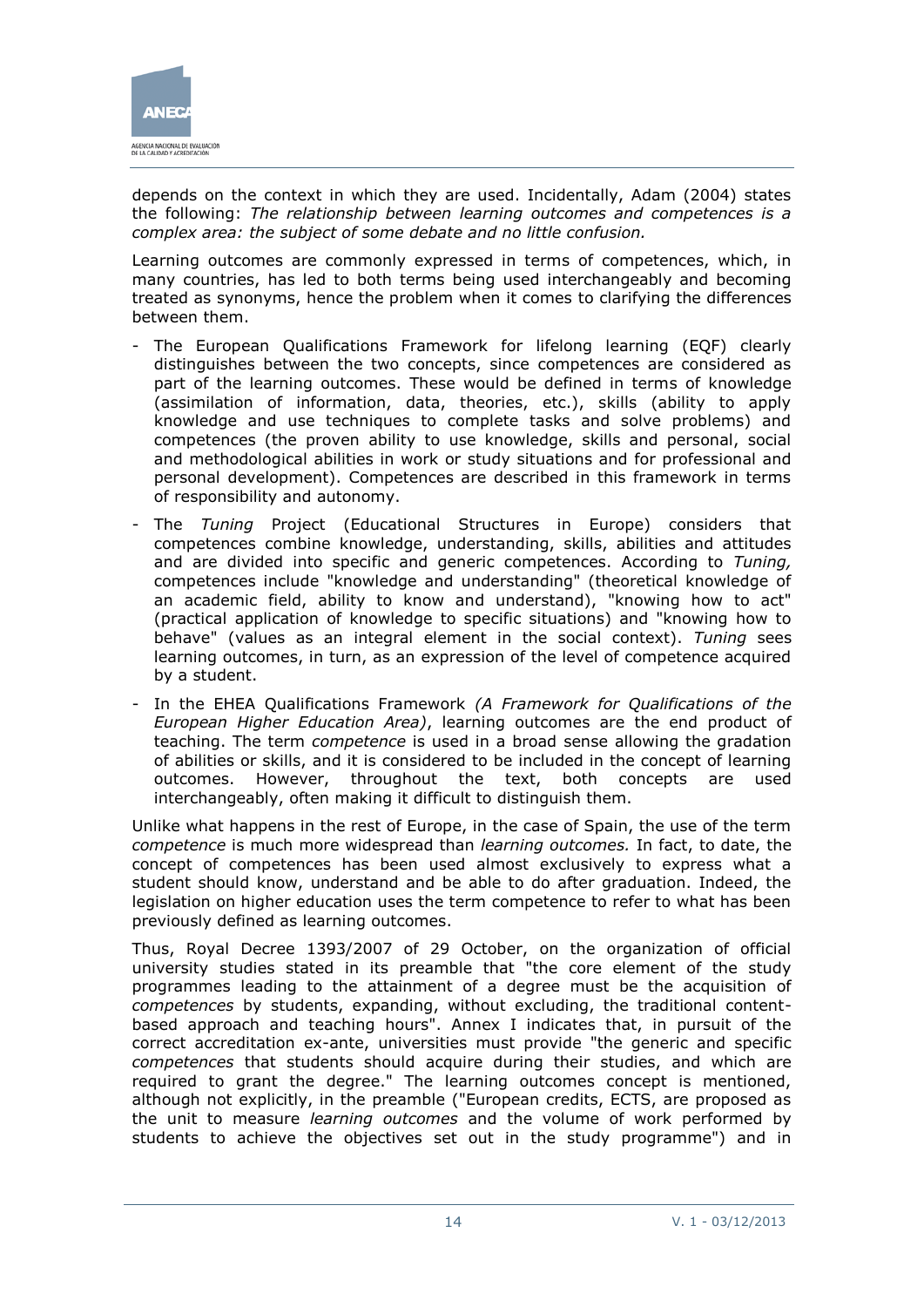

paragraph 8 of Annex I (the university must submit the" university's general procedure regarding the assessment of students' progress and *learning outcomes).*

In the case of degrees that qualify for the practice of a regulated professional activity, the corresponding ministerial orders refer to the *competences* that students should acquire, and do not mention the term, learning outcomes, at all.

The definition of *learning outcomes* appears explicitly in Article 2 of Royal Decree 1027/2011, of 15 July, setting out the Spanish Qualifications Framework for Higher Education (MECES), as *what students are expected to know, understand or be able to do*.

For the purpose of this guide, learning outcomes shall be considered as concretions of competences for a certain level and the overall result of the teaching-learning process.

### <span id="page-14-0"></span>2.5. Expected features of learning outcomes

Learning outcomes describe what students should be able to do at the end of the training process or of the subject. Therefore, in order to be useful, they should ideally include a series of features that are listed below:

- 1. They must be clearly defined to be understood by all the agents of the university system, avoiding any ambiguity.
- 2. They must be observable and measurable to the extent possible, establishing, in any case, clear criteria for their evaluation.
- 3. They must be feasible and attainable by the students at the end of the learning period, while also posing a challenge that will spark their interest in learning. Finding this balance is part of the success of working with learning outcomes.
- 4. They must be designed to ensure their suitability and relevance with regard to the subject and/or teaching.
- 5. The learning outcomes for each subject must be directly related to the learning outcomes of the teaching process in general.
- 6. Learning outcomes must properly match the level set in the Spanish Qualifications Framework for Higher Education (MECES).

### <span id="page-14-1"></span>2.6. What learning outcomes should not be

Learning outcomes should not be a wish list of what we want the students to know, understand and be able to do at the end of the teaching process; they must be a set of statements that students can *achieve* if they successfully complete each one of the subjects that make up the study programme while also representing a breakthrough in their development.

Learning outcomes should be considered as tools that can improve a studentcentred teaching-learning process, not as an end in themselves.

Learning outcomes should not be an endless list of activities that the teacher is planning to deliver in the classroom; they should focus on relevant aspects that students are expected to achieve at the end of a certain period of learning.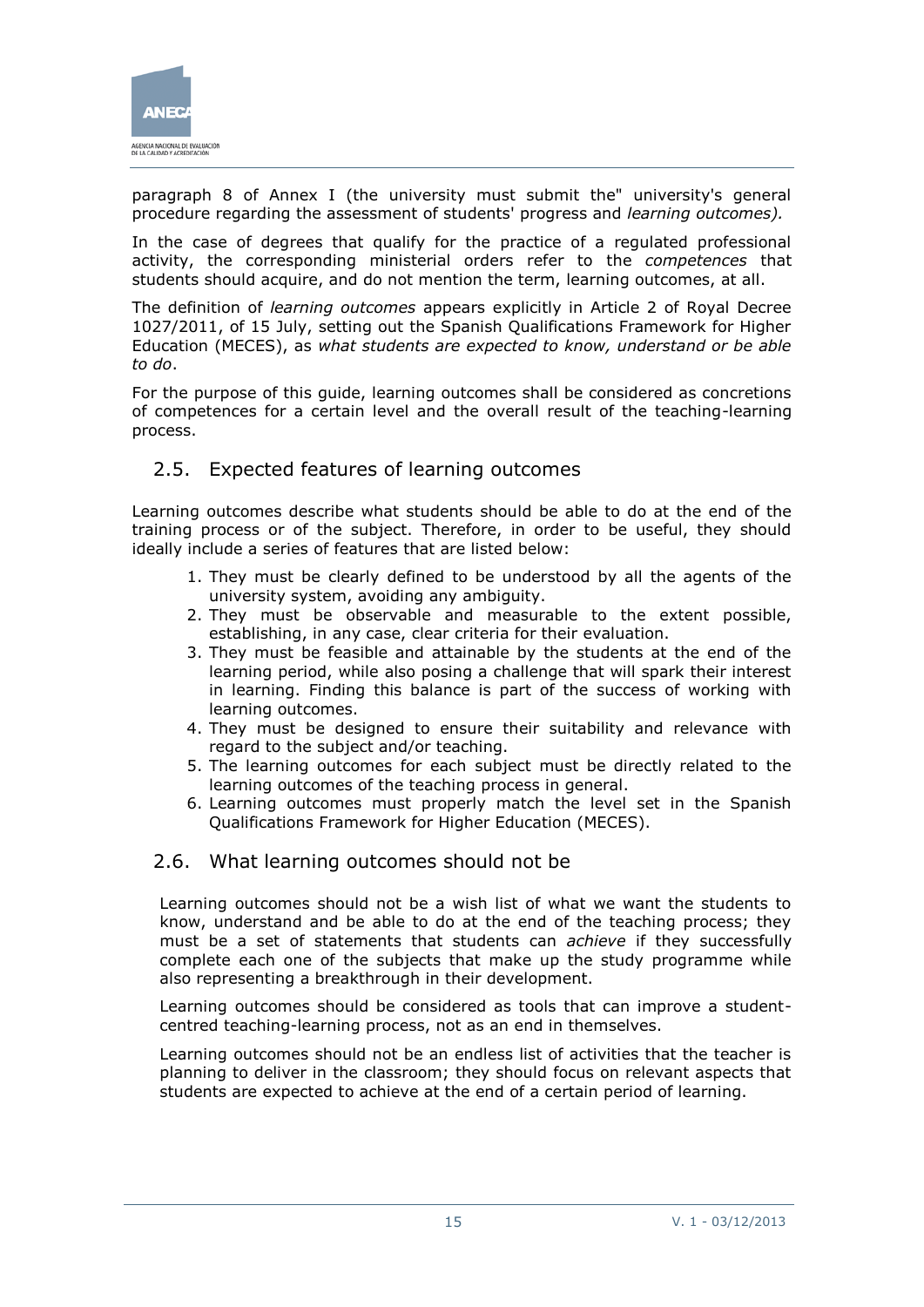

# <span id="page-15-0"></span>**3. HOW ARE LEARNING OUTCOMES PREPARED, EVALUATED AND REVIEWED?**

This section contains a series of practical guidelines that seek to support universities in the task of defining learning outcomes whether in the overall framework of teaching or in the context of the subjects that the make up the teaching programme. It will also provide guidance on how to evaluate them and implement them in learning activities and evaluation methods. First of all, we shall present the characteristics expected of any learning outcomes regardless of the content or level of education and we shall end with a section offering a list of guidelines that can be applied to review, correct and reconsider any learning outcomes that have been defined with a view to the permanent improvement of teaching through their redefinition.

### <span id="page-15-1"></span>3.1. Guidelines for writing learning outcomes

Learning outcomes should be clearly described so that they can be understood by the teachers, students, the university community, employers, quality assurance agencies and society in general.

### **3.1.1. The importance of a correct formulation**

<span id="page-15-2"></span>Learning outcomes are defined through statements or phrases that contain a verb that expresses an action, content or object on which the student has to act and a context or conditions in which the actions will occur. Different verbs can be used to describe different levels of learning. Thus, depending on the complexity of the topic, the required degree of depth or the level of autonomy required by the student, we will have to use different verbs when writing out learning outcomes. In principle, verbs such as *describe, explain* or *list* relate to basic levels of learning, while verbs such as *interpret, estimate or evaluate* are linked to more advanced levels of education; however, verbs such as *explain* or *evaluate* shall refer to learning outcomes that are more or less important depending on whether students are creating the response ex novo or, simply, repeating something that they have read or heard.

Given that one of the most important characteristics of learning outcomes is that they are measurable, it is significant that the verb chosen to describe them is not ambiguous or indeterminate. Therefore, it is preferable to avoid verbs such as *understand, know* or *become familiar with* when identifying learning outcomes, as establishing the level of understanding of a subject or the amount of knowledge required of something is ambiguous and difficult to assess. However, knowledge is important in higher education and, therefore, rather than discard it, we may find we have to assess knowledge indirectly by asking students to do something that requires a certain level of knowledge. Thus, "*write a report"*, for example, requires being familiar with the most relevant information, selecting it, assessing it and expressing their views in the form of conclusions or recommendations.

There are numerous references in European literature regarding best practices when describing learning outcomes. However, the one thing all sources agree on is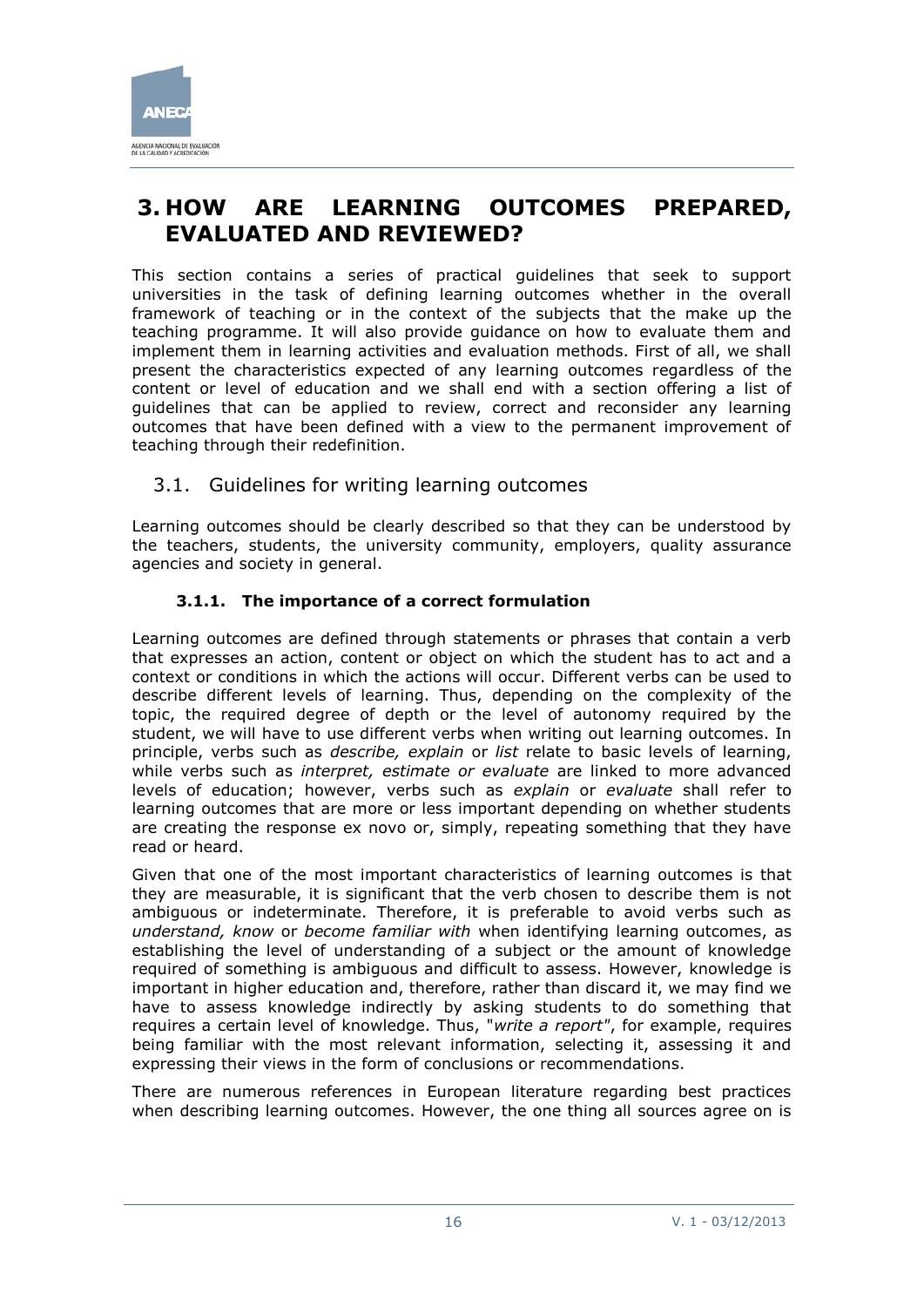

the importance of using, when describing them, unequivocal  $\frac{\text{action} \cdot \text{verbs}^5}{\text{action} \cdot \text{verbs}^5}$  and taking Bloom's *hierarchy of learning objectives* into account (Bloom, Englehart, Furst, Hill and Krathwohl, 1956) as the basic tool for selecting the most appropriate action verb.

### **3.1.2. A useful tool for writing learning outcomes**

<span id="page-16-0"></span>What is commonly known as Bloom's Taxonomy or hierarchy is frequently used to describe learning outcomes as it offers a structure that illustrates different levels of complexity of learning outcomes and a list of action verbs that help in identifying learning outcomes (Kennedy, 2007).

While we shall provide an in-depth description of a specific hierarchy in this support guide, other classifications, based on specific needs, expectations, understandings or preferences can also be taken into account when writing learning outcomes. For example: the SOLO taxonomy (Biggs and Collis, 1982) or the revision of Bloom's taxonomy (Anderson and Krathwohl, 2001).

Here, we shall use Bloom's proposal as it is one of the most widely used. According to the work of Benjamin Bloom and his collaborators (*Op. cit.*), learning encompasses three distinct domains. However, they are frequently combined in the learning outcomes of higher education: the cognitive, the affective and psychomotor domains.

- a) The cognitive domain is related to the intellectual process and was the domain most developed by Bloom. His research focused on developing a classification of the different cognitive levels during students' learning processes.
- b) The affective domain refers to the emotional component of learning, namely, attitudes, values and ethics.
- c) The psychomotor domain encompasses the physical skills and those relating to coordination, which are also important when speaking of certain types of learning activities.

Although, as mentioned, these domains are often combined, especially in higher and more complex outcomes, treating them separately can help to provide a better analysis when describing learning outcomes in a more comprehensive manner.

#### **THE COGNITIVE DOMAIN:**

-

While these components have been developed further, in more detail, by other authors, Bloom's classification is still interesting, in part, for its simplicity. According to this author, the learning that students perform in the cognitive domain evolves according to six categories that follow each other in a hierarchical relationship: knowledge, comprehension, application, analysis, synthesis and evaluation.

- 1. Knowledge: students recall and memorise information, without necessarily implying they understand it.
- 2. Comprehension: Students understand the information.
- 3. Application: students use what they have learned in new situations, i.e. they resolve problems using the ideas and concepts learned.

<sup>&</sup>lt;sup>5</sup> Verbs that describe an action that can be performed. They express something a person can do.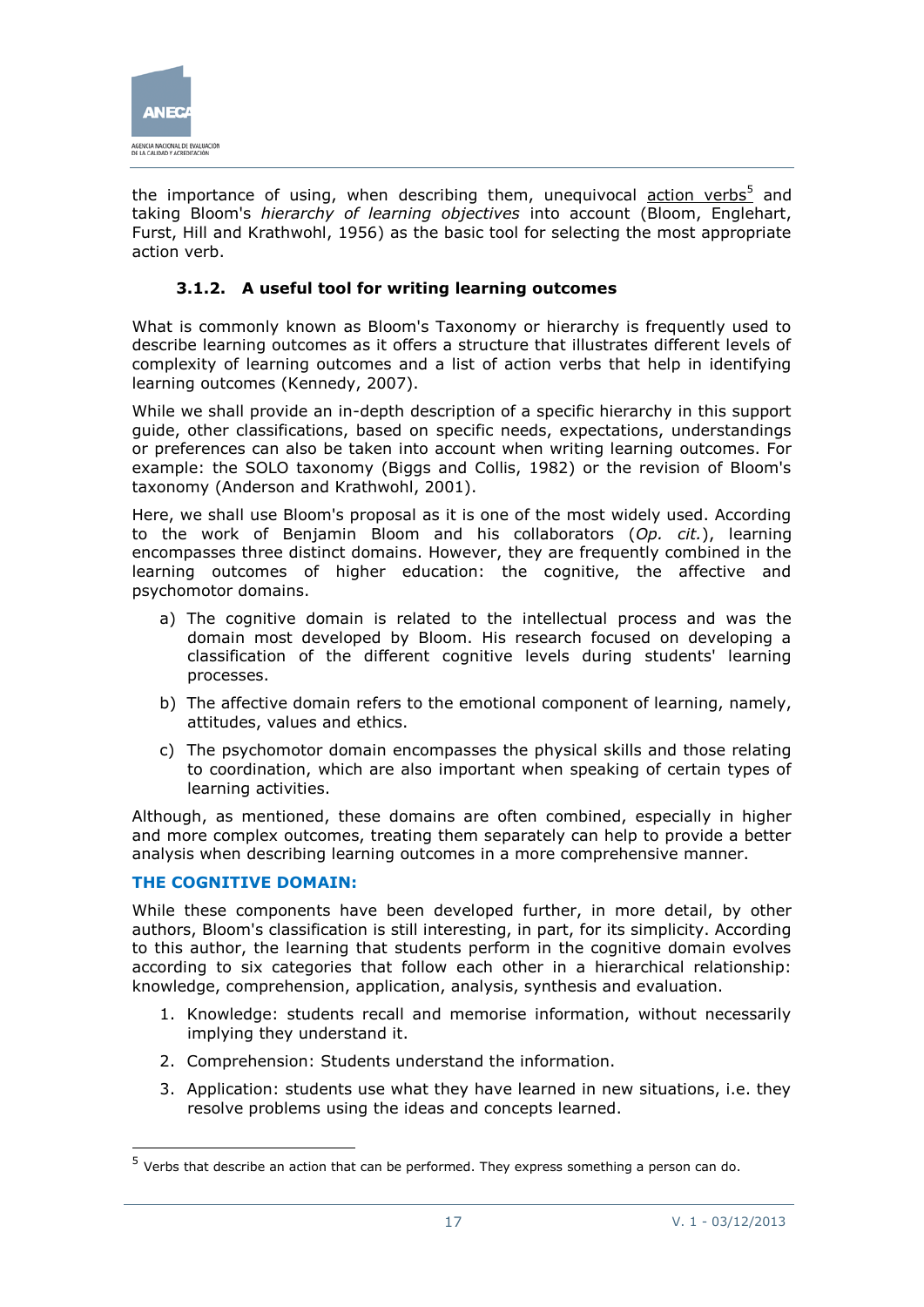

- 4. Analysis: Students are able to distinguish and separate the information learned into its principles or elements, seeking interrelationships.
- 5. Synthesis: students can create something new based on the sum and compendium of the parts and on their analysis.
- 6. Evaluation: students can make judgements by estimating, appreciating and calculating the value of something.

Based on this hierarchical structure, each higher category consists of categories located beneath it. In other words, comprehension requires knowledge, application needs comprehension and so on. Consequently, Bloom considers learning as a process where academic staff should guide the way students think from the categories at the base of the pyramid - or minor categories - to the highest - or major categories, i.e. from the simple compilation of information and storage of knowledge to synthesis and evaluation (see figure 1). This evolution of their way of thinking will enable students to acquire new skills and knowledge during the learning process.



**Figure 1: The ideal direction of the thinking process based on Bloom's taxonomy.**

Linked to each category, the hierarchy provides a list of verbs that are very useful when it comes to writing learning outcomes, as they make it possible to evaluate each category in Bloom's taxonomy. Bloom's original limited list of verbs has been reviewed by several authors over the years. Table 2 displays the Spanish translation of those compiled by Kennedy (2007):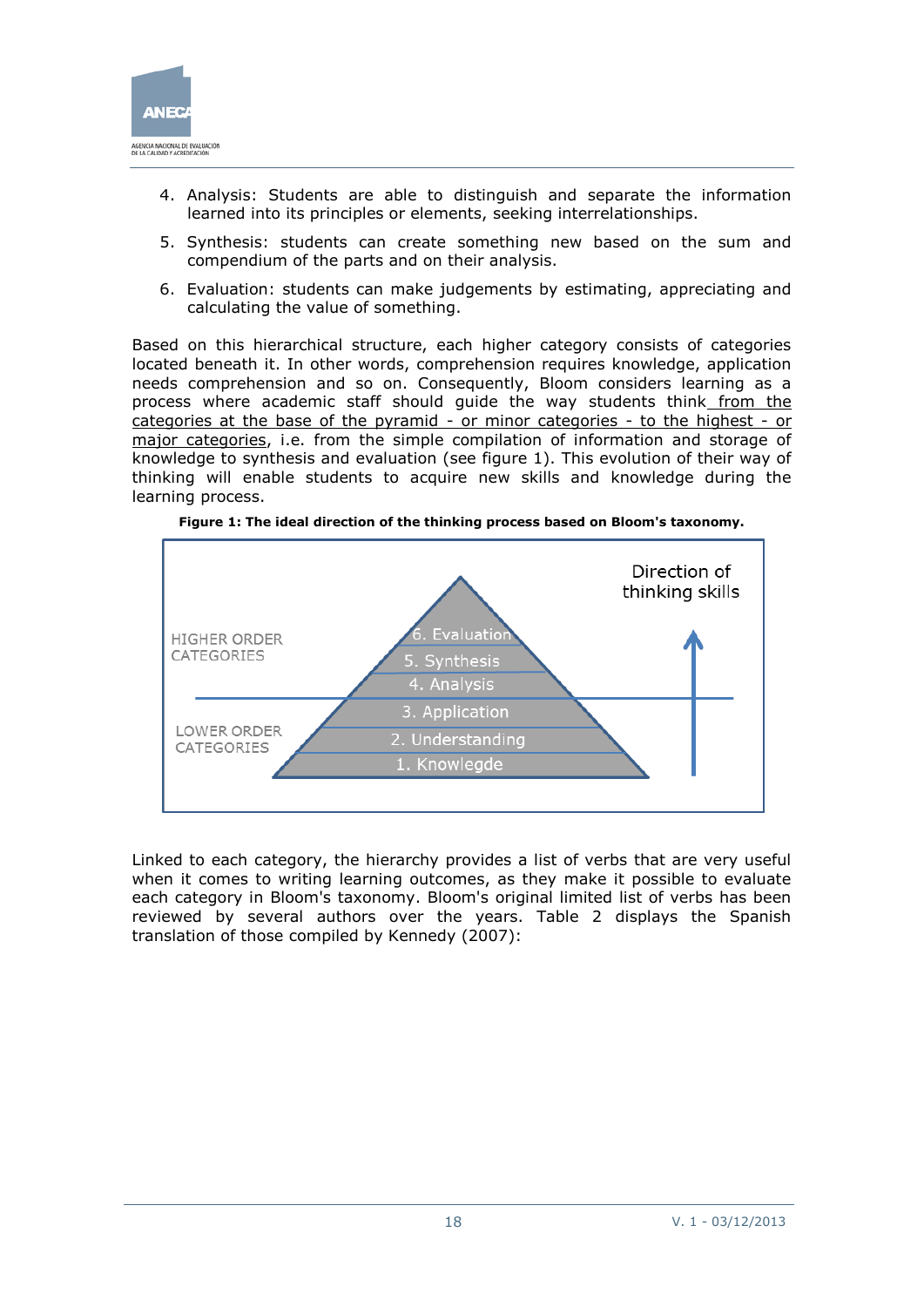

#### **Table 2: Verbs corresponding to the different categories of the cognitive domain of Bloom's classification.**

| <b>1. KNOWLEDGE</b>   | Mention, state, define, describe, duplicate, find, enumerate,<br>formulate, examine, identify, list, mark, memorise, show, name,<br>arrange, organise, present, compile, remember, relate, recite,<br>summarise, tabulate.                                                                                                                                           |
|-----------------------|----------------------------------------------------------------------------------------------------------------------------------------------------------------------------------------------------------------------------------------------------------------------------------------------------------------------------------------------------------------------|
| <b>COMPREHENSIO</b>   | Associate, change, clarify, classify, build, compare, convert,<br>deduce, defend, decode, describe, distinguish, discriminate,<br>discuss, estimate, explain, express, extend, generalise, identify,<br>infer, inform, interpret, modify, paraphrase, predict, recognise,<br>rewrite, resolve, revise, select, translate.                                            |
| <b>3. APPLICATION</b> | Adapt, apply, sketch, calculate, change, complete, compute, build,<br>demonstrate, develop, discover, select, employ, find, examine,<br>experiment, infer, interpret, manipulate, modify, show, operate,<br>organise, practice, predict, prepare, produce, programme, recite,<br>select, solve, transfer, use, value.                                                |
| 4. ANALYSIS           | Analyse, calculate, categorise, classify, compare,<br>connect,<br>contrast, criticise, question, discuss, deduce, breakdown,<br>distinguish, discriminate,<br>determine,<br>differentiate,<br>divide,<br>subdivide, examine, experiment, identify, illustrate, infer, inspect,<br>investigate, show, organise, arrange, recite, summarise, separate,<br>test, value. |
| <u>SYNTHESIS</u>      | Discuss, categorise, combine, compile, compose, build, create,<br>develop, design, establish, explain, formulate, generalise,<br>generate, do, install, integrate, invent, handle, modify, organise,<br>arrange, plan, prepare, propose, reconstruct, compile, rewrite,<br>recite, reorganise, rearrange, reunite, revise, summarise.                                |
| <b>6. EVALUATION</b>  | Attach, support, appraise, argue, compare, conclude, contrast,<br>convince, correct, criticise, decide, defend, establish, discriminate,<br>select, estimate, stipulate, evaluate, explain, interpret, justify,<br>judge, measure, predict, score, recommend, recite, resolve,<br>summarise, revise, validate, value.                                                |

Let's see some examples of how to describe learning outcomes in the different cognitive domain categories as defined by Bloom:

- Examples of learning outcomes related to *the acquisition of knowledge* by students:
	- 1.Describe the organization and functioning of the public sector in Spain, regarding both expenditure and revenue, especially taxes.
	- 2.List the renewable energies found in Forest and in the Natural environment.
- Examples of learning outcomes related to students' *comprehension*:
	- 3.Explain the pathophysiological processes and their manifestations as well as the risk factors that determine health conditions and diseases in different stages of the life cycle.
	- 4.Paraphrase the problems related to the structural, constructional and engineering concepts linked to building projects.
- Examples of learning outcomes related to students' ability to *apply learning*:
	- 5.Demonstrate the use of the relevant numerical methods to solve certain problems.
	- 6.Apply biochemical knowledge to the eye and the vision process.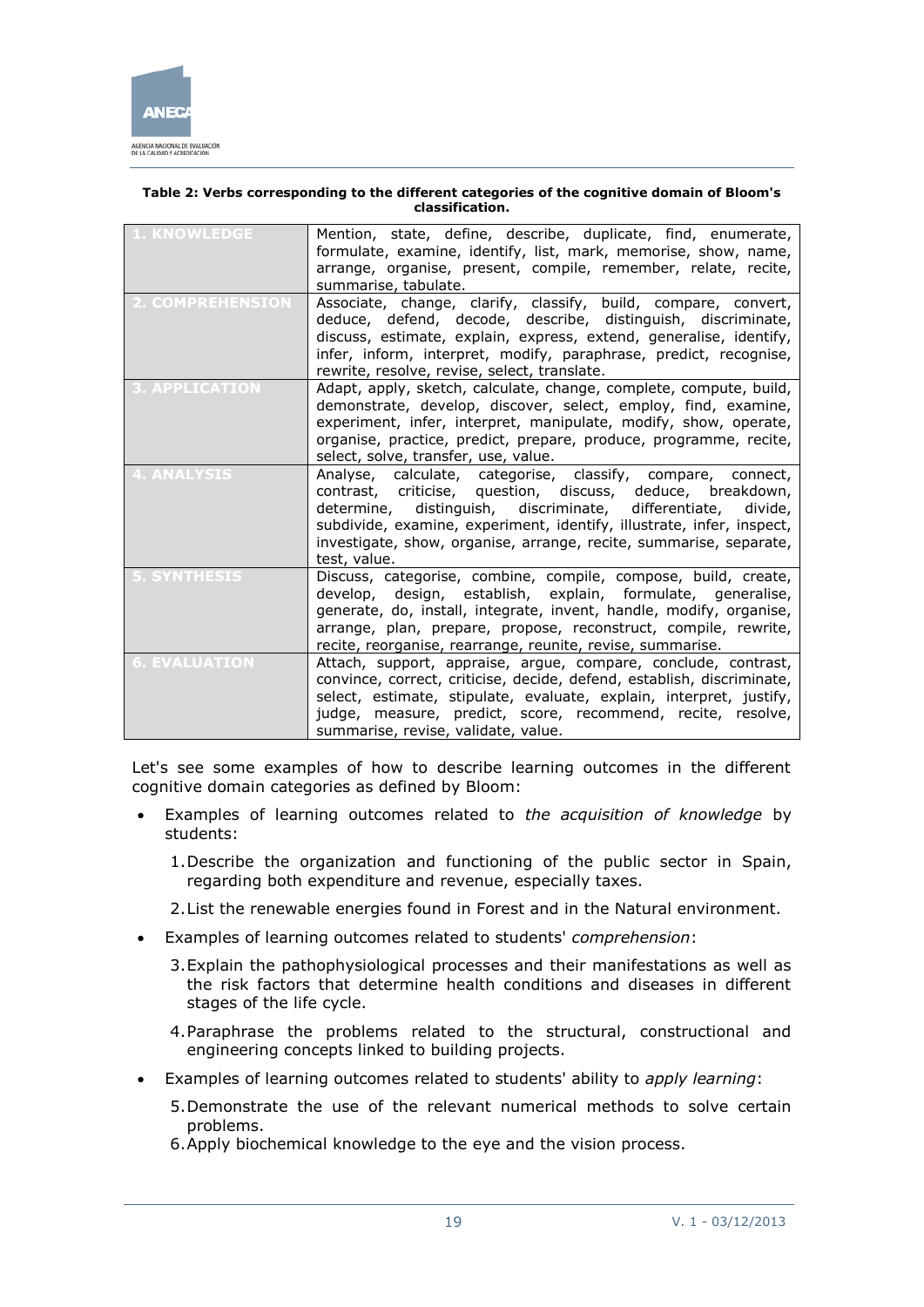

- Examples of learning outcomes related to students' *analytical abilities*:
	- 7.Extract the relevant information from the rulings of the Constitutional Court to determine the verdict.
	- 8.Gather the relevant information on a particular field.
- Examples of learning outcomes related to students' *abilities for synthesis*:

9.Design and plan surface and underground work.

- 10. Interpret any available information on the land as well as all the related geographical and economic data and make the relevant decisions based on it.
- Examples of learning outcomes related to students' *abilities of evaluation*:
	- 11.Establish the prognosis of communication and language disorders from a multidisciplinary perspective.
	- 12. Interpret the relevant historical sources regarding the economic history of the Modern Age.

The verbs are not unique to each category. Some appear in more than one; it is the context, i.e. the rest of the formulation and the work performed in the classroom, which will determine to which category each one of the learning outcomes described above will belong. As an example, let's take "discriminate", which appears in 3 levels of the hierarchy: in Comprehension, it refers to a purely theoretical difference based on alternatives given to the students, while in the Analysis level, it is about the ability to differentiate in a pro-active manner and, finally, in the Evaluation level, it is linked to assigning a value.

#### **THE AFFECTIVE DOMAIN:**

A student's learning process not only requires acquiring knowledge but also assimilating a set of attitudes and values. Bloom's team defined five categories to describe how learning evolves in the affective domain: receiving phenomena, responding to phenomena, valuing, organisation and internalising values (characterization).

These categories include issues ranging from the mere willingness to listen to another person, displaying interest in the topic or respect for cultural differences to the ability to resolve conflicts, behave in a responsible manner, accept, display, and justify professional ethical standards or have one's own system of values.

Table 3 lists a series of verbs of interest to write learning outcomes that involve attitudes and values.

|               | Accept, hold, act, adhere, support, appreciate, assist, combine,              |  |  |  |  |  |
|---------------|-------------------------------------------------------------------------------|--|--|--|--|--|
|               | AFFECTIVE   share, complete, communicate, agree, cooperate, question, defend, |  |  |  |  |  |
| <b>DOMAIN</b> | demonstrate (a belief in something), differentiate, discuss, dispute,         |  |  |  |  |  |
|               | praise, listen, present, start, integrate, try, justify, judge, organise,     |  |  |  |  |  |
|               | arrange, participate, practice, ask, recite, resolve, respond,                |  |  |  |  |  |
|               | challenge, follow, summarise, have, unite, value.                             |  |  |  |  |  |

**Table 3: Verbs used to evaluate the affective domain.**

Some examples of how to describe learning outcomes related to the affective domain are the following: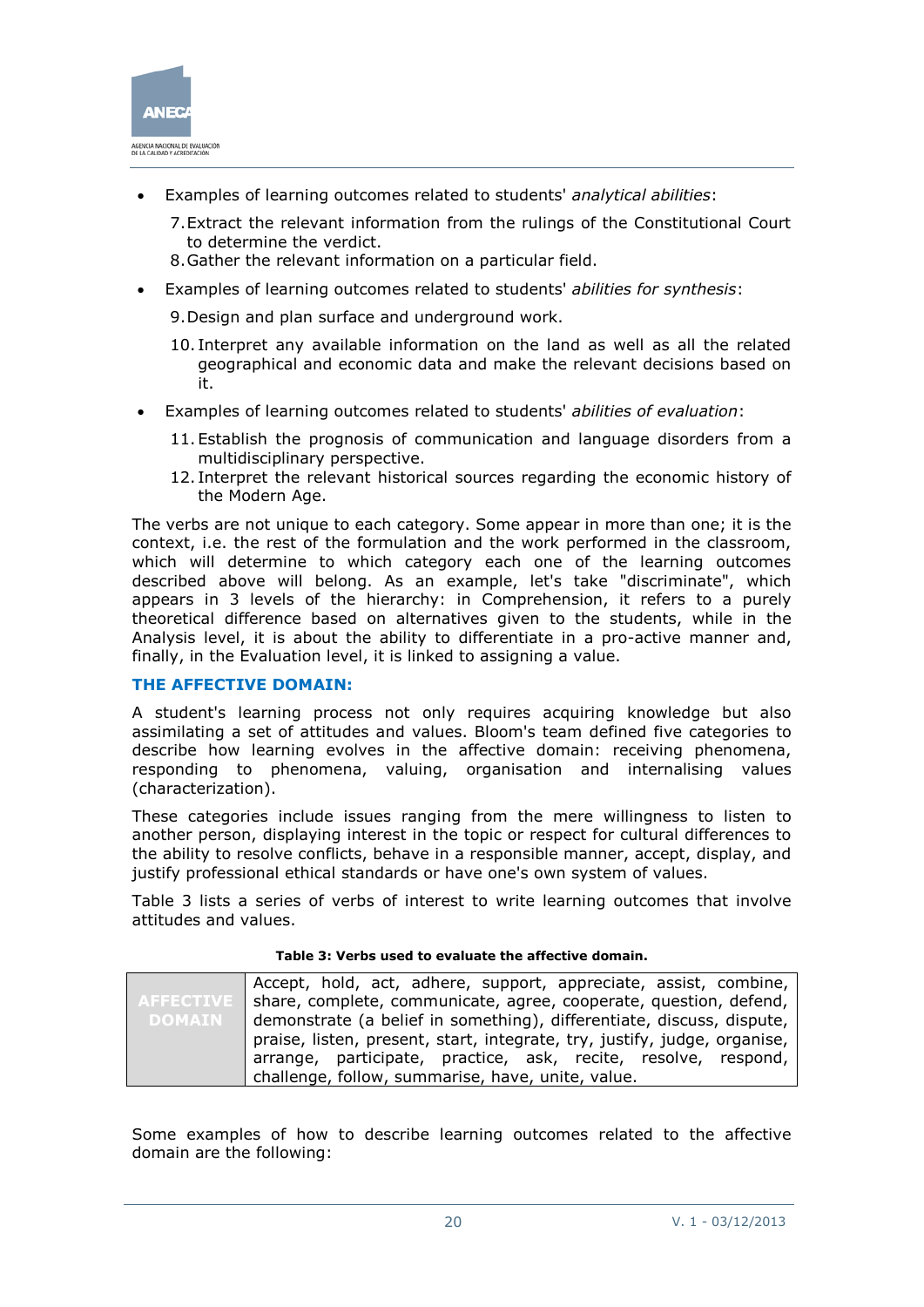

- 1. Uphold confidentiality in a relationship between a professional and a customer.
- 2. Implement the essential elements of the medical profession, including ethical principles, legal responsibilities and professional practice focused on the patient.
- 3. Select and adopt different leadership styles as appropriate to different situations that arise.
- 4. Resolve potential conflicts in professional practice.
- 5. Show, explain, and justify the profession's ethical standards.

#### **THE PSYCHOMOTOR DOMAIN:**

The psychomotor domain refers to learning that involves physical abilities or certain actions, such as assemblage, installations, handling elements or specific skills.

Subjects that require performing experiments in laboratories or disciplines related to art, music, health science or physical education imply learning in the psychomotor domain.

Bloom's research team did not complete its work in this domain. However, other authors completed the task that Bloom and his collaborators has started (1956), such as Dave (1970), who proposed a classification of the psychomotor domain into the following five categories: imitation, manipulation, precision, articulation and naturalization.

In this domain, learning would extend from simple observation of the behaviour of the teacher and its repeating that behaviour to the coordination of several actions and their integration in a natural and even creative manner.

#### **Table 4: Verbs used to evaluate the psychomotor domain.**

|               | Adapt, administer, hold, adjust, alleviate, alter, fix, sketch,                      |  |  |  |  |
|---------------|--------------------------------------------------------------------------------------|--|--|--|--|
|               | heat, calibrate, place, combine, build, copy, choreography,                          |  |  |  |  |
|               | <b>PEYCHOMOTOR</b> balance, prove, dismantle, detect, differentiate (tact), dissect, |  |  |  |  |
| <b>DOMAIN</b> | design, distribute, double, construct, execute, estimate,                            |  |  |  |  |
|               | examine, establish, gesticulate, record, identify, imitate, handle,                  |  |  |  |  |
|               | manipulate, measure, mix, operate, organise, present, react,                         |  |  |  |  |
|               | refine, repair, represent, reunite, grind, use.                                      |  |  |  |  |

Examples of how to write learning outcomes in the psychomotor domain:

- 1. Place a certain type of bandage demonstrating that you have mastered the technique learned.
- 2. Work with various elements following good laboratory practice.
- 3. Demonstrate you have mastered the technical skills for a professional artistic activity (e.g. engraving techniques).

Once again, these different levels are frequently combined in the case of higher level outcomes. In keeping with a previous example, "preparing an environmental impact report (or a psychological evaluation) seeking the necessary information" includes competences in all domains (cognitive, affective and psychomotor), in addition to, as indicated above, knowledge, comprehension, determination to solve problems, analysis, synthesis and valuing. And, quite possibly, it is a significant task for various professions. Other examples of this integration would be: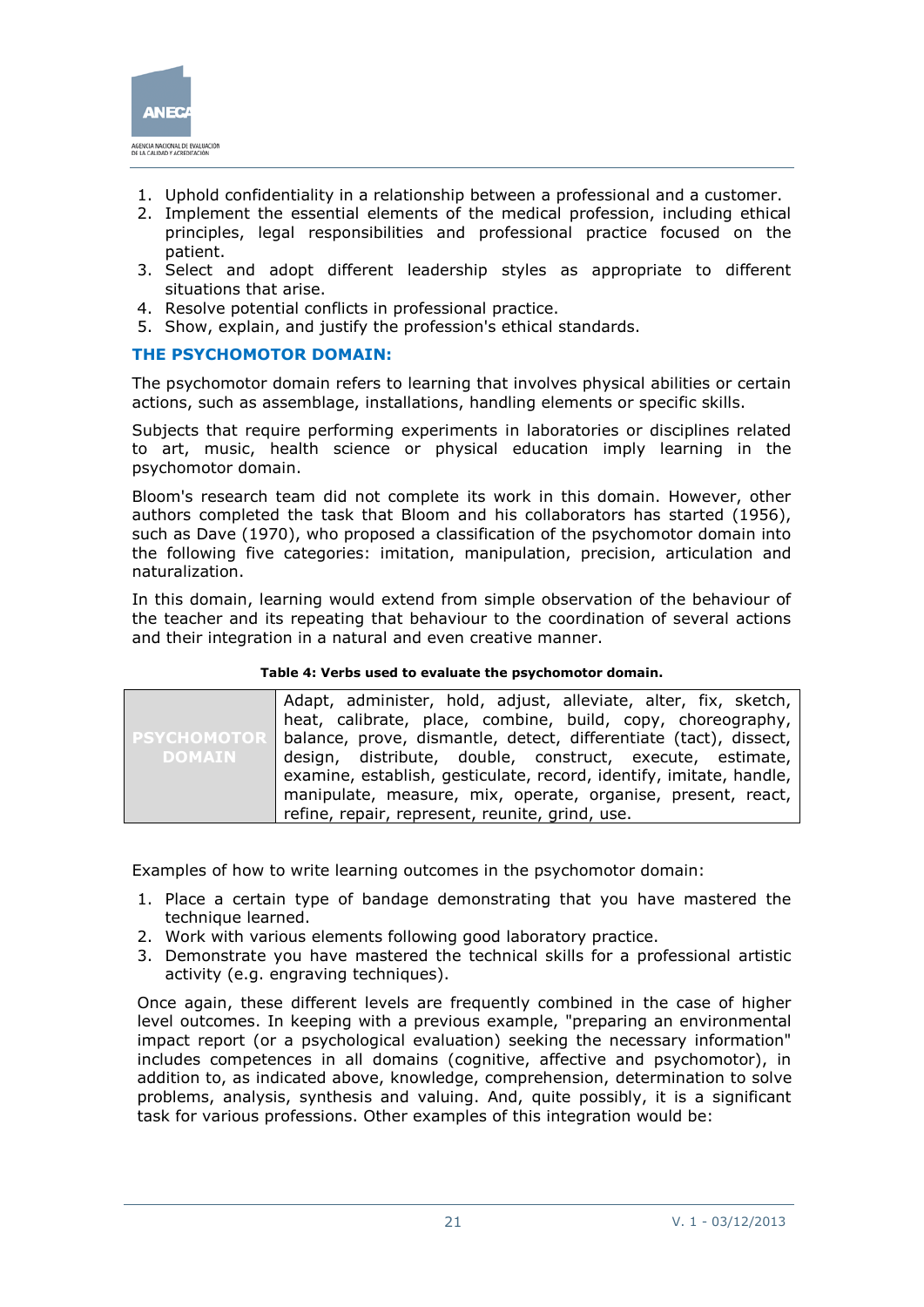

- 1. Perform a physical examination of a patient, also evaluating his/her mental state.
- <span id="page-21-0"></span>2. Prepare urbanization, gardening and landscaping projects.

#### **3.1.3. Implementation**

Below are a series of recommendations that are intended to provide guidance to the universities in the task of defining learning outcomes. These recommendations reflect what is commonly considered as *good practices* in European literature in this regard, and do not purport to be mandatory in nature but rather a supportive role.

- 1. Include the following phrase, or similar, before listing the learning outcomes of a subject or teaching: "*Upon the successful completion of this subject/teaching process, students will be able to:".*
- 2. When writing learning outcomes begin with an action verb followed by the object of the verb and the context. Use a single verb per learning outcome. For example: students will be able to evaluate a simple case of language disorder that does not involve other difficulties.

| <b>VERB</b> | OBJECT | <b>/CONTEXT</b> |
|-------------|--------|-----------------|
|-------------|--------|-----------------|

- 3. Avoid considering only learning outcomes related to the lowest categories of Bloom's cognitive domain pyramid (know, comprehend). This may be relevant for a basic level of learning but for more advanced subjects or to describe learning outcomes at programme level, it is important to try to include the higher categories (analysis, synthesis, comprehension).
- 4. Use learning outcomes which include or combine the three domains described above (cognitive, affective and psychomotor) in those disciplines where this is required.
- 5. Only include learning outcomes that students will be able to achieve by the end of the subject or teaching process, avoid being too ambitious, but also ensure they pose a realistic challenge for students and that they will motivate them. Take into account the real time available during the learning period to assess whether too many learning outcomes that are impossible to achieve have been included.
- 6. Carefully establish the level of execution that corresponds to the desired outcomes for a particular academic level, describing the criteria that will be used to mark/score it. The description of the level will be especially important in the case of outcomes that belong to several subjects in successive academic levels.
- 7. Bear in mind that learning outcomes should be written in such a way as to be readily understood by other teachers, students and society in general.
- 8. Consider how learning outcomes can be measured and evaluated by identifying how we can know whether students have achieved the learning outcomes described (See section 3.3 . *Guidelines for evaluating learning outcomes) and the quality of* their execution. This will make it possible to provide a qualification.
- 9. Include only learning outcomes that are considered *basic* to define the *essential* learning processes of a subject or programme. Avoid too many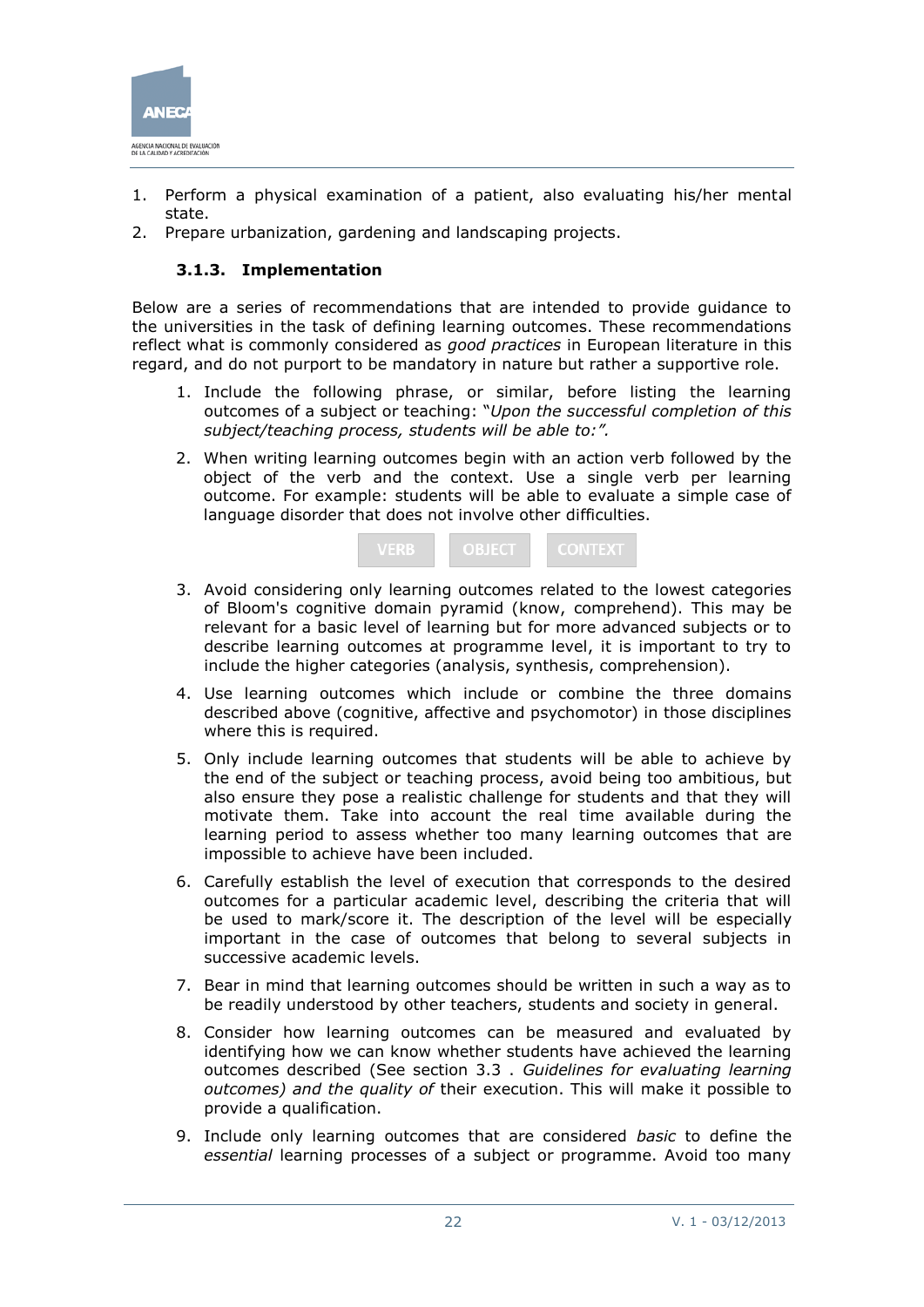

learning outcomes and avoid making their description too generic as, in these cases, they would cease to be a useful tool for the teaching process. The key is to include the number of learning outcomes that enable students to achieve the objectives of the programme or topic<sup>6</sup>. Between 5 and 10 is considered quite normal. We recommend you never exceed the higher limit of 10 learning outcomes.

### <span id="page-22-0"></span>3.2. Guidelines for evaluating learning outcomes

The favourable evaluation of learning outcomes is the prerequisite for awarding a student credits (ECTS Users' Guide, 2009). Evaluating generates the evidence of learning, therefore, when describing learning outcomes it is also necessary to determine the most appropriate evaluation methods and criteria to assess whether students have achieved the desired level of knowledge, comprehension and competencies.

Learning outcomes and evaluation methods should be, therefore, in line with each other. Thus, simultaneously to the specific formulation of the learning outcomes, and as part of an interactive process, we should consider which tools and techniques will be the most relevant to determine the degree of learning that students have achieved. Knowing this in advance will provide students with a clear understanding of what is expected of them and how they will have to prove it.

We mentioned that learning outcomes should be written in such a way that they can be fulfilled to the extent possible, either directly or indirectly (e.g. because students perform tasks that require a certain level of knowledge and explain, when asked, their actions). In any case, questions such as: *How can students prove what they have learned? How will they prove that they have achieved a specific learning outcome?* or *How can we know whether a learning outcome has been acquired?* can help us to reflect on the most appropriate evaluation methods and criteria so that students can prove their level of learning. Evaluation procedures should, therefore, be designed carefully, make available to the students and reviewed on a regular basis.

The following table lists the main evaluation methods, whether direct or indirect evaluation methods:

|                        | <b>DIRECT</b>               | <b>INDIRECT</b>                  |
|------------------------|-----------------------------|----------------------------------|
| Written exams          | Case studies                |                                  |
| Multiple-choice exam   | Reports                     | Surveys of graduates             |
| Projects, essays       | Laboratory work             | Interviews with graduates        |
| Resolution of problems | <b>External placements</b>  | Interviews, surveys of employers |
| Oral dissertations     | Projects                    | Discussion groups                |
| Portfolio              | <b>Rubrics</b>              | Labour insertion rates           |
| Direct observation of  | Degree/Master dissertation, |                                  |
| performance            | Doctoral thesis             | Academic achievement indicators  |
| Preparation of posters |                             |                                  |

#### **Table 5: Main methods of evaluation**

All the methods listed in the table above have advantages and disadvantages when it comes to assessing learning outcomes. Depending on the nature of the learning outcome being evaluated, one or other method will be advisable, and the joint use of several evaluation methods throughout the subject or programme will maximize

-

<sup>6</sup> This idea is related to the English expression, '*fit for purpose"*.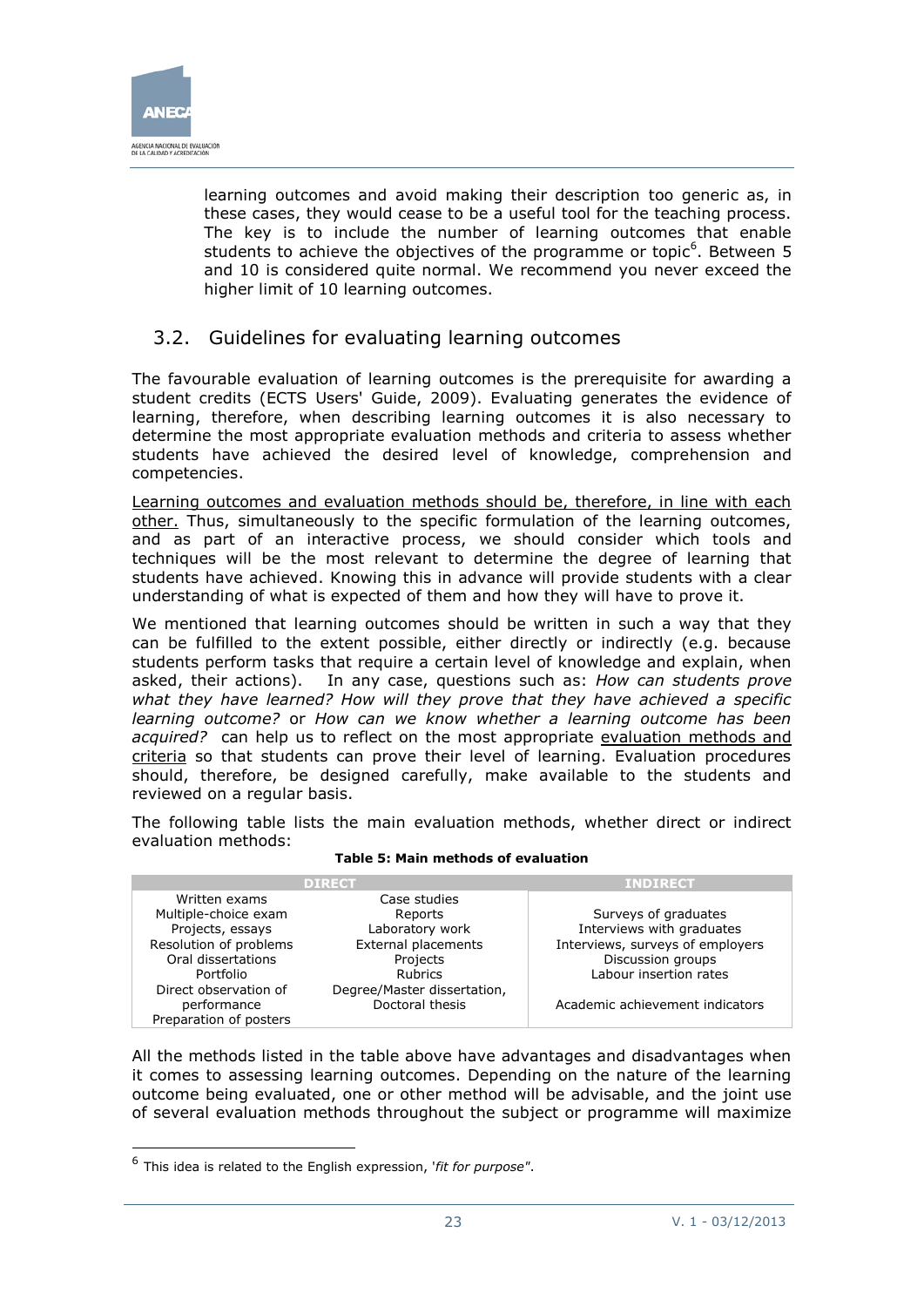

-

the validity of the evaluation process and minimize the potential for bias. In addition, the pursuit of greater objectivity in the assessment process can lead to the use of other methods that are perhaps less widely known but that have important advantages (for example: assessment based on rubrics, portfolio assessment or the direct observation of performance).

Since there will always be more than one way to measure whether students have achieved a certain learning outcomes, the key will be, therefore, to choose the most appropriate assessment method taking into account available time and resources.

Equally, all the methods should be based on clear and detailed criteria so that they can be reviewed, especially the more subjective type. In this case, an agreement must be reached with other members of the academic staff to ensure the objectivity of the procedure. The degree to which this agreement is reached will be the first measure of the goodness of the assessment procedure.

In any case, regardless of the method chosen, the evaluation of students must comply with standard 1.3. of the Standards and Guidelines for *Quality Assurance in the European Higher Education Area<sup>7</sup>* of the European Association for Quality Assurance in Higher Education (ENQA), which establishes that:

*"Students should be assessed using published criteria, regulations and procedures which are applied consistently".* 

Accompanying the standard are a series of guidelines that are set out in Appendix 6.2 of the said guide.

An international working group was set up in 2007, of which ANECA formed part, which focused on analysing different aspects regarding the quality assurance of student assessment. Its 2008 report, *Assessment Matters - The quality assurance of student assessment in higher education,* presented a series of principles for the assessment of learning outcomes that have been included in the following table.

 $<sup>7</sup>$  Standards and Guidelines for Quality Assurance in the European Higher Education Area (ESG).</sup>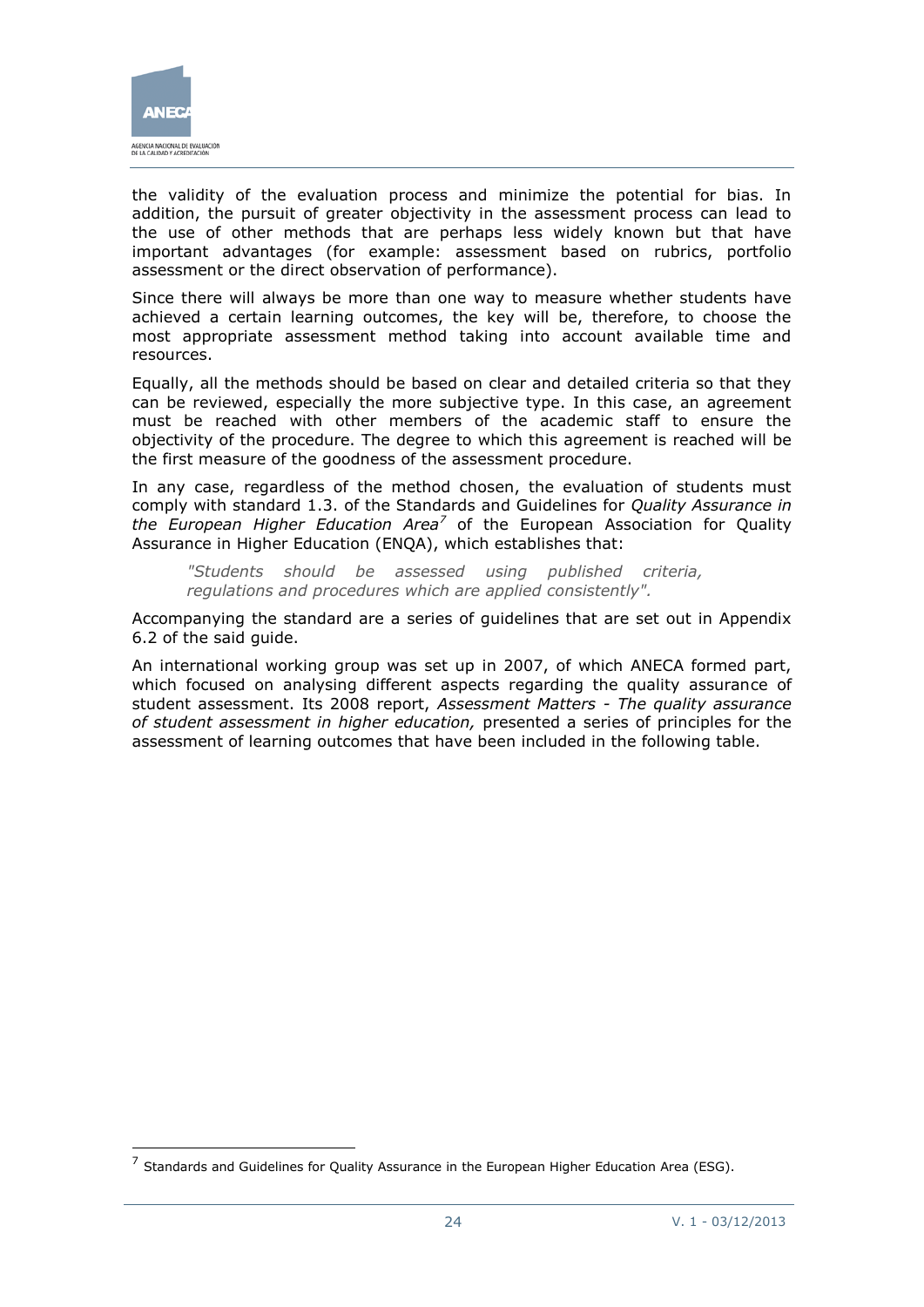

| <b>Comparability and</b><br><b>consistency</b> | Assessment strategies and procedures focus on the<br>learning outcomes.                                                                                                                                                 |  |  |  |  |  |
|------------------------------------------------|-------------------------------------------------------------------------------------------------------------------------------------------------------------------------------------------------------------------------|--|--|--|--|--|
|                                                | Assessment strategies are applied equitably across an<br>institution and allow for comparability.                                                                                                                       |  |  |  |  |  |
|                                                | Assessment strategies are applied consistently within<br>institutions and across discipline areas.                                                                                                                      |  |  |  |  |  |
| <b>Accountability</b>                          | All individuals and committees involved in assessment<br>are aware of, and act in accordance with, their specific<br>and identifiable responsibilities.                                                                 |  |  |  |  |  |
| <b>Transparency</b>                            | The assessment strategy being used for a programme is<br>clear and easily available to all staff and students<br>involved.                                                                                              |  |  |  |  |  |
|                                                | Students are informed of the form(s) and extent of<br>assessment they will be subject to, and what will be<br>expected of them.                                                                                         |  |  |  |  |  |
|                                                | The criteria used are relevant to the (programme's)<br>learning outcomes being assessed, and are available to<br>all staff and students involved.                                                                       |  |  |  |  |  |
| Involvement                                    | All staff involved in the delivery of a programme or its<br>parts are involved in the design and implementation of<br>the overall assessment strategy.                                                                  |  |  |  |  |  |
|                                                | Students have the opportunity to offer their views on the<br>amount and type of assessments they undertake, and<br>whether they are regarded as both 'fair' and 'effective<br>measures of their learning and abilities. |  |  |  |  |  |

#### **Table 6: Assessment principles proposed in the** *Assessment Matters, 2008 Report.*

# <span id="page-24-0"></span>3.3. Guidelines promoting correspondence between learning outcomes, learning activities and assessment methods.

Having described the learning outcomes that students have to achieve for their subjects or complete programmes, the next step is to develop an appropriate teaching - learning strategy. In general, the teaching strategy is based on the outcomes and assessment methods and consists in providing opportunities to practice activities, in different conditions and with different degrees of difficulty, similar to those that will be used to evaluate the students.

Questions such as: *"What learning activities will be the most suitable for students to achieve the expected learning outcomes?", "What teaching methods will enable students to achieve the learning pursued?"* or *"To achieve this particular learning outcome, What learning content should be addressed and how should it be structured?"* will help design learning activities that focus on the intended learning outcomes.

In an integrated teaching system, learning methods and activities as well as the assessment systems will be coordinated to achieve the defined learning outcomes. It is worth noting Biggs take on the matter (2003):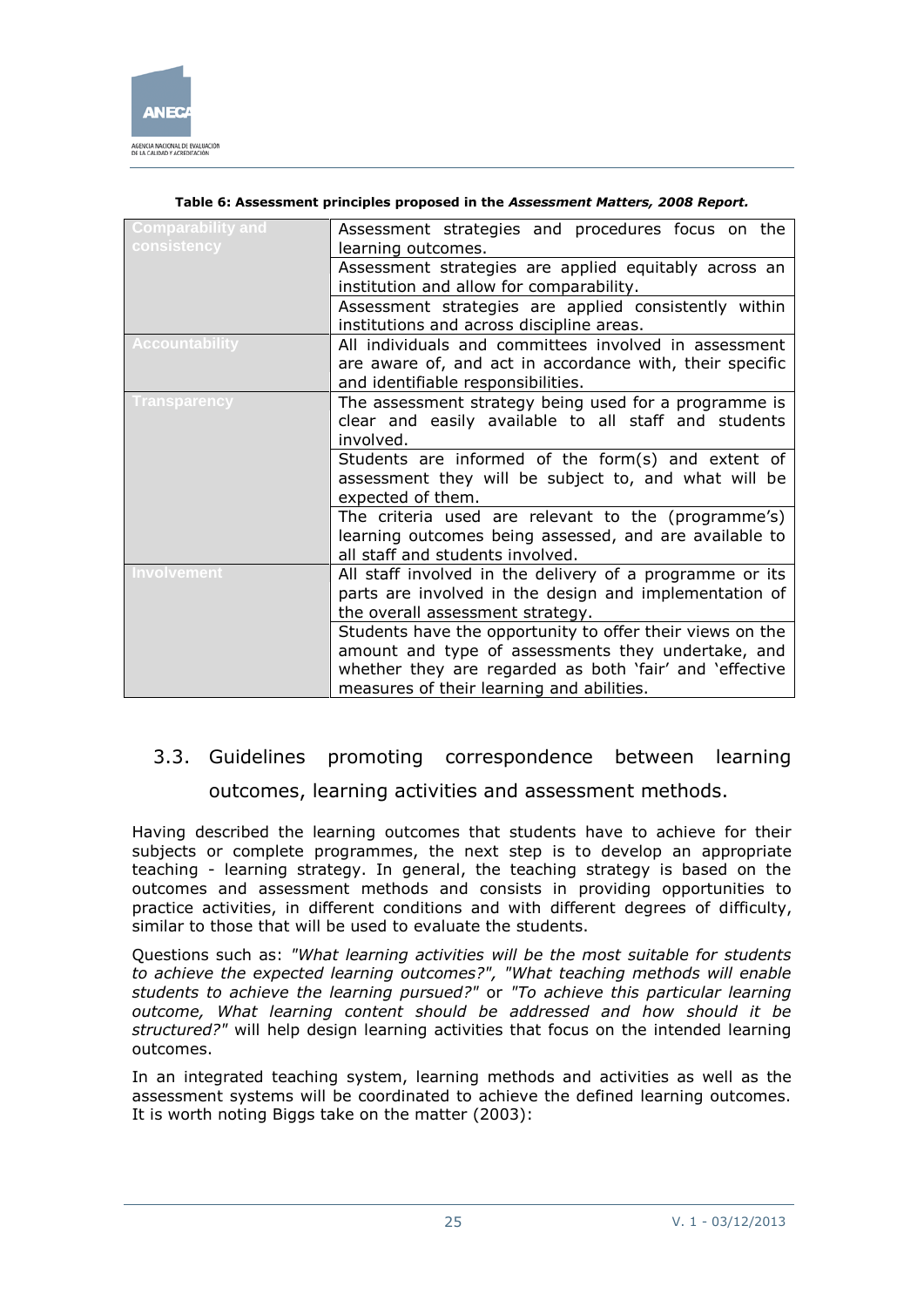

*"When there is alignment between what we want, how we teach and how we assess, teaching is likely to be much more effective than when it is not (aligned)… Traditional transmission theories of teaching ignore alignment".*

The link between learning activities, assessment systems and learning outcomes is evident. The triangulation of the three concepts is the key to ensuring the quality of teaching and to strengthening a student-centred teaching - learning process. In addition, this alignment will help to make the learning experience more consistent and transparent and, ultimately, more meaningful.





ANECA considers the alignment between learning activities, assessment systems and learning outcomes of key importance. The assessment protocol for the accreditation ex-ante of official degrees (Bachelor and Master Degrees) indicates, in criterion 5, that *The study plan must show overall internal coherence between the competences, contents, learning outcomes, learning activities, assessment systems, teaching methods, time distribution of the modules and topics and their theoretic-practical nature*.

Similarly, the assessment protocol for the renewal of accreditation ex-post of official bachelor and master degrees and doctoral studies include, in the criterion 6. Outcomes, the following guideline:

| The learning activities, teaching methods and assessment |  |  |  |
|----------------------------------------------------------|--|--|--|
| systems used are appropriate and adapt reasonably to the |  |  |  |
| objective of achieving the expected learning outcomes.   |  |  |  |

Therefore, to achieve the accreditation ex-post renewal of a degree, the university will have to provide detailed information on how the learning activities and the assessment methods used are directly aligned with the learning outcomes that students are expected to achieve (See the *Self-assessment Guide: Renewal of accreditation ex-post of official bachelor and master's degrees and doctoral studies. ACREDITA Programme)*.

In order to perform this triangulation between learning activities, assessment systems and learning outcomes, it may be of interest to use the following table adapted from Kennedy (2007):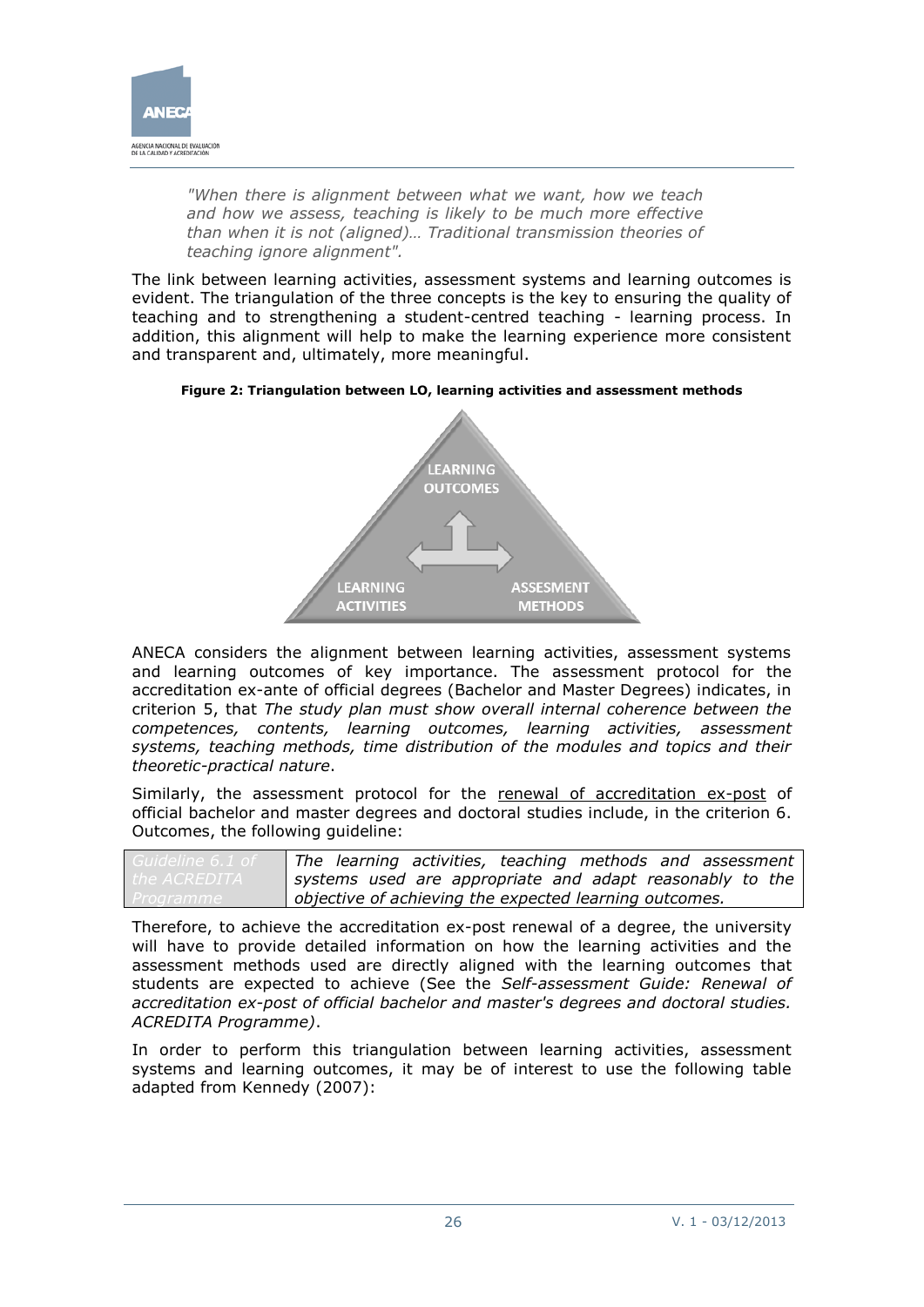

-

| Learning outcomes                                                          | earning activities                                                                                                                                                                                              | Assessment                                                                                                                                                                                                                                            |
|----------------------------------------------------------------------------|-----------------------------------------------------------------------------------------------------------------------------------------------------------------------------------------------------------------|-------------------------------------------------------------------------------------------------------------------------------------------------------------------------------------------------------------------------------------------------------|
| <b>Congnitive domain</b><br>Knowledge<br>Comprehension                     | Master classes<br>Readings (especially with<br>comments, questions or<br>discussion)<br>Tutor sessions<br><b>Discussions</b><br>Group work<br>Group presentations<br>Seminars                                   | Written or oral examinations<br><b>Tests</b><br>Assessment of projects or<br>essays<br>Assessment of presentations                                                                                                                                    |
| Application<br>Analysis<br>Synthesis                                       | Laboratory work<br>Clinical work<br>Problem or project - based<br>learning<br>Case studies<br>Tutor sessions                                                                                                    | Assessment of work based on<br>explicit and public criteria:<br>practical work<br>performed<br>conclusions or projects<br>٠<br>submitted<br>interaction during group<br>$\bullet$<br>work                                                             |
| Analysis<br>Synthesis<br>Assessment                                        | Preparation of projects or<br>technical reports<br>Analysis of cases<br>Analysis and criticism of texts,<br>sentences, external reports<br>Master classes after practical<br>work<br>Tutor sessions on projects | Assessment of work based on<br>explicit and public criteria:<br>of projects<br>of reports<br>$\bullet$<br>of the analysis of cases<br>$\bullet$<br>Questions about<br>$\bullet$<br>justification of decisions<br>taken ("why have you<br>decided to") |
| <b>Affective domain:</b><br>Integration of beliefs, ideas and<br>attitudes | Role playing<br>Preparation of reports and<br>projects<br>Case studies<br><b>Tutor sessions</b>                                                                                                                 | Assessment of work based on<br>explicit and public criteria:<br>Role playing<br>Reports<br>Projects<br>Cases<br>Questions in tutor<br>sessions                                                                                                        |
| Psychomotor domain<br>Acquisition of physical skills                       | Exercises<br>Repetition of the skill in question<br>with variants                                                                                                                                               | Assessment of work based on<br>explicit and public criteria                                                                                                                                                                                           |

#### **Table 7: Relationship between learning outcomes, teaching activities and assessment<sup>8</sup>**

Appendix 3 of this guide includes examples that display the practical use of the above table for different subjects belonging to various knowledge areas.

 $8$  We must take into account that these relationships are more lax than what a table would suggest, although this is reflected in the repetitions. For example, field work or problem-based learning leads to the development and strengthening of comprehension and knowledge. However, we understand that there is sufficient specificity to submit the table (e.g. master-classes do not help in the application unless something that students have tried to do is discussed afterwards while it can help to develop their capacity for analysis, synthesis or valuation). In any case, detailed feedback to the student after the assessment is vital regarding their learning process.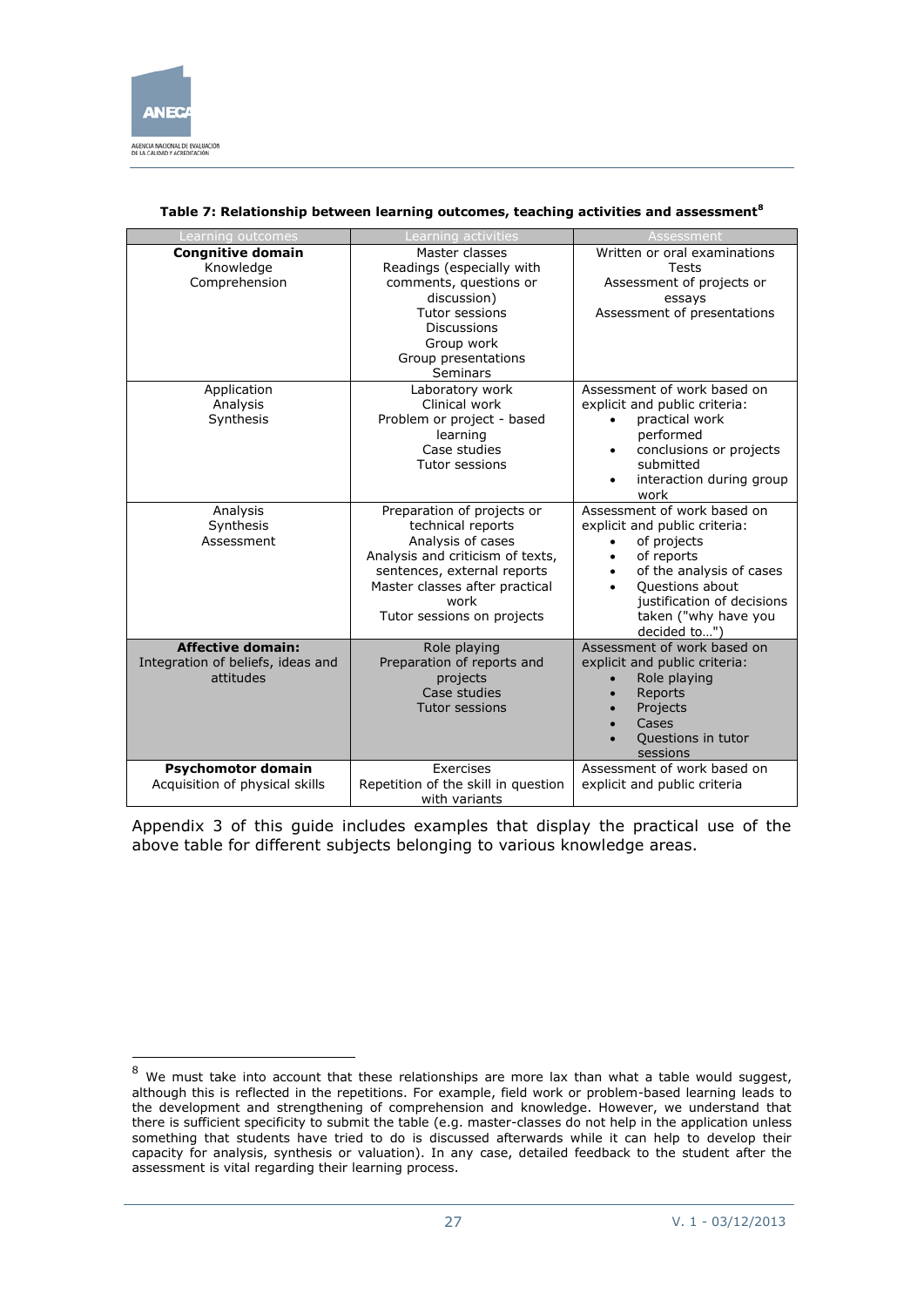

# <span id="page-27-0"></span>3.4. Guidance for reviewing, correcting, and reconsidering learning outcomes

The limited experience of the Spanish university system in the use of learning outcomes means that, in most cases, their descriptions could be improved. In many cases, the learning outcomes included in the study programmes are ambiguous, difficult to understand or to achieve throughout the subject or the programme. In addition, the most common case is to have included a very large number of learning outcomes for subjects and for the programme and this makes them difficult to understand by all parties involved.

Consequently, based on the above, the learning outcomes should not be seen as something static. The practice of any teaching and learning model must include the regular and systematic review of learning outcomes and how they interact with the teaching methodologies and assessment systems.

The following questions can serve as guidance for the revision, correction and reconsideration of learning outcomes that have already been defined:

- □ Are the learning outcomes included in the subject/programme clear? Would any student understand what is expected of them at the end of the subject/programme? Have the learning outcomes been described using simple phrases?
- $\Box$  When defining learning outcomes, have you avoided ambiguity by avoiding verbs such as *know, comprehend, learn, become familiar with, be aware of, etc?*
- $\Box$  If the required by the subject, have learning outcomes related to the cognitive, affective and psychomotor domains been included, preferably integrated into meaningful outcomes?
- $\Box$  Have learning outcomes for the higher categories of the cognitive domain (synthesis, assessment) been included and are they significant for the profession(s) to which they are leading?
- $\Box$  Do the learning outcomes identified provide the necessary balance between their difficulty (attainable for students' academic level) while also posing a challenge that motivates students to work and learn? Are they reasonable and, at the same time, sufficiently ambitious from the programme degree point of view? Are they viable from a perspective of available time and resources?
- □ Can all the learning outcomes that have been defined be observed and assessed? What assessment method are they linked to?
- $\Box$  This particular learning outcome for this subject; is it related to a programme learning? And conversely, are the programme learning outcomes included in the prior and on-going outcomes, making it reasonable to expect that they will be attained by the end of the study programme?
- $\Box$  Will the teaching strategy designed for this subject make it possible to achieve, within the time available, all the learning outcomes that have been defined? Is it realistic to think that students can achieve all the learning outcomes defined based on the resources and time available?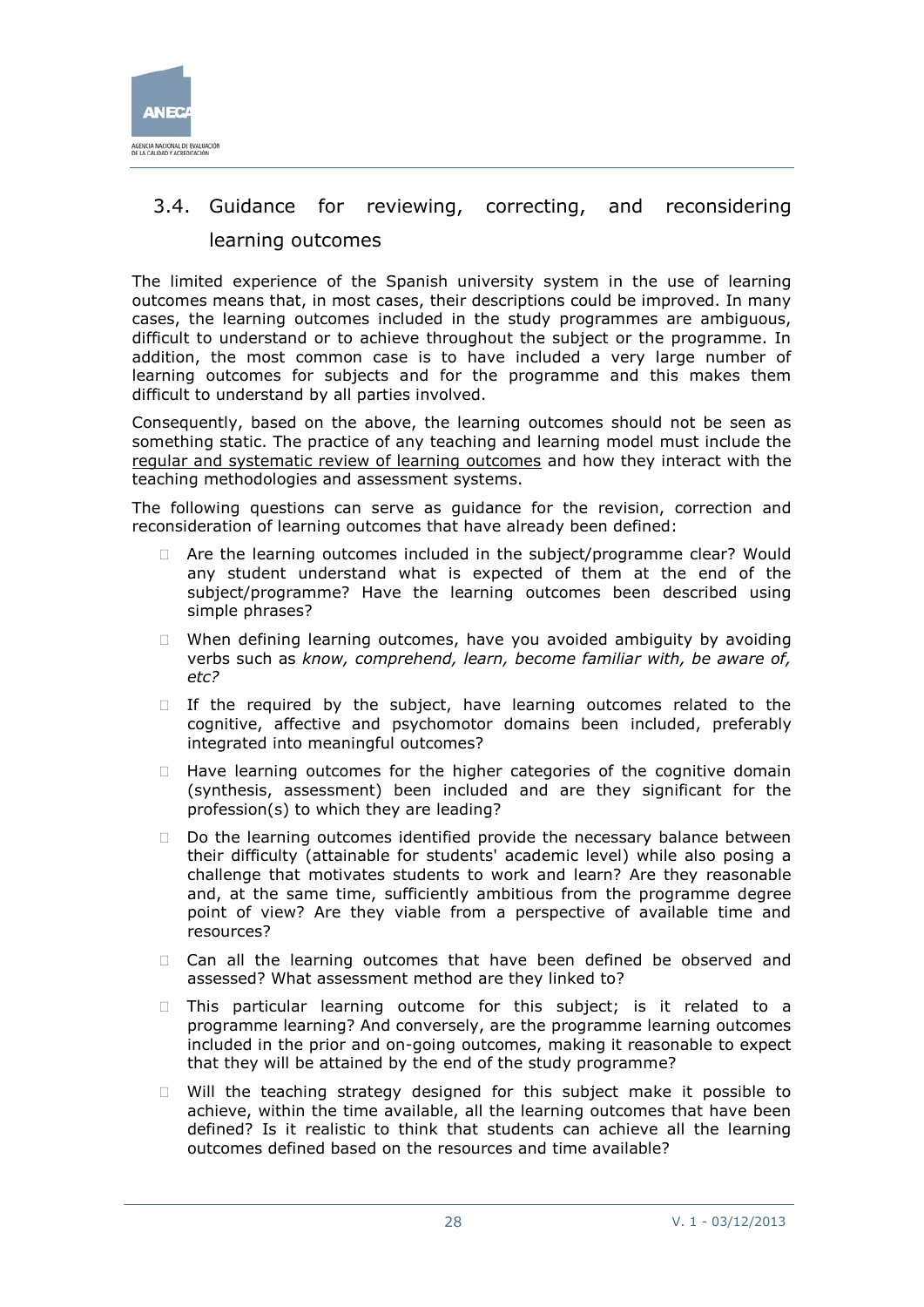

- □ Are all the learning outcomes that have been included to achieve the objectives of the subject/programme necessary? Have too many been included? Do they all list issues that are considered *essential* or are they too specific*?* Can some learning outcomes be grouped or synthesized?
- $\Box$  Is there, for each learning outcome, a clear and consistent connection with the learning activities to achieve them and the assessment method to measure them?
- Are the learning outcomes of the degree in line with the Spanish Qualifications Framework?

Below, we have introduced two figures that show the possible steps required to achieve the appropriate definition and assessment of learning outcomes, for degrees and subjects.



#### **Figure 3: Steps to define and assess degree learning outcomes**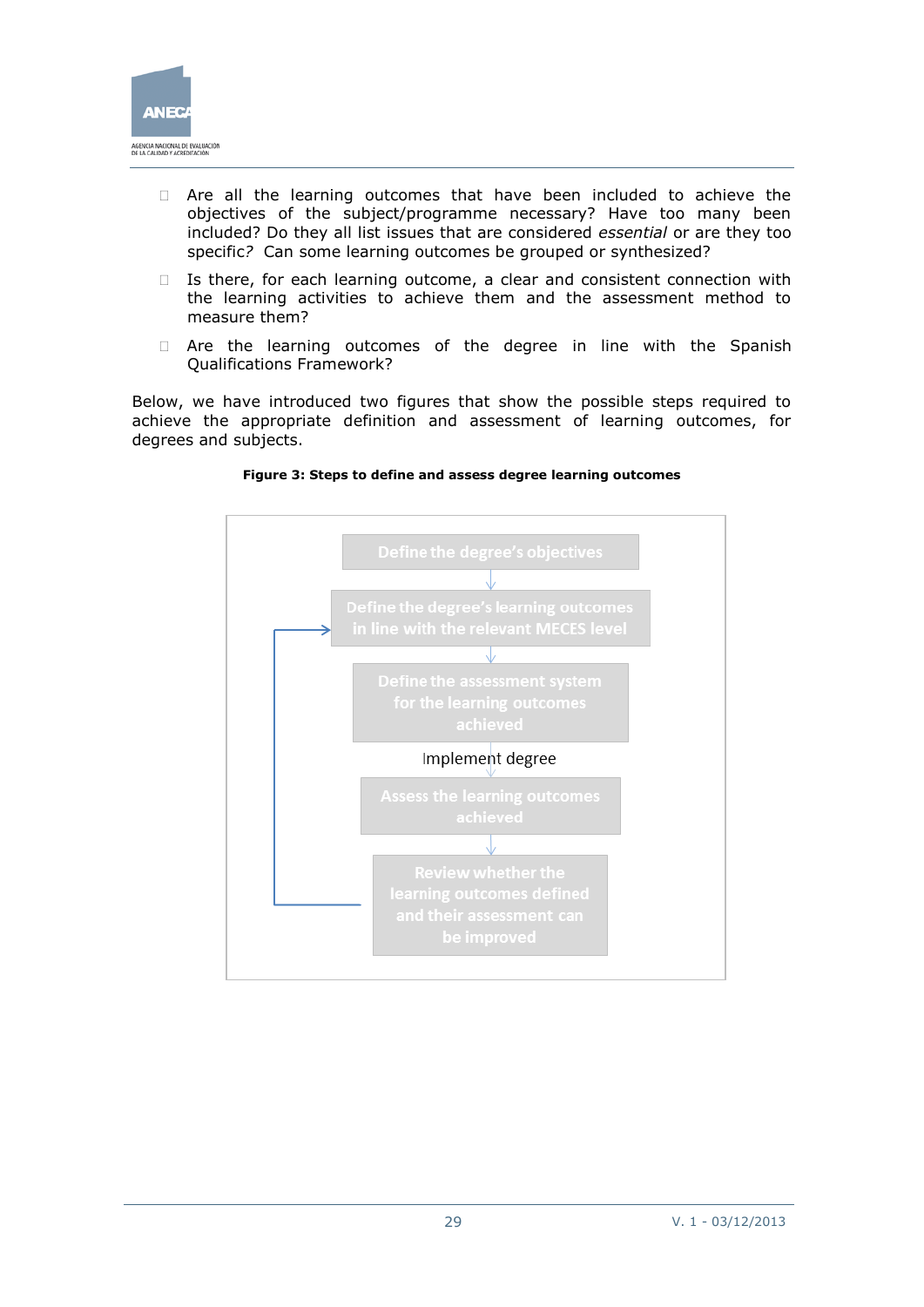



**Figure 4: Steps to define and assess subject learning outcomes**

Appendix 6.3 of this guide provides practical examples of how to reformulate competences set out in the accreditation ex-ante reports of official university degrees into expected learning outcomes.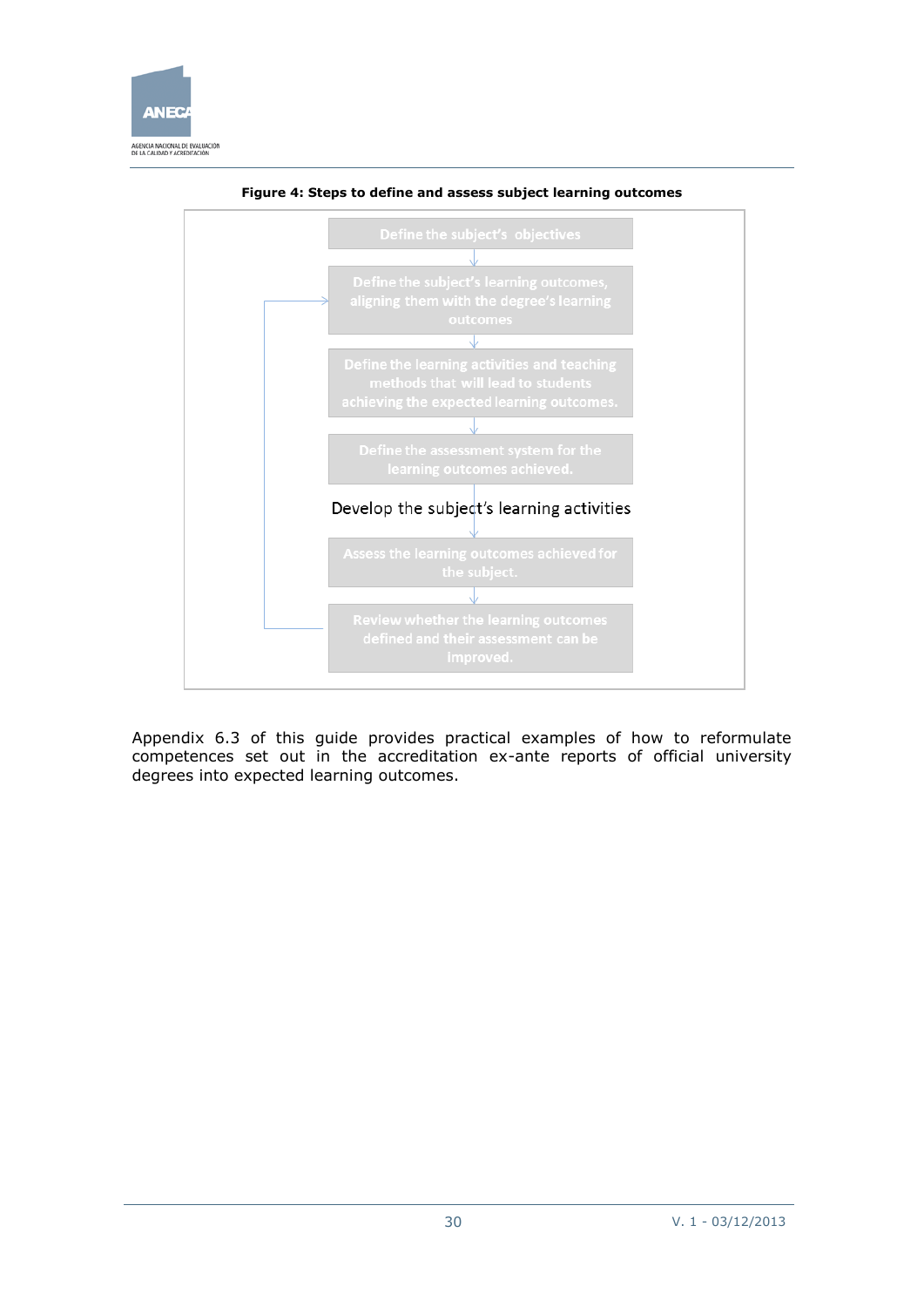

-

# <span id="page-30-0"></span>**4. LEARNING OUTCOMES AND THE SPANISH QUALIFICATIONS FRAMEWORK**

The Berlin Communiqué of  $9$  2003 urged EHEA member countries to develop the Framework for Qualifications of the European Higher Education Area as well as comparable and compatible national qualifications frameworks for higher education. The Communiqué stated that these frameworks should describe the qualifications in terms of levels and learning outcomes.

Two years later, in 2005, the Bergen Conference of European Ministers responsible for Higher Education took the decision to adopt the Framework of Qualifications for the European Higher Education Area, based on the so-called «Dublin Descriptors» and that provides for the existence of three cycles, each of them characterized by using generic descriptors based on learning outcomes. In other words, the Qualifications Framework for the European Higher Education Area defines generic learning outcomes for the different levels, i.e. it identifies the horizon of a particular teaching process as first, second or third cycle.

In Spain, the Spanish Qualification Framework for Higher Education (MECES) was established by Spanish Royal Decree 1027/2011, of July 15.

The main objective of MECES is to provide society with all necessary information on the level of learning acquired by graduates, and what that entails, as well as making the Spanish framework comparable with its European peers, facilitating mobility within the European Higher Education Area and the international labour market. MECES contemplates four levels that all Higher Education programmes or degrees include $^{10}$  : senior technician, Bachelor degree, master degree and doctoral degree.

The implementation of MECES makes it possible, on the one hand, to inform society and, in particular, the students on what their learning requirements are at each level and, on the other hand, provide employers with information on the related competences of the people they are going to employ.

As has already been noted in previous sections, MECES defines, in addition to the learning outcomes concept, qualification descriptors as the collection of learning outcomes that characterizes a certain level in a European context.

The learning outcome concept is, therefore, the key underlying integrating element when defining any national qualifications framework. In other words, to promote mobility and the international recognition of degrees and learning, it is necessary to use learning outcomes because the different levels defined in national qualifications frameworks are based on them.

<sup>&</sup>lt;sup>9</sup> Communiqué of the Conference of Ministers responsible for Higher Education, held in Berlin on 19 September 2003.

<sup>&</sup>lt;sup>10</sup> University Education, Higher Arts Education, Higher Vocational Training and Professional Education in Fine Arts and Design, as well as Higher Sports Education.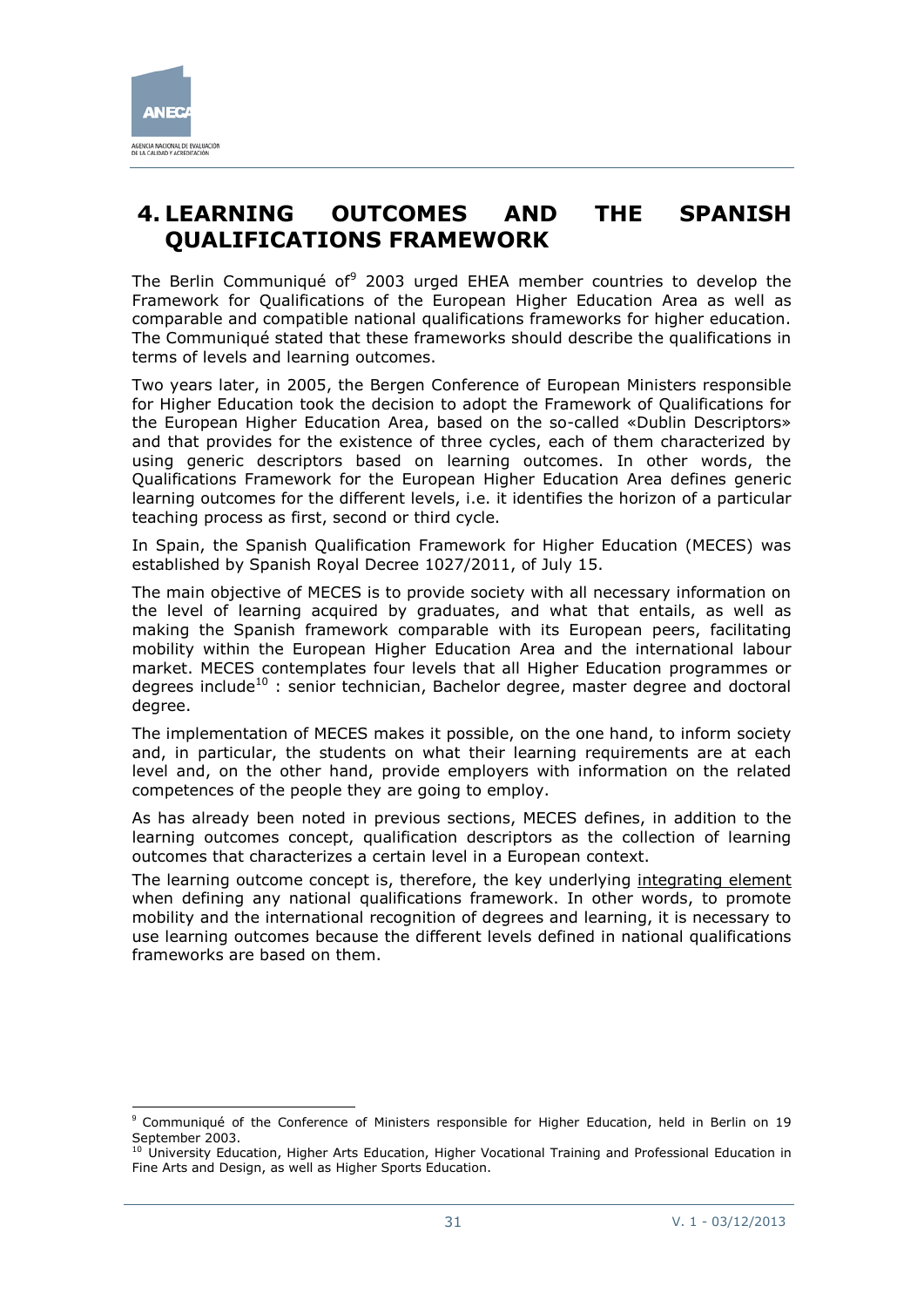

-

# <span id="page-31-0"></span>**5. LEARNING OUTCOMES AND QUALITY ASSURANCE**

### <span id="page-31-1"></span>5.1. The European reference

In the European student-centred educational model, education is linked to a process based on the outcomes students should acquire at the end of their learning process. As a result, having attained a bachelor's- master's degree or doctorate implies having achieved certain learning outcomes defined in advance.

Consequently, learning outcomes are a crucial element of any quality assurance system. This is the position of the European Association for Quality Assurance (ENQA), which sets out the following in the document titled *Standards and Guidelines for Quality Assurance in the European Higher Education Area*:

*The quality assurance of programmes and awards are expected to include the development and publication of explicit intended learning outcomes.* 

As a result, quality assurance and accreditation agencies from all over Europe, including ANECA, have developed external quality assurance actions that focus, among other things, on assessing how universities define, design and assess students' learning outcomes and how these are aligned with the learning activities.

When performing these assessments, ANECA takes into account the general principles regarding learning outcomes in the accreditation ex-post procedures published by the European Consortium for Accreditation,  $ECA<sup>11</sup>$ , which can be found on the following table:

#### **Table 8: General principles regarding learning outcomes in ECA accreditation procedures**

- Principle 1: Accreditation organisations should take into account learning outcomes in their assessments, thus enhancing Mutual Recognition of accreditation decisions.
- Principle 2: Accreditation organisations should assess whether the learning outcomes are in line with the National Qualifications Framework and/or the Framework for Qualifications of the European Higher Education Area.
- Principle 3: Learning outcomes are a shared concern of stakeholders and thus accreditation organisations should assess whether the higher education institutions consider stakeholders' opinion when designing or revising programmes and learning outcomes.
- Principle 4: Accreditation organisations should assess whether learning outcomes and their assessment by higher education institutions are understandable and public.
- Principle 5: Accreditation organisations should assess whether curriculum design and content enable students to achieve the intended learning outcomes and whether higher education institutions apply proper procedures to assess those intended learning outcomes.
- Principle 6: In the case of programme accreditation, accreditation organisations should make explicit reference to the programmes' learning outcomes in their reports.

 $11$  Since 2008 ANECA has chaired the working group focused on learning outcomes of the said consortium.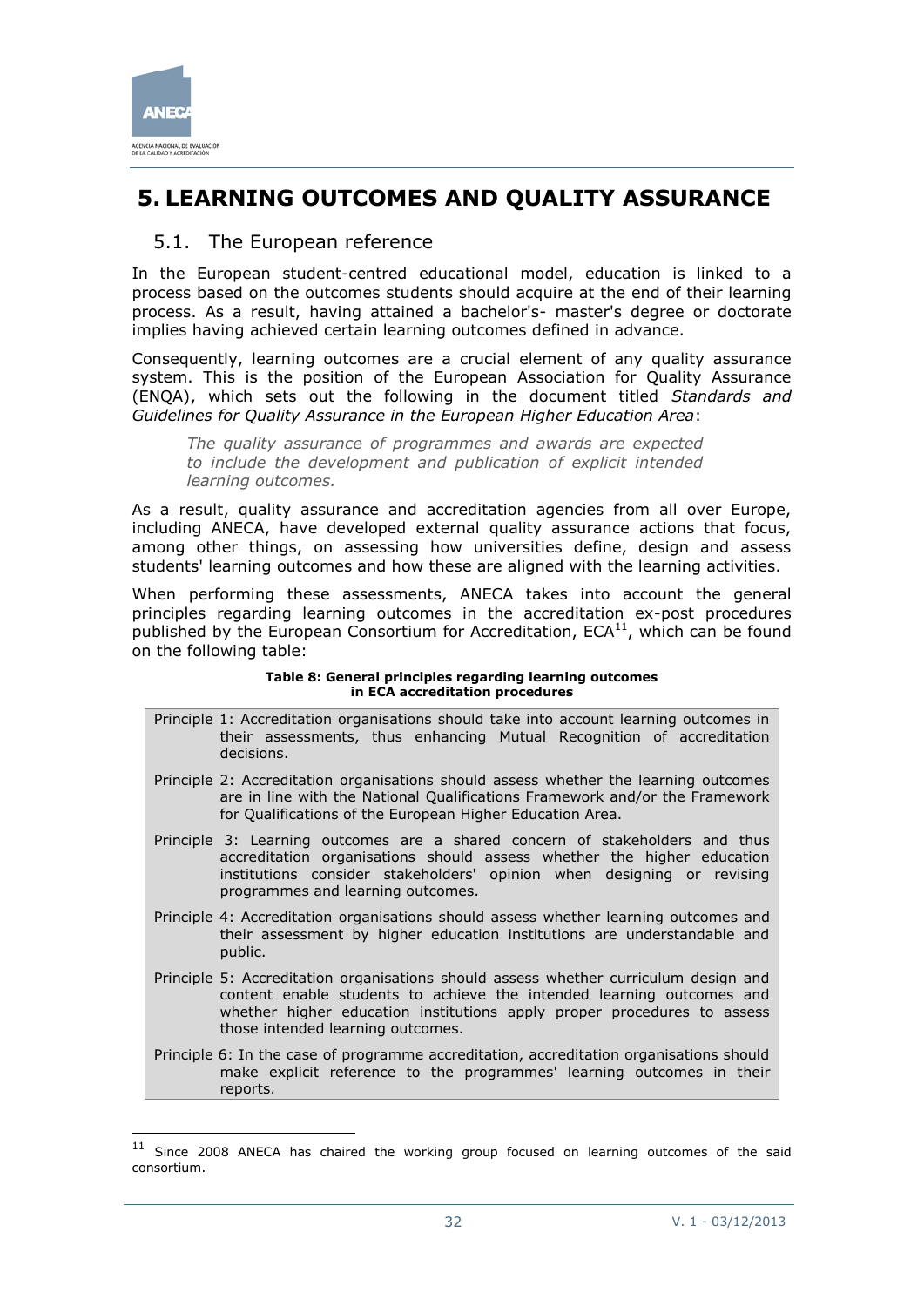

#### Principle 7: In the case of institutional accreditation, accreditation organisations should evaluate the institution's provisions regarding the implementation and assessment of learning outcomes.

Each principle is linked to a series of recommendations that can be found in Appendix 5 and which must be understood as guidelines to be taken into account by quality assurance agencies when assessing learning outcomes. In addition, the European Consortium for Accreditation went one step further in 2013 and published the document *Learning Outcomes in Quality Assurance and Accreditation. Principles, Recommendations and Practice<sup>12</sup>* that reflects the experience of different ECA organizations on how to use the above principles in their accreditation procedures.

<span id="page-32-0"></span>5.2. How are learning outcomes integrated in the quality assurance system for higher education in Spain?

ANECA evaluates the *expected* learning outcomes for the various bachelor and master's degrees and doctoral studies through its VERIFICA programme and the learning outcomes *achieved by* students through its ACREDITA programme<sup>13</sup>. In addition, ANECA assesses how universities inform their students about the learning outcomes that must be achieved through its MONITOR programme. On the other hand, ANECA's AUDIT programme evaluates the relationship between the students' learning outcomes and universities' internal quality assurance system and the DOCENTIA programme assesses the relationship between the learning outcomes and the quality of the teaching activity.

ANECA, therefore, assesses students' learning outcomes at different levels:

- On the one hand, it assesses whether the learning outcomes of bachelor and master's degrees and doctoral programmes correspond to the level and content required for a specific teaching process. The level is assessed by comparing defined expected learning outcomes with the corresponding MECES descriptor. For this purpose, ANECA is charged, in collaboration with other assessment agencies from the Autonomous Communities, with validating the coherence and consistency of the MECES level learning outcomes with the various knowledge fields.

In addition, ANECA assesses whether the expected learning outcomes are measurable and in accordance with the requirements for granting a degree with the qualifications established in the European Higher Education Area $^{14}$ .

In the case of degrees that qualify someone to perform regulated professional activities, ANECA assesses whether the learning outcomes comply with the provisions of the relevant ministerial orders.

- On the other hand, ANECA assesses the internal consistency between the elements that make up the learning process and the learning outcomes. In other words, ANECA assesses whether the study programme, its contents, the learning activities, teaching methodologies, assessment systems, the

-

<sup>&</sup>lt;sup>12</sup> This document can be viewed at the following link: [www.ecaconsortium.net](http://www.ecaconsortium.net/)

<sup>13</sup> *Expected/intended and achieved learning outcomes*.

<sup>&</sup>lt;sup>14</sup> Criterion 3 of the VERIFICA programme.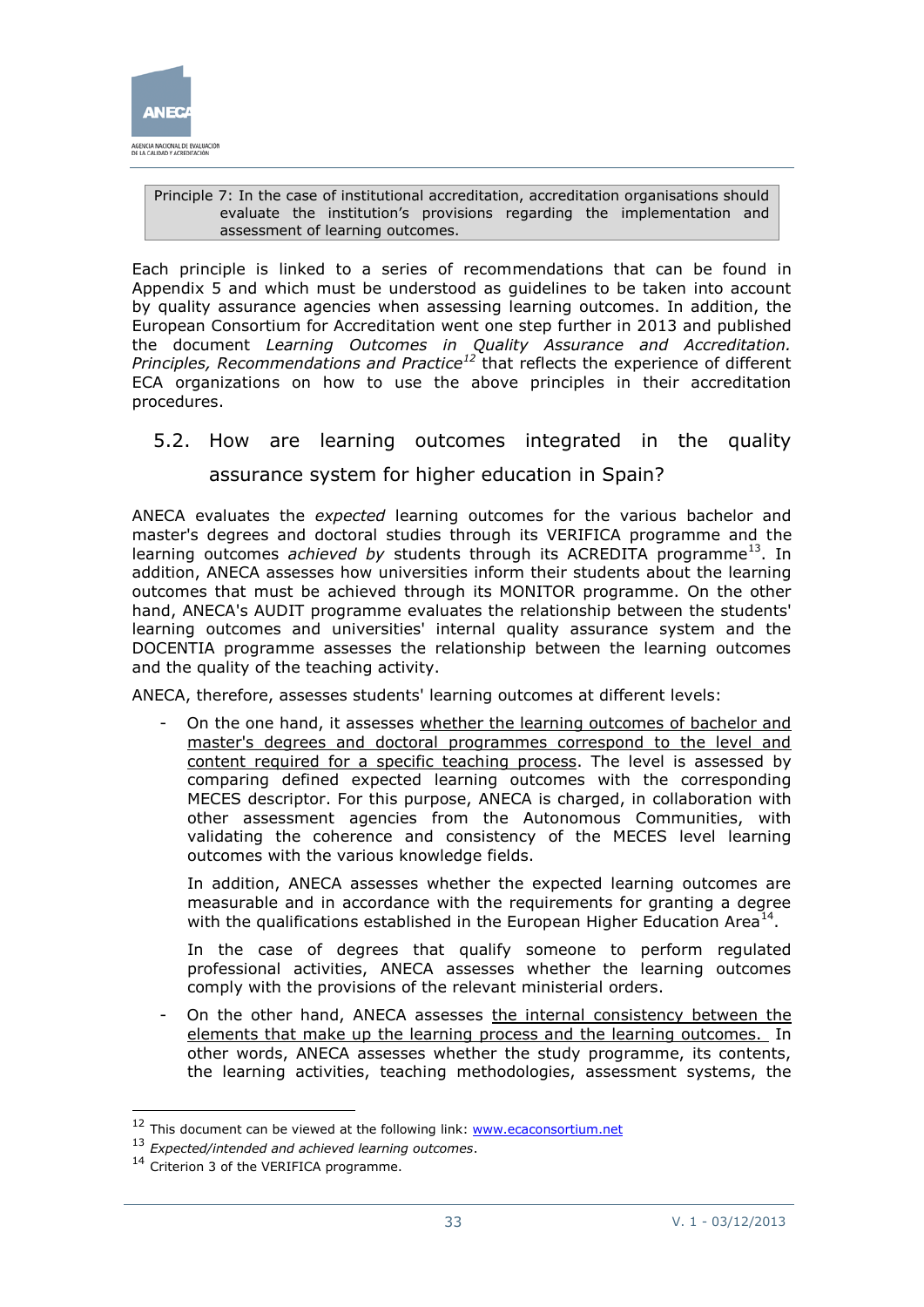

-

necessary human and material resources, teaching coordination... are suitable with a view to achieving the learning outcomes defined $15$ .

ANECA, therefore, assesses, in a first phase, based on the assessment for accreditation ex-ante, whether the teaching-learning process in global terms is designed in such a way to potentially achieve the expected learning outcomes (VERIFICA Programme).

In a second phase, once the degree implementation process has commenced, ANECA assesses the accessibility and intelligibility of the information provided on learning outcomes in the university's website through the relevant teaching guides (MONITOR Programme).

Finally, when a request is submitted to renew accreditation ex-post, ANECA evaluates whether the learning outcomes defined in advance have been achieved. That is to say, it assesses the learning outcomes acquired by students through the analysis of the relationship between the teaching activities, teaching methodologies and assessment systems used and the learning outcomes (ACREDITA Programme).

In addition, ANECA also assesses how the internal quality assurance system of the centre/university ensures that the students' learning outcomes are measured, analysed and used for decision-making and to improve the quality of the teaching<sup>16</sup> (AUDIT programme and DOCENTIA programme).

In other words, ANECA assesses whether the teaching process has the mechanisms that allow the collection and the continuous analysis of the learning outcomes acquired by the students, as well as strategies and procedures to improve on those results.

The VERIFICA, MONITOR, ACREDITA, DOCENTIA and AUDIT programme documents provide detailed information on how ANECA performs this assessment process regarding learning outcomes for bachelor and master's degrees and doctoral programmes at the different levels mentioned $^{17}$ .

The following table shows where learning outcomes are integrated into the different ANECA programmes:

<sup>15</sup> Standards 5, 6, 7 and 8 of the VERIFICA programme, dimension 1.3 and 4.2 of the MONITOR programme and standards 1, 4, and 6 of the ACREDITA programme.

 $16$  More specifically, guideline 1.5. of the AUDIT programme and dimensions I, II and III of the DOCENTIA programme. In addition, standard 9 of the VERIFICA programme, dimension 3.1 of the MONITOR programme and standard 3 of the ACREDITA programme.

<sup>&</sup>lt;sup>17</sup> For more information, please go to<http://www.aneca.es/Programas/>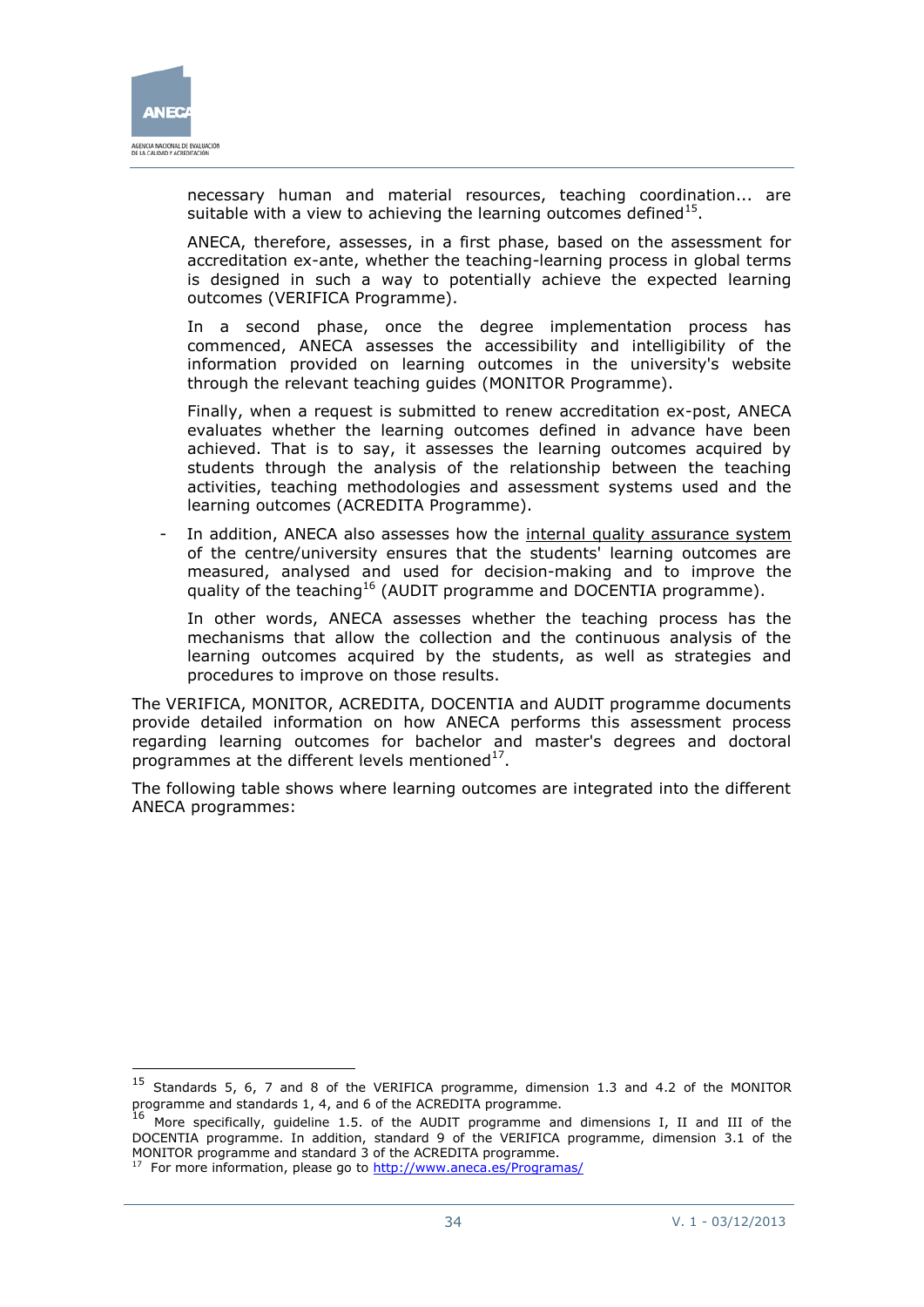

|                 | <b>EXPECTED LEARNING</b><br><b>OUTCOMES</b> | <b>ACHIEVED LEARNING</b><br><b>OUTCOMES</b> |
|-----------------|---------------------------------------------|---------------------------------------------|
| <b>VERIFICA</b> |                                             |                                             |
| <b>MONITOR</b>  |                                             |                                             |
| <b>ACREDITA</b> |                                             |                                             |
| <b>AUDIT</b>    |                                             |                                             |
| <b>DOCENTIA</b> |                                             |                                             |

#### **Table 9: ANECA programmes and learning outcomes**

This demonstrates that learning outcomes are an essential part of the external quality assurance system in higher education in Spain and that, therefore, defining, measuring and aligning them with the Spanish qualifications framework for higher education is of paramount importance for universities and for the assessment and accreditation agencies.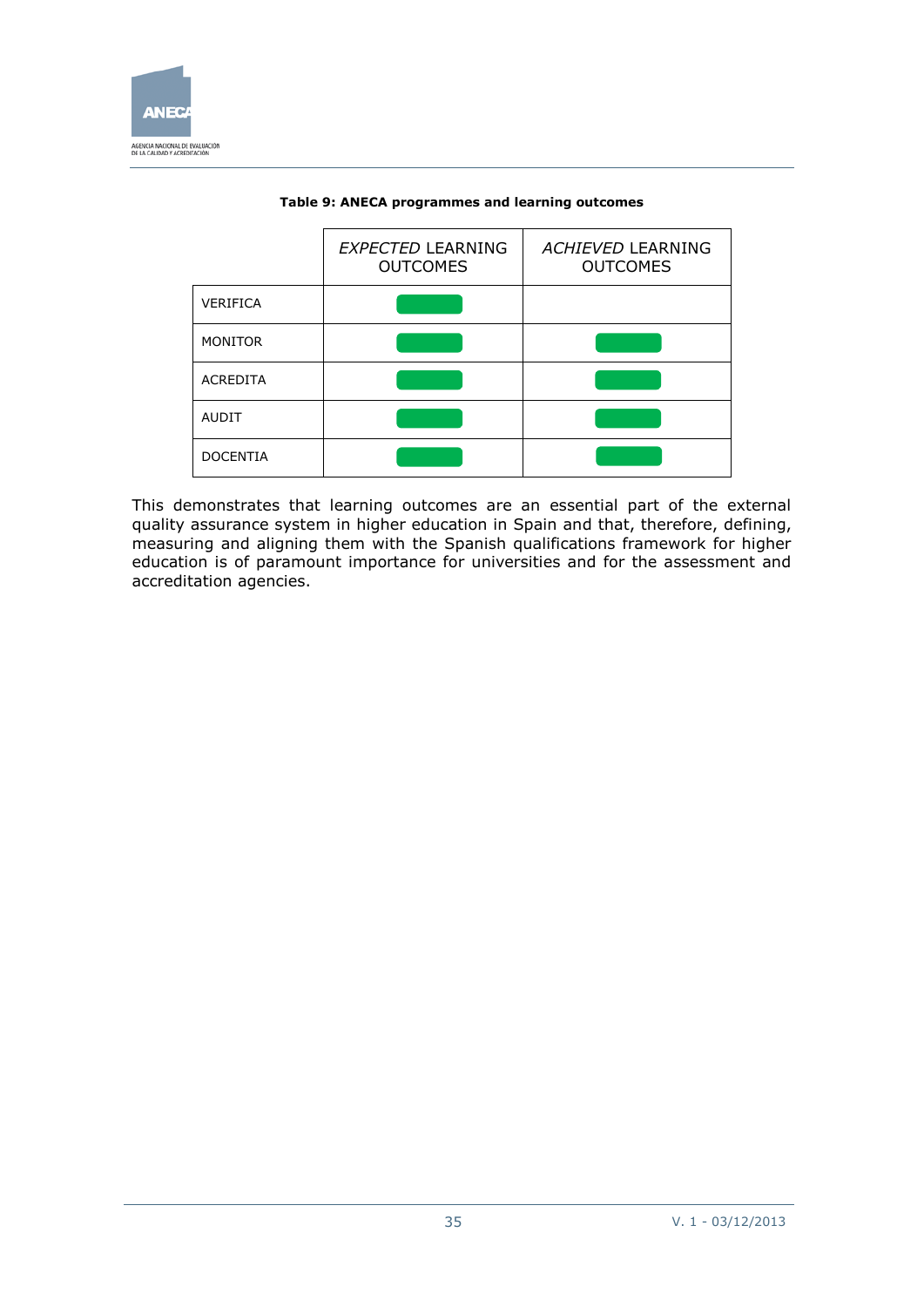

-

# <span id="page-35-0"></span>**6. APPENDICES**

<span id="page-35-1"></span>6.1. Guidelines for the assessment of students according to the  $ESG<sup>18</sup>$ 

#### **Guidelines for the assessment of students**

The assessment of students is one of the most important elements of higher education. The results of the assessment process have a profound effect on the curricular development of students. It is, therefore, very important that the assessment is always carried out in a professional manner and that it takes into account the vast knowledge available on tests and examinations. The assessment also provides valuable information to institutions about the effectiveness of teaching and of the support offered to students.

Student assessment procedures must:

- o be designed to measure the achievement of expected learning outcomes and other programme objectives;
- o be suitable for their purposes, whether diagnostic, formative or summative;
- o include clear and published qualification criteria;
- o be performed by people who understand the role of assessment procedures in the progression of students toward the acquisition of the knowledge and skills associated with the degree they are studying;
- o not rely on, wherever possible, the opinion of a single examiner;
- $\circ$  take into account all the possible consequences of standards on examinations;
- o include clear rules that take into account missed classes, illnesses or other mitigating circumstances for students;
- o ensure that assessments are performed in accordance with the procedures established by the institution;
- $\circ$  be subject to administrative accreditation inspections to ensure compliance with the procedures.

In addition, students should be provided with clear information on the assessment strategy that is being used in relation to their programmes, on examination and assessment methods they will have to go through, what is expected of them and the standards that will be applied to assess their performance.

 $18$  This appendix includes guidelines regarding standard 1.3 of the Standards and Guidelines for Quality Assurance in the European Higher Education Area.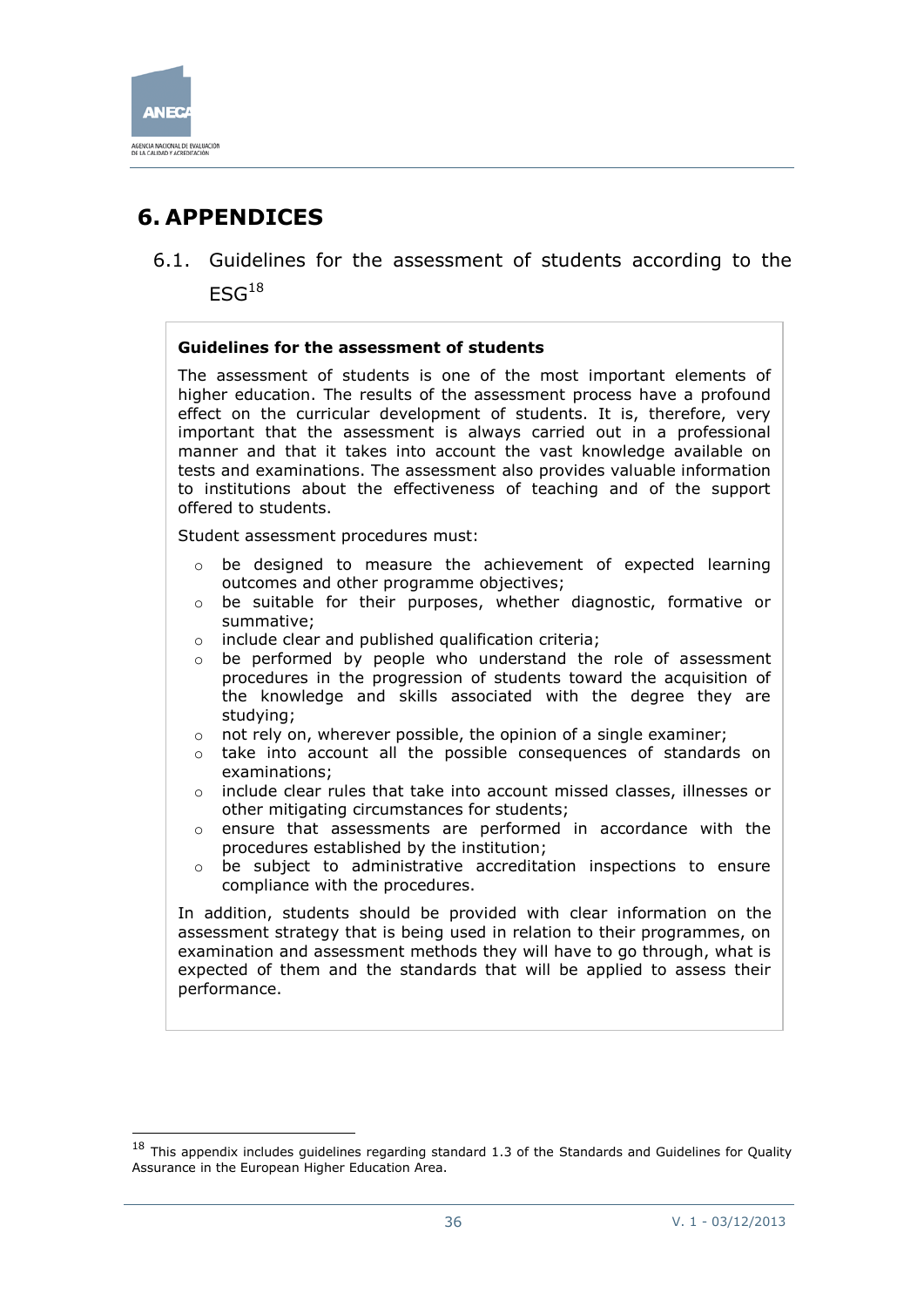

### 6.2. Examples of the correspondence between learning outcomes, learning activities and assessment

methods

**Examples of alignment based on subjects. The information contained in the tables below has been altered with a view to facilitating the understanding of the previous sections of this Guide.**

| <b>SUBJECT</b>                                                                                                                                                                                              | <b>EXAMPLES OF</b>                                                                                                  | <b>CONTENT</b>                                                                                                                                                                                                                                                                                                                                                                                                                                                                                                                                                                                                                                                                          | <b>LEARNING ACTIVITIES</b>                                                                                                                                                                                                                                                                                                                                                                                                                                                                                                                                                                                                                                                                                                                                                     | <b>ASSESSMENT SYSTEM</b>                                                                                                                                                                                                                                                                                                                                                                                                                                                                                                                                                                              |
|-------------------------------------------------------------------------------------------------------------------------------------------------------------------------------------------------------------|---------------------------------------------------------------------------------------------------------------------|-----------------------------------------------------------------------------------------------------------------------------------------------------------------------------------------------------------------------------------------------------------------------------------------------------------------------------------------------------------------------------------------------------------------------------------------------------------------------------------------------------------------------------------------------------------------------------------------------------------------------------------------------------------------------------------------|--------------------------------------------------------------------------------------------------------------------------------------------------------------------------------------------------------------------------------------------------------------------------------------------------------------------------------------------------------------------------------------------------------------------------------------------------------------------------------------------------------------------------------------------------------------------------------------------------------------------------------------------------------------------------------------------------------------------------------------------------------------------------------|-------------------------------------------------------------------------------------------------------------------------------------------------------------------------------------------------------------------------------------------------------------------------------------------------------------------------------------------------------------------------------------------------------------------------------------------------------------------------------------------------------------------------------------------------------------------------------------------------------|
|                                                                                                                                                                                                             | <b>SUBJECT</b><br><b>LEARNING</b><br><b>OUTCOMES</b>                                                                |                                                                                                                                                                                                                                                                                                                                                                                                                                                                                                                                                                                                                                                                                         |                                                                                                                                                                                                                                                                                                                                                                                                                                                                                                                                                                                                                                                                                                                                                                                |                                                                                                                                                                                                                                                                                                                                                                                                                                                                                                                                                                                                       |
| Management<br>Project<br>(6 credits)<br>Mandatory learning<br><b>DEGREE:</b><br>University Bachelor<br>Degree in Computer<br>Engineering<br><b>INSTITUTION:</b><br>Autonomous<br>University of<br>Barcelona | Prepare the<br>technical<br>specifications for a<br>computer project,<br>compiling the<br>information<br>required.* | Success and failure of the projects.<br>Project<br>management<br>methodologies.<br>Integration<br>management.<br>Beginning of the project. Project<br>feasibility. Project life-cycle.<br>Quality planning, assurance and<br>control. Follow-up systems and<br>systems to control time and costs<br>deviations.<br>Project<br>human<br>resources<br>Organizing<br>the<br>management.<br>involved in a<br>people<br>project:<br>Project<br>director, project<br>team,<br>suppliers, stakeholders.<br>Plan the procurement and hiring of<br>resources. Selection of vendors.<br>Contracts and tenders.<br>Assessment, valuation and survey<br>of computer applications<br>and<br>systems. | METHODOLOGY:<br>Project<br>Based<br>Learning (PBL) :<br>-Lecture<br>by<br>the<br>professor<br>presenting the project.<br>-Group meeting in class to make<br>decisions<br>regarding<br>how<br>to<br>approach of the proposed project.<br>- Division of tasks that will be<br>performed individually at home.<br>The individual work students must<br>perform will include: preparing<br>diagrams, concept maps and<br>abstracts; as well as searching for<br>and consulting references on the<br>subject matter and preparing<br>proposals for the specifications<br>sheet.<br>- Meetings to pool results.<br>Student participation should be<br>active,<br>proposing<br>solutions,<br>critically analysing the<br>solutions<br>put<br>forward<br>and<br>contributing new ones. | 10% Deliveries of the project.<br>40% Project developed in group (the<br>specifications document has been<br>submitted, in this case).<br>40% Individual theoretical-practical<br>tests.<br>10% Activities developed in tutor<br>sessions.<br><b>Assessment Standards:</b><br>Adequate formal structure of<br>$\bullet$<br>a specifications document.<br>The information from the<br>different sources has been<br>introduced.<br>Knowledge of key subject<br>elements.<br>Interaction<br>and teamwork<br>leading<br>(taking a<br>role,<br>completing assigned tasks,<br>collaborating, negotiating). |

<span id="page-36-0"></span>\*This example has intentionally been developed from a **single** learning outcome in order to explain the alignment between the various elements taken into account in the design of the subject more clearly.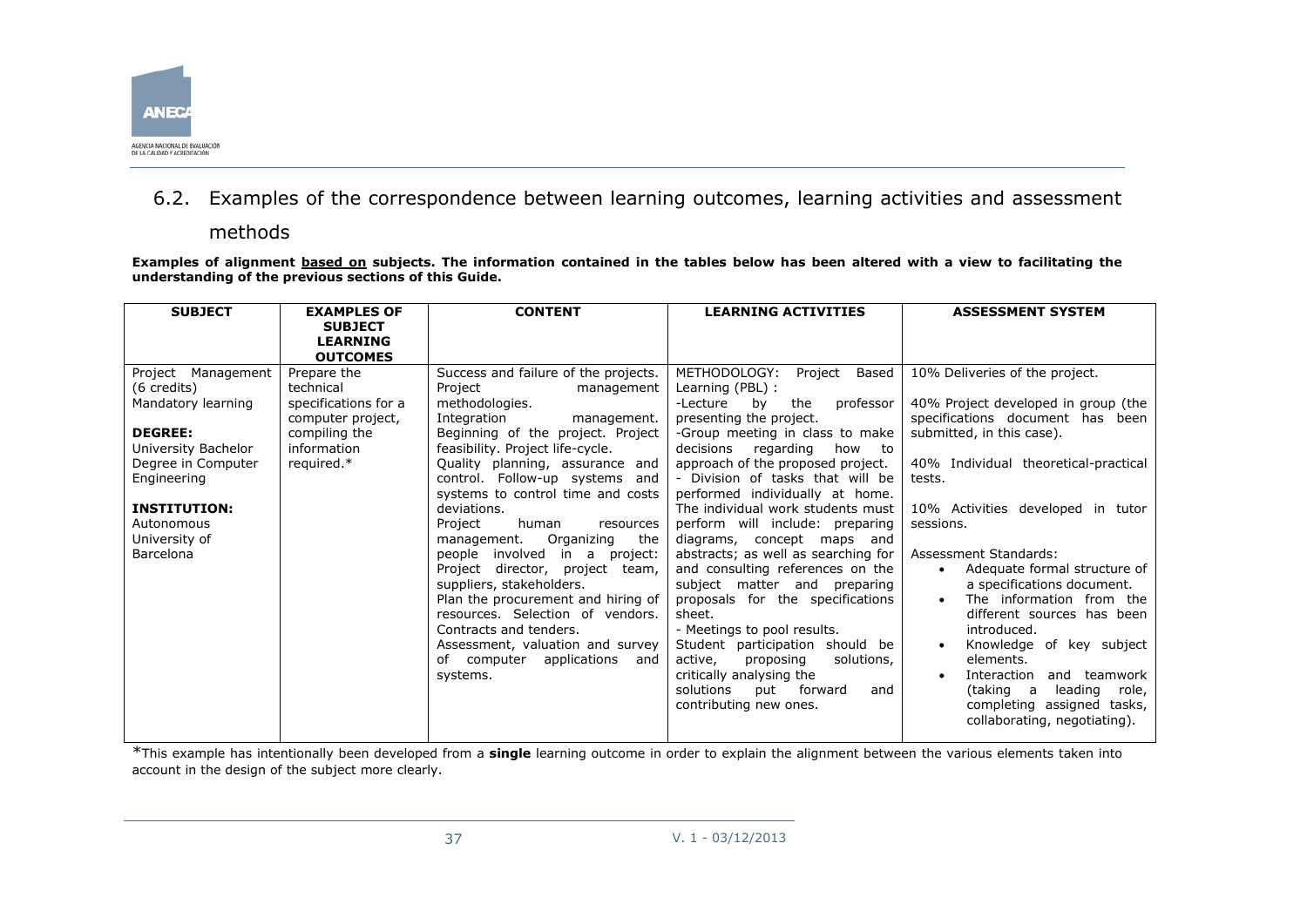

| <b>SUBJECT</b>                                                                                                                                                                                                                                                       | <b>EXAMPLES OF</b><br><b>SUBJECT</b>                                                                                                                           | <b>CONTENT</b>                                                                                                                                                                                                                                                                | <b>EDUCATIONAL ACTIVITIES</b>                                                                                                                       | <b>ASSESSMENT SYSTEM</b>                                                                                                                                                                                                                                                                                                                                                                                                                                                                                                                                                                                                                                                                                                                                                                                                     |
|----------------------------------------------------------------------------------------------------------------------------------------------------------------------------------------------------------------------------------------------------------------------|----------------------------------------------------------------------------------------------------------------------------------------------------------------|-------------------------------------------------------------------------------------------------------------------------------------------------------------------------------------------------------------------------------------------------------------------------------|-----------------------------------------------------------------------------------------------------------------------------------------------------|------------------------------------------------------------------------------------------------------------------------------------------------------------------------------------------------------------------------------------------------------------------------------------------------------------------------------------------------------------------------------------------------------------------------------------------------------------------------------------------------------------------------------------------------------------------------------------------------------------------------------------------------------------------------------------------------------------------------------------------------------------------------------------------------------------------------------|
|                                                                                                                                                                                                                                                                      | <b>LEARNING</b><br><b>OUTCOMES</b>                                                                                                                             |                                                                                                                                                                                                                                                                               |                                                                                                                                                     |                                                                                                                                                                                                                                                                                                                                                                                                                                                                                                                                                                                                                                                                                                                                                                                                                              |
| Applied<br>Physics<br>to<br>Pharmacy<br>(6 Credits)<br>Basic Training.<br><b>DEGREE:</b><br>Bachelor<br>Degree in<br>Pharmacy.<br><b>INSTITUTION:</b><br>University of Castilla -<br>La Mancha<br>Note: This example<br>covers the practical<br>part of the subject. | Measure<br>fundamental physical<br>properties, based on<br>theoretical principles<br>and using the<br>instrumentation of<br>the pharmaceutical<br>laboratory.* | Magnitudes,<br>units.<br>errors<br>and<br>dimensional analysis.<br>Static and Dynamic.<br>Work and Energy. Fluids.<br>Hydrostatics.<br>Fluid<br>Dynamics.<br>Viscosity.<br>Principles of thermodynamics:<br>Applications to ideal gas.<br>Electricity.<br>Wavelike phenomena. | Practical<br>the<br>classes<br>in<br>laboratory.<br>Seminars.<br>Mandatory tutoring (classroom<br>based) to prepare portfolios.<br>Individual work. | Prepare a brief portfolio on the<br>subject's practical training to<br>reflect on the knowledge acquired<br>and the use of this knowledge. This<br>must include a self-assessment<br>exercise performed by the student,<br>an agenda with the tasks<br>performed and other evidence,<br>which is specified in the subject's<br>practical training quide.<br>Assessment standards:<br>Drafting and formal issues.<br>$\overline{\phantom{a}}$<br>Evidence provided.<br>Demonstration of knowledge:<br>Selection<br>$\blacksquare$<br>and<br>development of a practical<br>application.<br>of<br>Correct<br>the<br>$\blacksquare$<br>use<br>instruments.<br>Self-assessment<br>of<br>the<br>$\blacksquare$<br>practical training selected.<br>Participation in Seminars<br>Weight of the subject in the overall<br>marks: 40%. |

\*This example has been intentionally based on a **single** Learning Outcome considered in the design of part of the subject.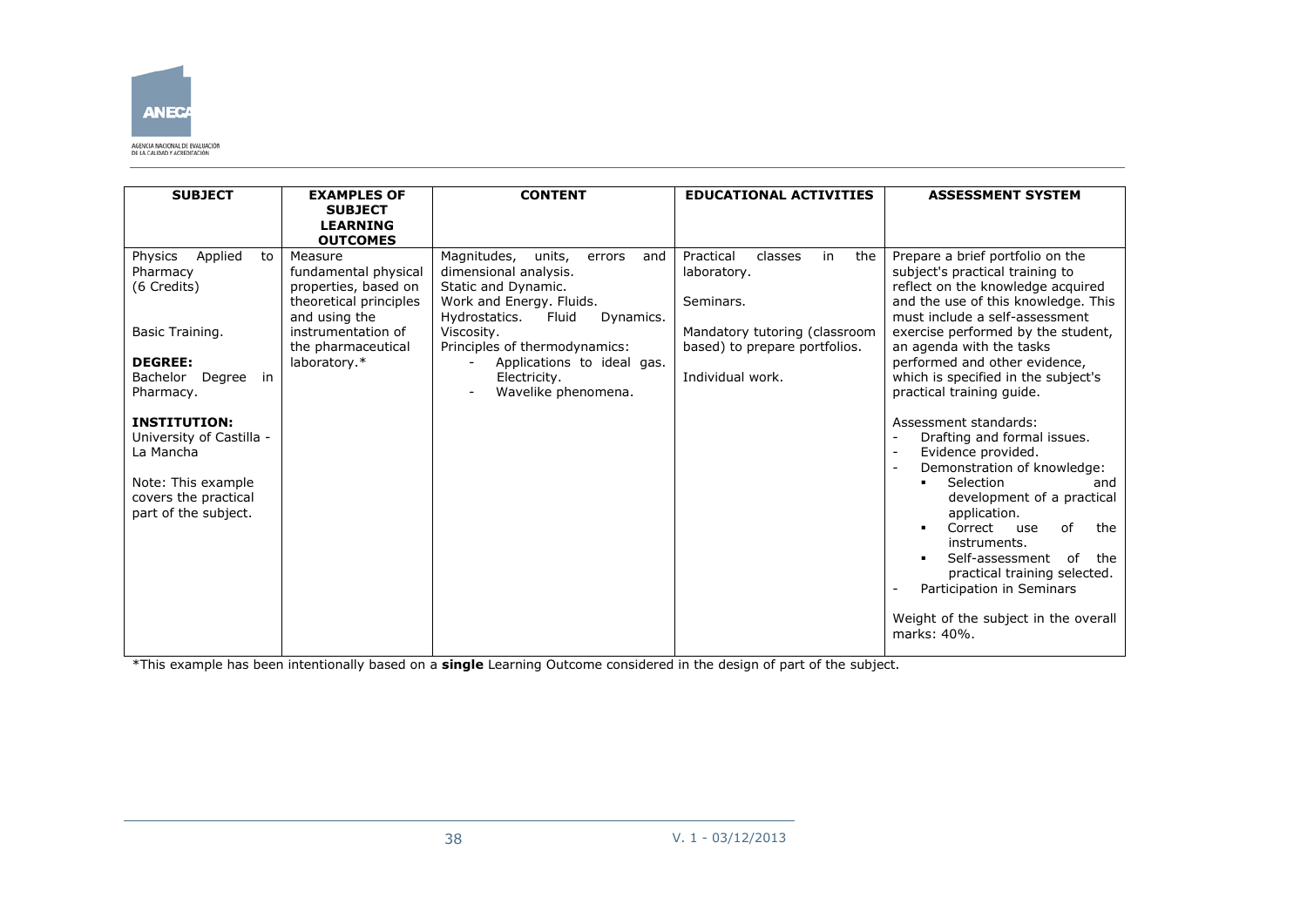

AGENCIA NACIONAL DE EVALUACIÓN<br>DE LA CALIDAD Y ACREDITACIÓN

| <b>SUBJECT</b>          | <b>EXAMPLES OF</b>                  | <b>CONTENT</b>                          | <b>EDUCATIONAL ACTIVITIES</b>           | <b>ASSESSMENT SYSTEM</b>                                   |
|-------------------------|-------------------------------------|-----------------------------------------|-----------------------------------------|------------------------------------------------------------|
|                         | <b>SUBJECT</b>                      |                                         |                                         |                                                            |
|                         | <b>LEARNING</b>                     |                                         |                                         |                                                            |
|                         | <b>OUTCOMES</b>                     |                                         |                                         |                                                            |
| Global<br>Economy<br>(3 | Position relevant                   | The objective of the subject is to      | The subject will use a practical        | Assessment system based on the                             |
| credits)                | economic                            | students<br>with<br>the<br>provide      | approach and will be primarily          | continuous follow-up of students                           |
|                         | developments in                     | knowledge that will allow them to       | entered on commenting and               | through a combination of:                                  |
| Mandatory learning      | relation to major                   | understand<br>and<br>analyse<br>the     | analysing reference material.           | written tests to assess<br>the                             |
|                         | institutions in the                 | characteristics and consequences of     |                                         | development of analytical<br>and                           |
| <b>DEGREE:</b>          | international                       | implementing<br>and<br>using<br>new     | In-class learning activities:           | synthesis skills and the acquisition                       |
| Master's Degree in      | economic order, as                  | the<br>practices<br>international<br>in |                                         | of the knowledge acquired in                               |
| International           | well as their                       | economy when applying them to           | Classes delivered the teacher           | theoretical and practical sessions,                        |
| Economic Analysis       | historical evolution                | problems related to:                    | using audiovisual and reading           | seminars and lectures;                                     |
|                         | throughout the last                 | -commercial globalisation               | material for discussion in the          | - drafting an economic study that                          |
| <b>INSTITUTION:</b>     | century.                            | -technological globalisation            | classroom.                              | seeks to evaluate the capacity to                          |
| Rey Juan Carlos         | Interpret and<br>construct the main | -financial globalisation                | Out-of-class<br>learning                | solve specific problems of the world<br>from<br>a a        |
| University              | macro-magnitudes                    | -regional integration processes         | activities:                             | economy<br>practical<br>perspective<br>(diagram<br>problem |
|                         | and indexes that                    |                                         |                                         | solutions), as well as the capacity                        |
|                         | measure economic                    |                                         | exercises<br>Lectures.<br>and           | to write economic documents;                               |
|                         | activities and                      |                                         | tasks required to<br>practical          | - regular discussions of economic                          |
|                         | compare them                        |                                         | <b>ECTS</b><br>the<br>obtain<br>credits | news and articles to develop a                             |
|                         | among the various                   |                                         | allocated to this topic.                | critical and work spirit, individually                     |
|                         | world economies.                    |                                         |                                         | or in a group.                                             |
|                         | Analyse and assess                  |                                         |                                         |                                                            |
|                         | the main features of                |                                         |                                         |                                                            |
|                         | the relationships and               |                                         |                                         |                                                            |
|                         | structures of the                   |                                         |                                         |                                                            |
|                         | world economy.                      |                                         |                                         |                                                            |
|                         |                                     |                                         |                                         |                                                            |

\*This example has intentionally been developed from **several** learning outcomes in order to explain the alignment between the various elements taken into account in the design of the subject more clearly.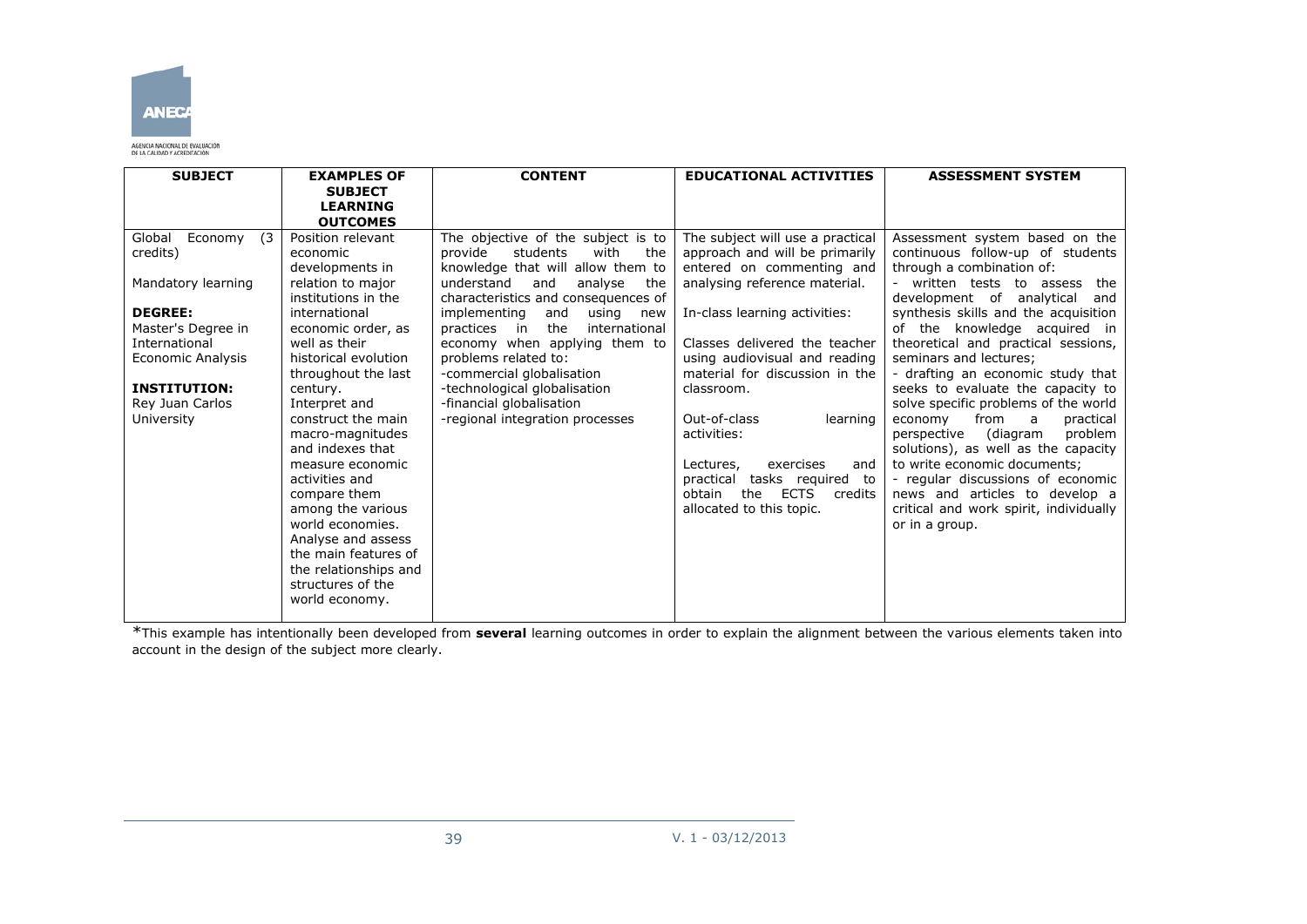

**Example of alignment based on a study programme. The information contained in the table below has been altered with a view to facilitating the understanding of the previous sections of this Guide.**

| <b>STUDY</b><br><b>PROGRAMME</b> | <b>EXAMPLES OF STUDY</b><br><b>PROGRAMME LEARNING</b>                           | <b>STRATEGIES AND ACTIONS TO ACHIEVE</b><br>THE LEARNING OUTCOMES                         | <b>ASSESSMENT SYSTEM</b>                                      |
|----------------------------------|---------------------------------------------------------------------------------|-------------------------------------------------------------------------------------------|---------------------------------------------------------------|
|                                  | <b>OUTCOMES</b>                                                                 |                                                                                           |                                                               |
| <b>DEGREE:</b>                   | - Identify the curricular areas of                                              | To achieve the competences established in the                                             | Tools planned for the assessment of topics /                  |
| Degree in                        | the<br>Primary<br>Education,                                                    | ministerial order and defined in this study                                               | subjects of the Study Programme that                          |
| Primary                          | interdisciplinary relationship between                                          | programme, the following teaching and                                                     | academic staff will present and explain within                |
| Education                        | them, the assessment criteria and                                               | learning activities have been planned:                                                    | the context of the subject:                                   |
| Teacher                          | the body of didactic knowledge                                                  | - Theoretical instruction: The teacher will                                               | - Portfolios.                                                 |
|                                  | regarding the respective teaching                                               | present the theory and students will take                                                 | - Agendas and/or notebooks.                                   |
| <b>INSTITUTION:</b>              | and learning procedures.                                                        | notes or participate.                                                                     | - Preparation and/or delivery of academic work.               |
| Jaume I                          | - Design, plan and assess teaching                                              | - Practical instruction: teaching/learning where                                          | - Tutor interviews and/or expert reports:                     |
| University                       | and<br>learning<br>processes,<br>both<br>individually and in collaboration with | students must apply the contents learned in<br>theory classes. This includes classes that | - Written examination (test, development<br>and/or problems): |
| <b>240 ECTS</b>                  | other<br>academic<br>staff<br>and                                               | present problems and exercises such as                                                    | - Master-supervisor report                                    |
| Regulated                        | professionals at the centre.                                                    | laboratory tasks, as well as work placements.                                             | - Reports on practical instruction                            |
| professional                     | - Effectively deal with situations of                                           | - Seminars: This is a space for reflection                                                | - Observation/execution of tasks and practical                |
| activity                         | language learning in multilingual and                                           | and/or for an in-depth treatment of contents                                              | tasks                                                         |
|                                  | multicultural contexts.                                                         | that students have already been working on.                                               | Participation in seminars and/or tutor                        |
|                                  | - Correctly perceive occasions to                                               |                                                                                           | sessions                                                      |
|                                  | reflect on the teaching delivered and                                           | The following teaching strategies are also                                                | - Dissertations and posters                                   |
|                                  | innovate on the basis of cases                                                  | taken into account:                                                                       | - Self-assessment and assessment among                        |
|                                  | submitted or observed                                                           | - Resolution of exercises and problems.                                                   | students                                                      |
|                                  | information<br>Use<br>and                                                       | - Problem-based learning (PBL)                                                            | - Projects                                                    |
|                                  | communication technologies in the                                               | - Case studies                                                                            | - Solving cases                                               |
|                                  | classrooms.                                                                     | - Project-based learning                                                                  | - Resolution of exercises and problems.                       |
|                                  | - Select the visual information that                                            | - Cooperative learning                                                                    | INTERNAL QUALITY ASSURANCE SYSTEM AND                         |
|                                  | will contribute to the learning                                                 | - Learning through a Virtual Classroom                                                    | <b>PROGRESS</b><br>LEARNING<br><b>OUTCOMES</b><br>$\sqrt{ }$  |
|                                  | process, to civic education and to                                              |                                                                                           | <b>ASSESSMENT</b>                                             |
|                                  | enhancing cultural levels.                                                      | Other educational activities related to the                                               | The commission that assesses dissertations, on                |
|                                  | $\cdots$                                                                        | improvement of the university experience:                                                 | the one hand, and the tutor and supervisor of                 |
|                                  |                                                                                 | mobility actions, work placements and training                                            | work placements will assess the competences                   |
|                                  |                                                                                 | and educational cooperation agreements,                                                   | of the degree that students have achieved. The                |
|                                  |                                                                                 | adjusting the students'<br>tutoring plans,                                                | annual results will make it possible to perform               |
|                                  |                                                                                 | workloads, etc.                                                                           | an overall progress assessment and assess the                 |
|                                  |                                                                                 |                                                                                           | students' learning<br>outcomes<br>for each                    |
|                                  |                                                                                 |                                                                                           | programme degree.                                             |
|                                  |                                                                                 |                                                                                           | The analysis and review of these data is                      |
|                                  |                                                                                 |                                                                                           | performed, in the first place, by Degree                      |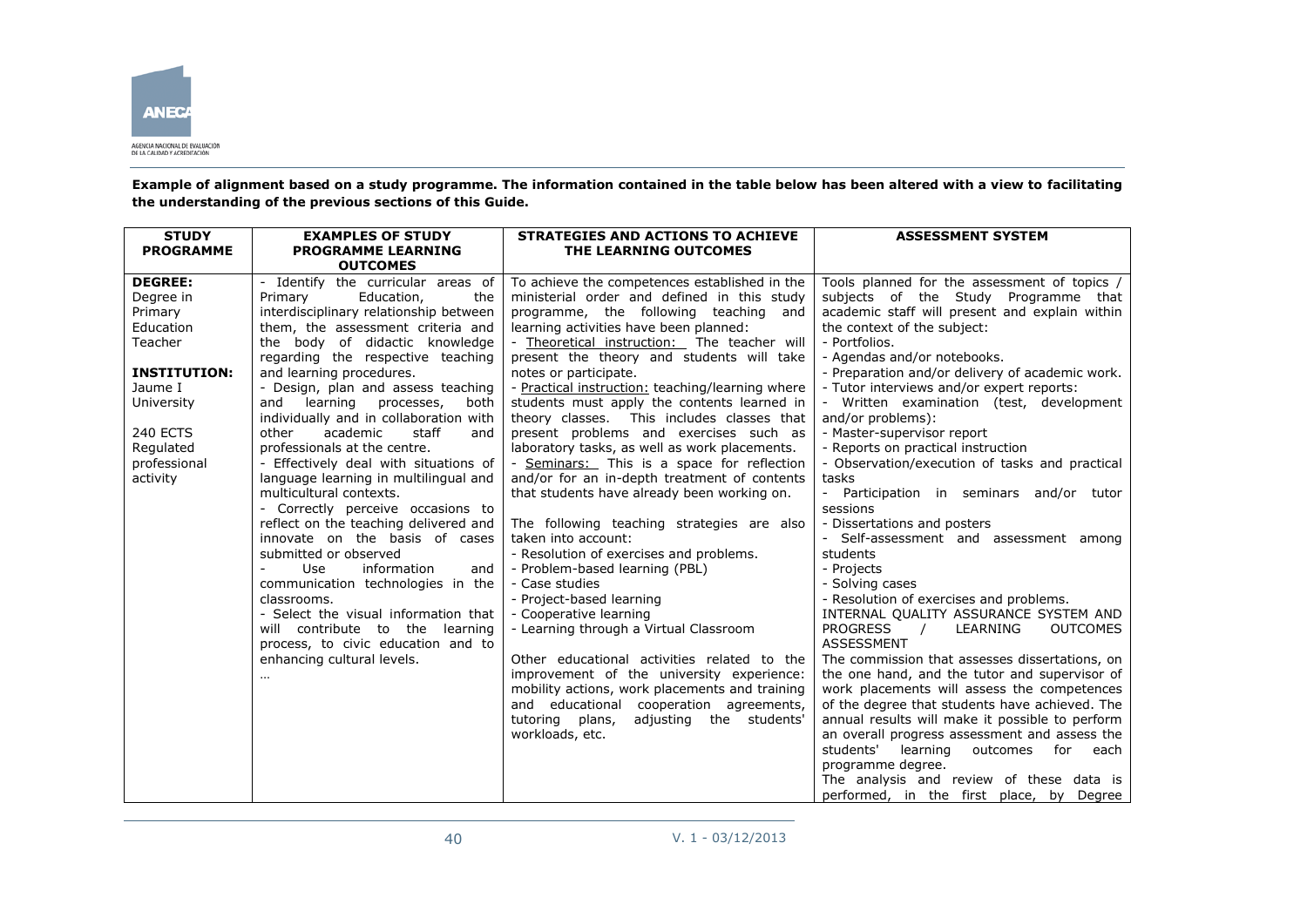

.<br>AGENCIA NACIONAL DE EVALUACIÓN<br>DE LA CALIDAD Y ACREDITACIÓN

|  | Committee. The Deputy Director or Assistant<br>Dean for the programme degree will inform the |
|--|----------------------------------------------------------------------------------------------|
|  | Board of the Centre, for approval, of any                                                    |
|  | proposals for improvement or changes to the<br>study programme that may derive from this     |
|  | analysis.                                                                                    |
|  | The Sub-commission of the Quality Committee,<br>in charge of reviewing and monitoring the    |
|  | Internal Quality Assurance System, shall notify                                              |
|  | .                                                                                            |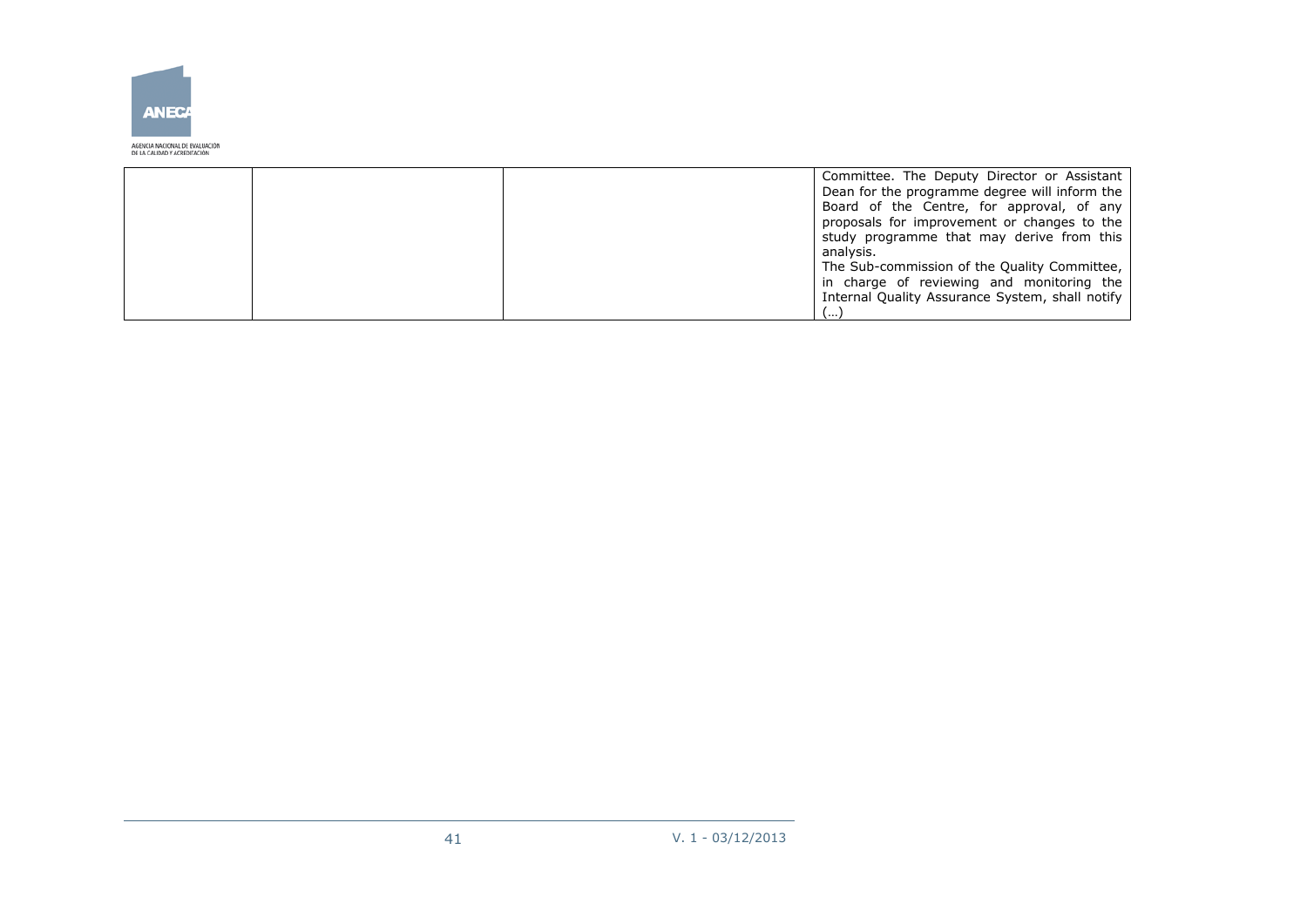

# <span id="page-41-0"></span>6.3. Example of how to reformulate accreditation ex-ante report

competences into expected learning outcomes

This support guide explains that accreditation ex-ante reports of official degrees assessed by ANECA have opted, in general, for two ways of presenting "learning outcomes": 1) wording competencies in terms of learning outcomes and (2) including competences simultaneously with learning outcomes.

In this sense, for example, Universities routinely include the following types of competences in such reports: general and specific competences, plus a third group called cross-cutting competences which are specific to the Centre or University. Therefore, we can argue that general competences (and even Degree objectives) can be considered the learning outcomes for a given Degree and that specific competences would correspond to the learning outcomes of the module / topic / subject, especially when the report does not define learning outcomes as such. Cross-cutting competences are not considered in this appendix as not all study programmes include them.

With this guide, ANECA does not intend to instruct Universities to use a specific form of presentation for the accreditation ex-ante reports of official Degrees. However, it does insist that, in any case, the learning outcomes must be sufficiently clear and that these should be well defined in the accreditation ex-ante report, as a proposal for the revision and improvement of existing study programmes and with a view to facilitating the assessment process when renewing accreditation.

Based on these initial assumptions, ANECA has put forward, in this appendix, a series of examples on how to transform the competencies described into expected learning outcomes. These changes to the competences can be applied through an amendment to the study programme, in accordance with article 28 of Royal Decree 1393/2007, as amended by Royal Decree 861/2010.

Below are examples based on actual study programmes of Spanish universities that include:

- 1. Competences, analogous to learning outcomes, as defined in the Official Degree's accreditation ex-ante report from ANECA's Verifica programme.
- 2. We have included a brief analysis in accordance with the guidelines put forward in this support guide.
- 3. Then we have included the example resulting from applying the analysis performed.
- 4. Finally, certain aspects that should be taken into account by the applicant and which exceed the possibilities of this appendix have been added.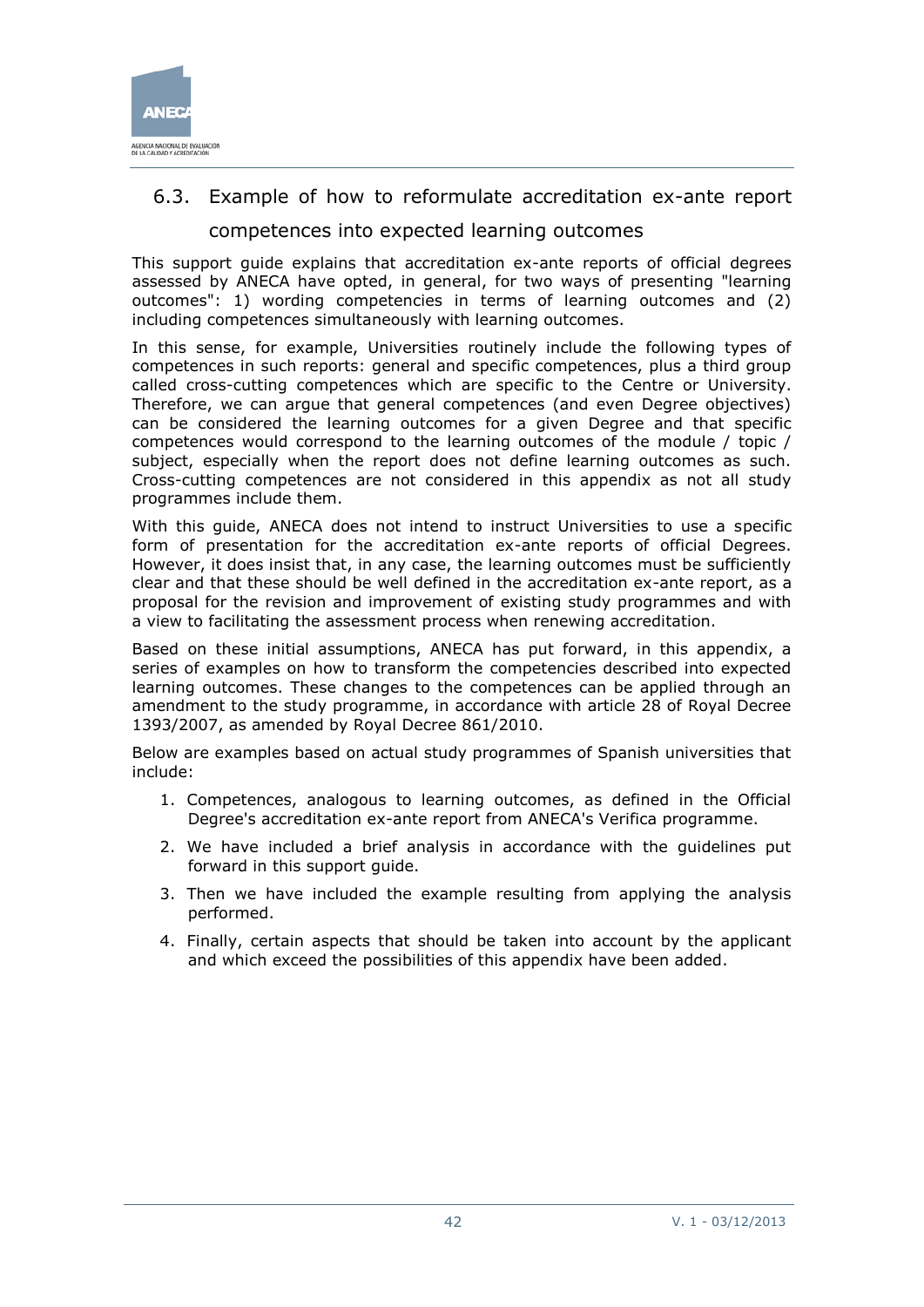

#### **DEGREE LEARNING OUTCOMES**

|                                                                   | <b>EXAMPLE 1: Bachelor Degree in Political</b><br>Science by the University Carlos III of<br><b>Madrid</b>                                                                                                                                                                                                                                                                                                                                                                                                                                                                                            | <b>EXAMPLE 2: Master's Degree in Education</b><br><b>Quality and Improvement by the Autonomous</b><br><b>University of Madrid</b>                                                                                                                                                                                                                                                                                                                                                                                                                                                                                                                                                                                     | <b>EXAMPLE 3:</b> Phd Programme in <b>Science</b> by the<br><b>Rey Juan Carlos University</b>                                                                                                                                                                                                                                                                                                                                                                                                                                                                                                                                                                                                                                                                                                                                         |
|-------------------------------------------------------------------|-------------------------------------------------------------------------------------------------------------------------------------------------------------------------------------------------------------------------------------------------------------------------------------------------------------------------------------------------------------------------------------------------------------------------------------------------------------------------------------------------------------------------------------------------------------------------------------------------------|-----------------------------------------------------------------------------------------------------------------------------------------------------------------------------------------------------------------------------------------------------------------------------------------------------------------------------------------------------------------------------------------------------------------------------------------------------------------------------------------------------------------------------------------------------------------------------------------------------------------------------------------------------------------------------------------------------------------------|---------------------------------------------------------------------------------------------------------------------------------------------------------------------------------------------------------------------------------------------------------------------------------------------------------------------------------------------------------------------------------------------------------------------------------------------------------------------------------------------------------------------------------------------------------------------------------------------------------------------------------------------------------------------------------------------------------------------------------------------------------------------------------------------------------------------------------------|
| TO BE<br><b>REVIEWED</b>                                          | Master political and social research methods<br>1.<br>and techniques.<br>2.<br>Use quantitative and qualitative research data<br>3.<br>Be familiar with political communication<br>techniques.<br>4.<br>Ability to use information and communication<br>technologies (ICT) and analyse their impact on<br>the political system.                                                                                                                                                                                                                                                                       | Refine and update specialised scientific and technical<br>1.<br>training in educational itineraries or specialities.<br>2.<br>Complete a perspective on change and innovation<br>processes, paying attention to the ideas and milestones<br>that precede them from a diachronic viewpoint.<br>3.<br>Promote didactic research on educational innovation,<br>quality in education, teacher training, evaluation and<br>personalized attention in education and lifelong learning.<br>Encourage the reflexive integration of theory and practice,<br>4.<br>paying attention to processes of change and improvement<br>in each educational institution or programme and the<br>context to which students are introduced. | Perform in contexts in which there is little specific<br>1.<br>information.<br>2.<br>Find the key questions that need to be answered in<br>order to solve a complex problem.<br>Design, create, develop and launch new and innovative<br>3.<br>projects in their knowledge area.<br>Work in a team or autonomously in an international or<br>4.<br>multidisciplinary context.<br>Pool knowledge, cope with complexity and make<br>5.<br>judgements based on limited information.<br>Criticism and intellectual defence of solutions.<br>6.                                                                                                                                                                                                                                                                                            |
| <b>Actions to be</b><br>performed /<br><b>Changes</b><br>required | Assess whether,<br>based on reading<br>these<br>competences / learning outcomes, the profile of a<br>graduate for this Degree can be inferred.<br>Revise the verbs used (e.g. Master?, Use?).<br>Specify, in the wording of the competence, what is<br>expected and adapt it to the context of the degree<br>(competence 2 and 3).<br>Provide a better wording for competence 4, since<br>students are capable of using ICTs before entering<br>these studies. However, it is important to<br>emphasise the second part.<br>Check compliance with MECES standards and with<br>Royal Decree 1393/2007. | Focus on what students have to do in the learning programme.<br>Assess whether, based on reading these competences / learning<br>outcomes, the profile of a graduate for this Degree can be<br>inferred.<br>Revise the verbs used (Complete? Promote? Encourage?)<br>Assess any possible overlap and, if relevant, group competences<br>as there are four competences and essentially two core ideas:<br>1) Change / innovation process for educational improvement;<br>and (2) educational research.<br>Use clear wording (e.g. Competence 2).<br>Revise wording (1. Improvespecialityspecialities).                                                                                                                 | Rearrange competences / learning outcomes in order of<br>importance, with a view to expressing what defines a<br>graduate.<br>Assess whether the competences / learning outcomes<br>expressed make reference to learning activities and<br>assessment systems (competences 1 and 6)<br>To facilitate what you want to do, use verbs (competence 6)<br>Avoid overlapping to the extent possible. There are<br>competences that can integrate others (competence 5<br>includes 1 and 2).<br>Adapt to the Degree. From reading it, it is not possible to<br>know or suspect what Doctoral programme or even what<br>knowledge area the said programme belongs to.<br>One competence (Work in) is not an educational<br>competence and does not belong in a doctoral programme as<br>it can be performed without this level of education. |
| <b>REVIEWED</b>                                                   | Students, upon completion of the<br>learning<br>programme, should be able to:<br>Analyse the social and political reality through<br>a)<br>the acquisition and initial use of applied<br>research tools.<br>b)<br>Communicate using specific techniques that<br>are typical of politics, based on an objective<br>analysis.<br>Use specific information and communication<br>C)<br>technologies to perform political functions.                                                                                                                                                                       | Students, upon completion of the learning programme, should<br>be able to:<br>Put together a learning plan for a given context, based on<br>a)<br>a specific and up-to-date revision of documents.<br>b)<br>Design and implement a research or innovation project<br>based on different fields, such as teacher training, quality<br>and educational assessment, etc.<br>Use the necessary means to assess changes introduced in<br>C)<br>the learning process.                                                                                                                                                                                                                                                       | Phd students, at the end of their doctoral thesis, should have<br>performed the following and/or be able to:<br>Design, develop and launch new and innovative projects<br>a)<br>in a specific experimental field related to the line of<br>research chosen.<br>Pool knowledge, cope with complexity and make<br>b)<br>judgements based on available information.<br>Defend, in an academic manner, the methodological<br>c)<br>solutions applied to the preparation of a Doctoral Thesis.                                                                                                                                                                                                                                                                                                                                             |
| <b>Subsequent</b><br>verification                                 | Check whether the changes introduced affect<br>other levels of specificity.<br>Check whether it is consistent with the Tier 2<br>standards of MECES.                                                                                                                                                                                                                                                                                                                                                                                                                                                  | Check whether the changes introduced affect other levels of<br>specificity.<br>Check whether it is consistent with the Tier 3 standards of<br>MECES.                                                                                                                                                                                                                                                                                                                                                                                                                                                                                                                                                                  | Check whether the changes introduced affect other levels<br>of specificity.<br>Check whether it is consistent with the Tier 4 standards<br>of MECES.                                                                                                                                                                                                                                                                                                                                                                                                                                                                                                                                                                                                                                                                                  |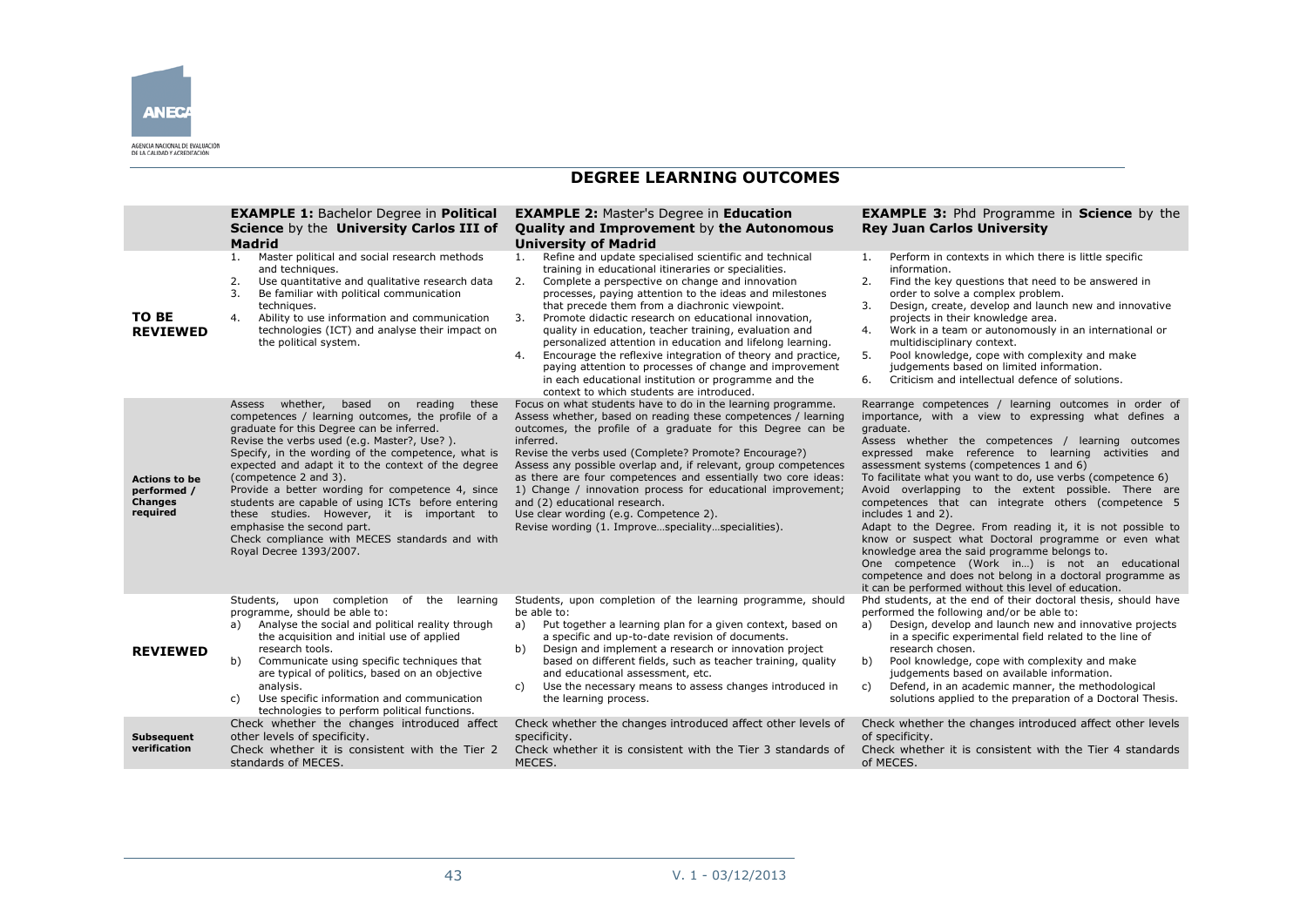

### **LEARNING OUTCOMES OF A MODULE / TOPIC / SUBJECT / SEMINAR, etc.**

|                                                      | <b>EXAMPLE 4: Bachelor Degree in Political</b><br>Science by the University Carlos III of<br><b>Madrid</b>                                                                                                                                                                                                                                                                                                                                                                                                                                                                                                                                                                                                                                                                                                                                                                                                                                                                                                                                                                                                                                                                                                                                              | <b>EXAMPLE 5: Master's Degree in Education</b><br><b>EXAMPLE 6:</b> Phd Programme in Science by the<br><b>Quality and Improvement by the</b><br><b>Rey Juan Carlos University</b><br><b>Autonomous University of Madrid</b>                                                                                                                                                                                                                                                                                                                                                                                                                                                                                                                                                                                                                                                                                                                                                                                                                                                                                                                                                                                                                                                                                                                                                   |                                                                                                                                                                                                                                                                                                                                                                                                                                                                                                                                                                                                                                                                                                                                                                                                                                                                                                                                                                                                              |
|------------------------------------------------------|---------------------------------------------------------------------------------------------------------------------------------------------------------------------------------------------------------------------------------------------------------------------------------------------------------------------------------------------------------------------------------------------------------------------------------------------------------------------------------------------------------------------------------------------------------------------------------------------------------------------------------------------------------------------------------------------------------------------------------------------------------------------------------------------------------------------------------------------------------------------------------------------------------------------------------------------------------------------------------------------------------------------------------------------------------------------------------------------------------------------------------------------------------------------------------------------------------------------------------------------------------|-------------------------------------------------------------------------------------------------------------------------------------------------------------------------------------------------------------------------------------------------------------------------------------------------------------------------------------------------------------------------------------------------------------------------------------------------------------------------------------------------------------------------------------------------------------------------------------------------------------------------------------------------------------------------------------------------------------------------------------------------------------------------------------------------------------------------------------------------------------------------------------------------------------------------------------------------------------------------------------------------------------------------------------------------------------------------------------------------------------------------------------------------------------------------------------------------------------------------------------------------------------------------------------------------------------------------------------------------------------------------------|--------------------------------------------------------------------------------------------------------------------------------------------------------------------------------------------------------------------------------------------------------------------------------------------------------------------------------------------------------------------------------------------------------------------------------------------------------------------------------------------------------------------------------------------------------------------------------------------------------------------------------------------------------------------------------------------------------------------------------------------------------------------------------------------------------------------------------------------------------------------------------------------------------------------------------------------------------------------------------------------------------------|
| TO BE<br><b>REVIEWED</b>                             | Understand the policy's conceptual aspects,<br>1.<br>theoretical frameworks and approaches.<br>Understand the various elements that make up<br>2.<br>political systems and the environment in which<br>they interact.<br>Understand the structure and functioning of<br>3.<br>political institutions.<br>Know the fundamentals of compared politics.<br>4.<br>5.<br>Understand the behaviour of political agents.<br>6.<br>Understand the behaviour of citizens and<br>democratic values.<br>Know how electoral processes work.<br>7.<br>8.<br>Understand contemporary political theories and<br>ideologies.<br>9.<br>Understand the historical dimension of political<br>and social processes.<br>Understand the structure, organization and<br>10.<br>operation of the Public Administrations at<br>different levels.<br>11. Understand the governance policies.<br>12. Understand the legal framework under which the<br>Public Administrations work.<br>13. Understand the economic environment and the<br>economic dimension of the public sector.<br>14. Ability to plan, implement, evaluate and analyse<br>public policies.<br>15. Understand international politics.<br>16. Understand the structure and functioning of the<br>European Union. | Integrate knowledge and critically analyse the most<br>1.<br>remarkable policies, programmes, practices,<br>institutions, individuals and movements in the history<br>of educational innovation, associating social and ethical<br>responsibility, linked to the evolution of education, to<br>their complexity.<br>Integrate knowledge and critically analyse the<br>2.<br>contemporary elements of the concept of quality and<br>quality policies applied to education implemented in<br>various national and international educational systems<br>as well as their assessment and accreditation methods.<br>3.<br>Make judgements based on the comparative analysis of<br>different approaches and standards related to<br>educational quality, from an international and<br>contemporary perspective.<br>Interpret international instruments for measuring the<br>4.<br>quality of education.<br>Design and implement institutional classroom-oriented<br>5.<br>assessment and intervention programmes aimed at the<br>development of institutions and the professional<br>development of academic staff.<br>6.<br>Prepare projects and reports focussing on research,<br>innovation, change and improvement of teaching<br>centres.<br>7.<br>Advise and provide specialised and non-specialised<br>academic professionals reasoned conclusions on quality<br>programmes. | Be familiar with the scientific method, its principles,<br>1.<br>process stages and types.<br>2.<br>Ability to integrate scientific knowledge, analyse it and<br>make decisions to solve a problem based on social and<br>ethical responsibility and applying professional ethics.<br>Ability to plan experiments, using the most suitable<br>3.<br>design in each case, to check hypotheses raised.<br>4.<br>Have detailed knowledge of the scientific field related to<br>the Doctoral Thesis, be capable of identifying the main<br>research challenges and contribute to its methodological<br>and conceptual development.<br>5.<br>Skill in handling the bibliographic and documentary<br>sources as well as the tools needed for field work relating<br>to each line of research.<br>6.<br>Ability to write publications and communiqués, structuring<br>them in accordance with typical patterns used in<br>prestigious national and international scientific journals,<br>conferences or congresses. |
| Actions to<br>be<br>performed<br>Changes<br>required | Excessive use of the verbs "know" and "understand".<br>Based on the infinitives used, it is difficult to know<br>what learning activities are necessary to achieve the<br>competence. Use verbs that make it possible to<br>anticipate learning activities and assessment systems.<br>Assess whether competences have been included that<br>may exceed the context and possibilities of the<br>Degree (competence 6).<br>Assess whether there are too many competences in<br>the module.<br>They can be grouped and synthesized. Several can be<br>condensed (competences 15 and 16).<br>Harmonic presentation. For example, competence 14<br>requires a higher cognitive, procedural and attitudinal<br>requirement than the rest.                                                                                                                                                                                                                                                                                                                                                                                                                                                                                                                     | Clarify, through better wording, the differences between<br>competences 1 and 2 and between competences 2 and 3. If<br>applicable, add and also assess whether "critically analyse"<br>includes "integration of knowledge".<br>In order to clarify competence 5, the thematic areas should<br>be disaggregated. As presented, they can be "general" or<br>Degree level.<br>Competence 7 is directed at "specialized" and "non-<br>specialised" educational professionals regarding the quality<br>programme. If no further information is available, the<br>competence is not sufficiently contextualized.                                                                                                                                                                                                                                                                                                                                                                                                                                                                                                                                                                                                                                                                                                                                                                    | Harmonize the wording of the expected competences or<br>learning outcomes.<br>Synthesize the wording for a clearer explanation (competence<br>4).<br>Formulate in terms of learning outcomes (competence 5).<br>Assess whether competence 1 is typical of PhD level and if<br>whether it is not contained in other specific competences.                                                                                                                                                                                                                                                                                                                                                                                                                                                                                                                                                                                                                                                                     |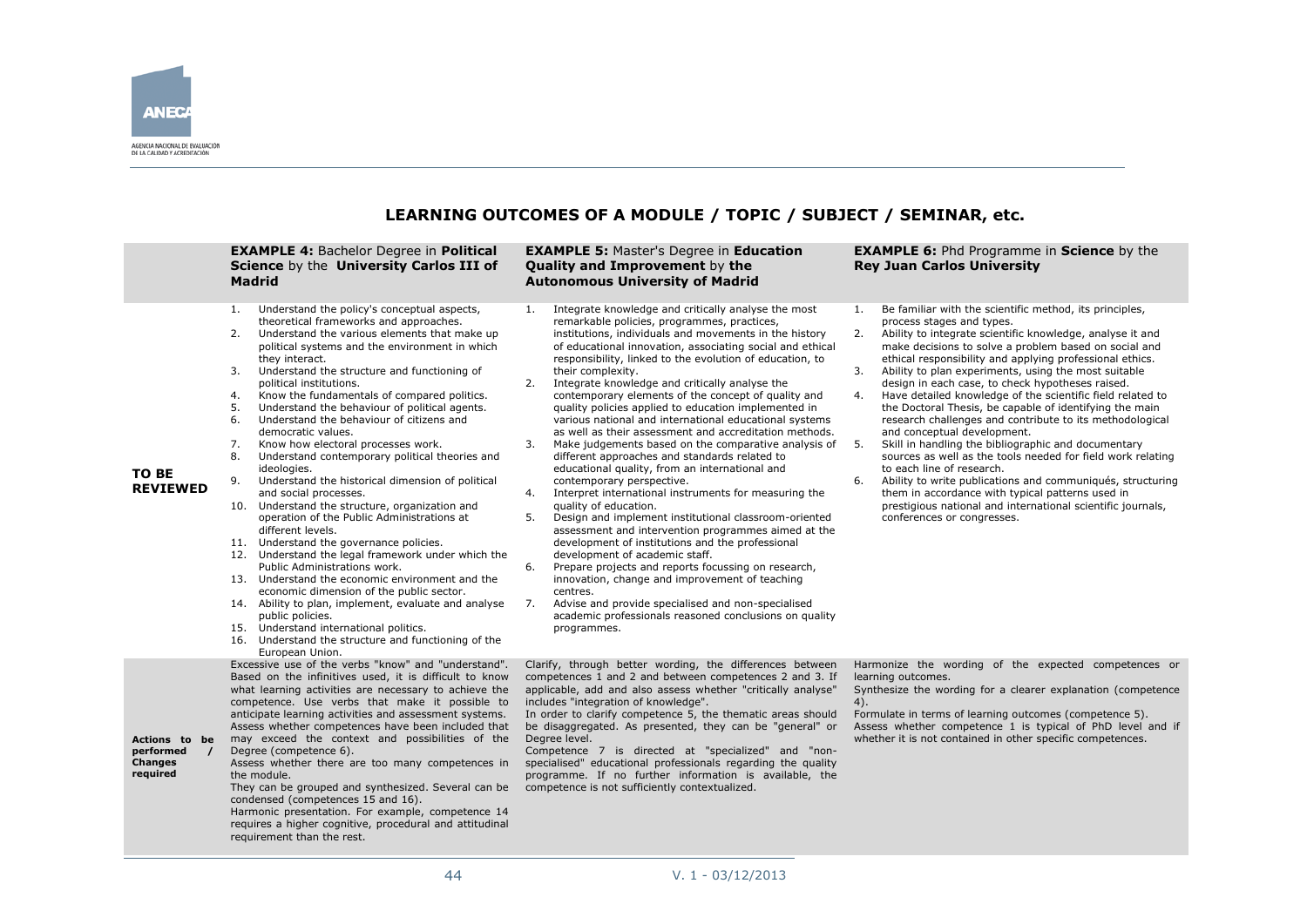

#### AGENCIA NACIONAL DE EVALUACIÓN<br>DE LA CALIDAD Y ACREDITACIÓN

| <b>REVIEWED</b>                   | Students who complete this module should be able to<br>carry out the design, implementation, evaluation and<br>or analysis of public policies. For this, they will have<br>to:<br>a)<br>Prepare a synthetic study that comprehensively<br>analyses the various elements of a given political<br>system (local,), taking into account the<br>different behaviours of politicians and citizens.<br>b)<br>Review the main documentary sources in order<br>to observe or analyse:<br>1. the history of various political and social<br>processes,<br>2. a comparative study of political systems, and<br>3. international politics, especially focusing on<br>the European context.<br>Have an general idea of public administrations:<br>C)<br>legislative framework, structure, organization<br>and operation, management, budget analysis, | Students who complete this module should be able to:<br>Perform a critical review of the most important<br>a)<br>milestones in the history of educational innovation,<br>especially taking into account: strategies and<br>educational policies, programmes, etc<br>Comparatively analyse different contemporary national<br>b)<br>and international education systems.<br>Interpret the results obtained by the main instruments<br>C)<br>used to measure educational quality.<br>Perform a technical / expert assessment of educational<br>d)<br>quality programmes, communicating the findings or<br>results effectively to both experts and non-specialist<br>audiences. | At the end of seminar X of Doctoral programme X, participants<br>will be able to:<br>Select and use bibliographic and documentary sources as<br>a)<br>well as the tools needed for field work relating to each<br>line of research.<br>Plan experiments, selecting and using the most suitable<br>b)<br>design in each case to check hypotheses raised.<br>Act with social and ethical responsibility and professional<br>C)<br>ethics.<br>Identify the main challenges of the proposed research.<br>d)<br>Contribute to the conceptual and methodological<br>development in the field of study.<br>Write publications and communications, structuring them<br>according to scientific standards and conventions. |
|-----------------------------------|-------------------------------------------------------------------------------------------------------------------------------------------------------------------------------------------------------------------------------------------------------------------------------------------------------------------------------------------------------------------------------------------------------------------------------------------------------------------------------------------------------------------------------------------------------------------------------------------------------------------------------------------------------------------------------------------------------------------------------------------------------------------------------------------------------------------------------------------|------------------------------------------------------------------------------------------------------------------------------------------------------------------------------------------------------------------------------------------------------------------------------------------------------------------------------------------------------------------------------------------------------------------------------------------------------------------------------------------------------------------------------------------------------------------------------------------------------------------------------------------------------------------------------|-------------------------------------------------------------------------------------------------------------------------------------------------------------------------------------------------------------------------------------------------------------------------------------------------------------------------------------------------------------------------------------------------------------------------------------------------------------------------------------------------------------------------------------------------------------------------------------------------------------------------------------------------------------------------------------------------------------------|
|                                   | etc.                                                                                                                                                                                                                                                                                                                                                                                                                                                                                                                                                                                                                                                                                                                                                                                                                                      |                                                                                                                                                                                                                                                                                                                                                                                                                                                                                                                                                                                                                                                                              |                                                                                                                                                                                                                                                                                                                                                                                                                                                                                                                                                                                                                                                                                                                   |
| <b>Subsequent</b><br>verification | Apply these changes to section 5 of the lesson<br>programme. Design learning activities that make it<br>possible to achieve these goals or adapt to those<br>previously designed.                                                                                                                                                                                                                                                                                                                                                                                                                                                                                                                                                                                                                                                         | Apply these changes to section 5 of the lesson<br>programme. Design learning activities that make it<br>possible to achieve these goals or adapt to those<br>previously designed.                                                                                                                                                                                                                                                                                                                                                                                                                                                                                            | Revise the seminar's learning activities, matching them to<br>the competences / learning outcomes proposed.                                                                                                                                                                                                                                                                                                                                                                                                                                                                                                                                                                                                       |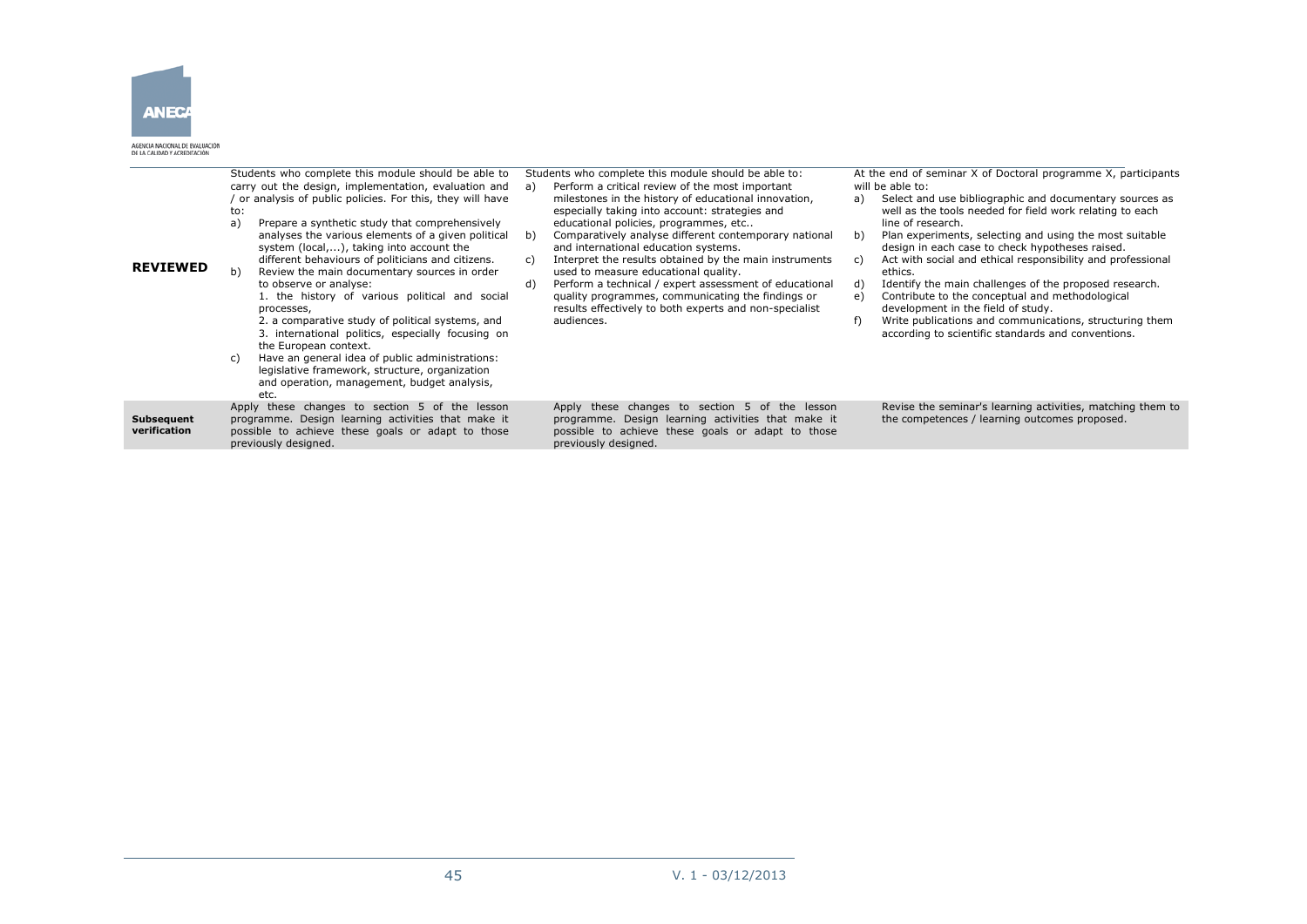

-

# <span id="page-45-0"></span>6.4. Principles and recommendations of the European Consortium for Accreditation, ECA, on learning outcomes in accreditation procedures.

**Principle 1**: Accreditation organisations should take into account learning outcomes in their assessments, thus enhancing Mutual Recognition of accreditation decisions.

A. Accreditation organizations explicitly include learning outcomes and their assessment in their external quality assurance procedures.

B. Accreditation organisations assure that their LO-related standards and criteria are applied consistently and that experts are trained accordingly.

C. When assessing programmes, accreditation organisations assure that the intended LO of a programme are available to the review team at the start of a QA procedure<sup>19</sup>.

**Principle 2:** Accreditation organisations should assess whether the learning outcomes are in line with the National Qualifications Framework and/or the Framework for Qualifications of the European Higher Education Area.

A. Accreditation organisations assess whether the intended LO satisfy national and/or international requirements with respect to the relevant level and possibly subject/discipline. These requirements may refer to the National Qualifications Framework, to the overarching Qualifications Framework of the European Higher Education Area, to the academic community and/or to the professional field.

B. Accreditation organisations assess whether an awarded qualification is at the stated level in the stated discipline and they evaluate how the institution monitors it.

**Principle 3:** Learning outcomes are a shared concern of stakeholders and thus accreditation organisations should assess whether the higher education institutions consider stakeholders' opinion when designing or revising programmes and learning outcomes.

A. Accreditation organisations consider whether programmes and/or institutions have clearly identified both their internal and external stakeholders.

B. Accreditation organisations assess whether both internal and external stakeholders actively participate to the process of designing and revising the programme's LO by participating, for instance, in meetings, pedagogical boards, satisfaction surveys, evaluation procedures.

**Principle 4:** Accreditation organisations should assess whether learning outcomes and their assessment by higher education institutions are understandable and public.

A. Accreditation organisations assess whether the LO and the way they are assessed are published conveniently and easily accessible to the relevant stakeholders.

B. Accreditation organisations assess whether LO descriptions and the assessment methods are understandable. Therefore, particular attention should be paid to:

 $19$  Recommendation 1.C would be particularly important in the case of ex ante accreditations.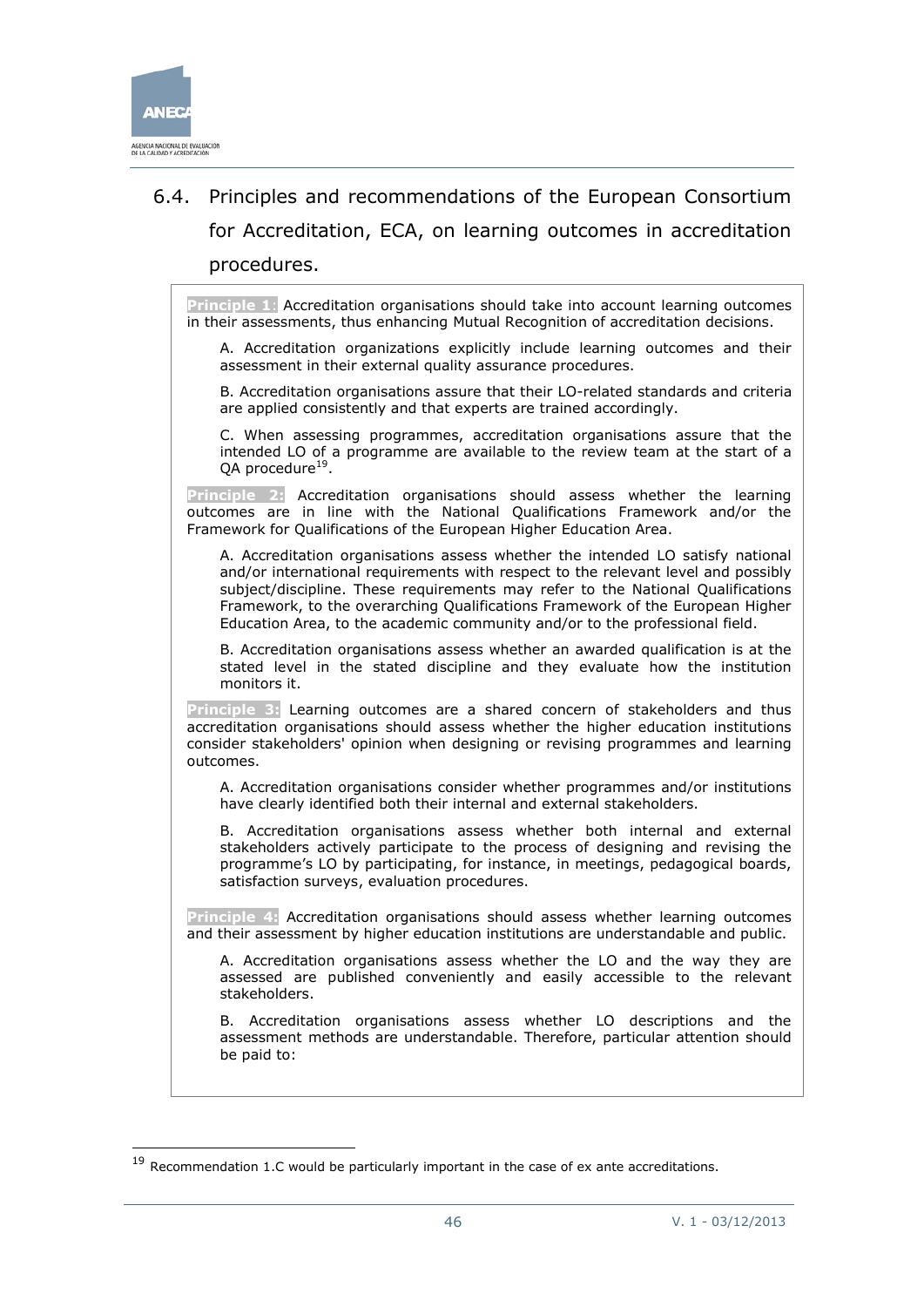

o whether LO are written in concrete and clear terms (simple and short sentences), o whether LO focus on what students are expected to be able to demonstrate and describe observable abilities which can be assessed, o whether LO focus on what students are expected to be able to demonstrate and describe observable abilities which can be assessed. **Principle 5:** Accreditation organisations should assess whether curriculum design and content enable students to achieve the intended learning outcomes and whether higher education institutions apply proper procedures to assess those intended learning outcomes. A. Accreditation organisations assess whether the educational aims and objectives are adequately transformed into intended LO. B. Accreditation organisations analyse whether the teaching & learning activities enable students to reach the intended programme LO. C. Accreditation organisations evaluate whether the assessment methods applied by the HEI are appropriate to measure the achievement of the intended LO. They check whether there is alignment between LO, teaching & learning activities and assessment methods. D. Accreditation organisations assess whether the internal quality assurance measures of the programme include mechanisms to ascertain the achievement of the intended LO. E. Accreditation organizations assess whether higher education institutions ensure students achieve the intended learning outcomes. **Principle 6:** In the case of programme accreditation, accreditation organisations should make explicit reference to the programmes' learning outcomes in their reports. Accreditation organisations include the assessed programme's LO in their reports. Reference is made to the LO that are valid for the programme at the time of the accreditation. **Principle 7:** In the case of institutional accreditation, accreditation organisations should evaluate the institution's provisions regarding the implementation and assessment of learning outcomes. A. Accreditation organisations assess whether the implementation and assessment of LO is based on a carefully tailored strategy at the institutional level. B. Accreditation organisations assess whether the internal quality assurance system of HEI includes provisions for the implementation and assessment of LO as well as mechanisms to ascertain the achievement of the intended LO.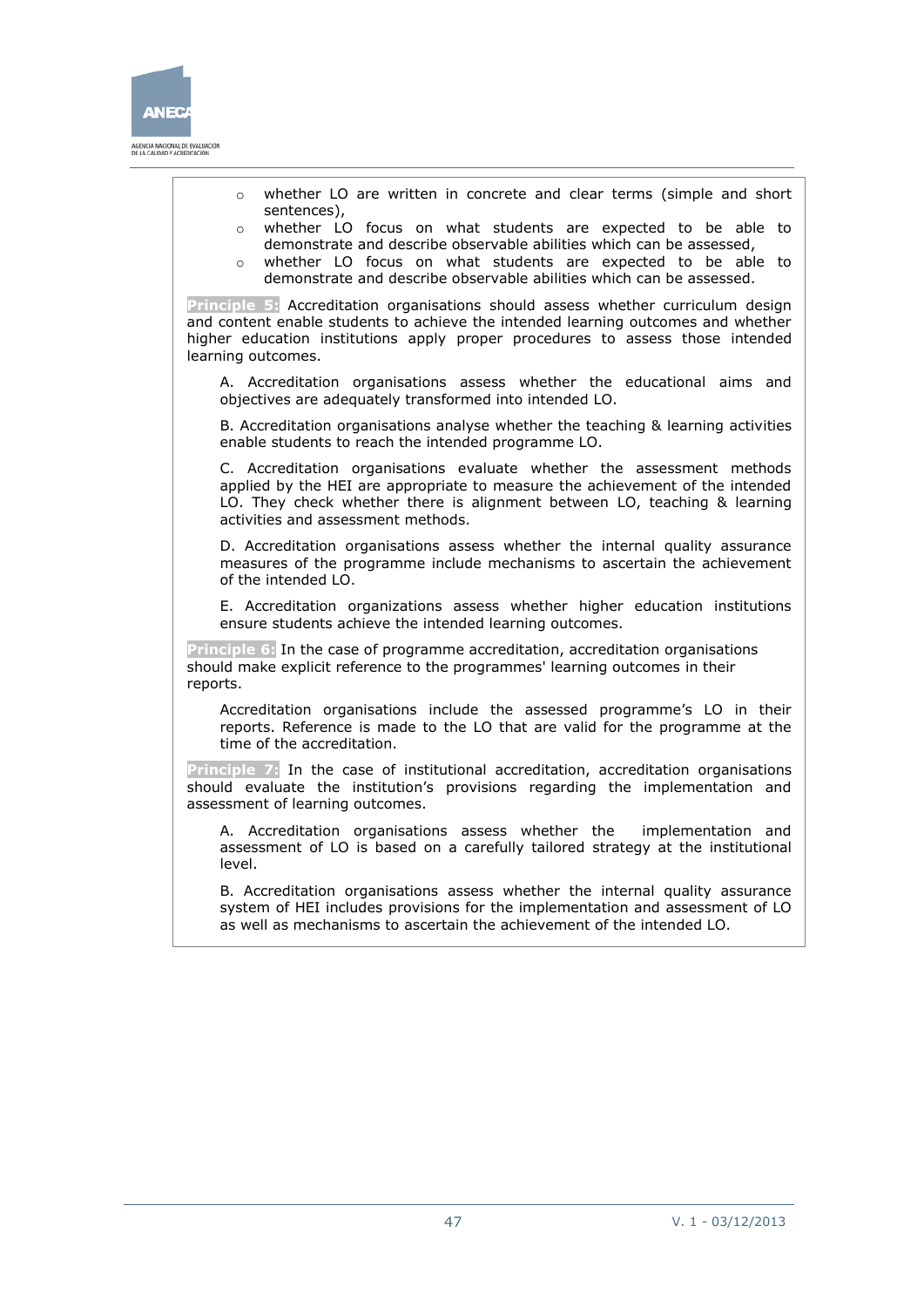

# <span id="page-47-0"></span>**7. BIBLIOGRAPHY**

Adam, S. (2004): "Using Learning Outcomes". Report for the Bologna conference on learning outcomes held in Edinburgh on 1 – 2 July 2004 [Última visita realizada 08.Nov.2013: [http://www.bologna-bergen2005.no/EN/Bol\\_sem/Seminars/040701-](http://www.bologna-bergen2005.no/EN/Bol_sem/Seminars/040701-02Edinburgh/040620LEARNING_OUTCOMES-Adams.pdf) [02Edinburgh/040620LEARNING\\_OUTCOMES-Adams.pdf\]](http://www.bologna-bergen2005.no/EN/Bol_sem/Seminars/040701-02Edinburgh/040620LEARNING_OUTCOMES-Adams.pdf)

Adam, S. (2006). *An introduction to learning outcomes: A consideration of the nature, function and position of learning outcomes in the creation of the European Higher Education Area*", article B.2.3-1 in Eric Froment, Jürgen Kohler, Lewis Purser and Lesley Wilson (eds.): *EUA Bologna Handbook – Making Bologna Work* (Berlin: Raabe Verlag).

Adam, S. (2013). *The central role of learning outcomes in the completion of the European Higher Education Area 2013–2020,* in Journal of the European Higher Education Area, 2013, No. 2.

Anderson, L.W., and D. Krathwohl (Eds.) (2001). *A Taxonomy for Learning, Teaching and Assessing: a Revision of Bloom's Taxonomy of Educational Objectives*. Longman, New York.

Barnett, R. (1994). *The limits to competence: Knowledge, higher education and society*. Buckingham: Open University Press. Traducción española: Los límites de la competencia: conocimiento, educación superior y sociedad. Madrid, Gedisa, 2001.

Biggs, J. y Collis, K. (1982). *Evaluating the quality of learning. The SOLO Taxonomy (Structure of the Observed Learning Outcome*). Varios países: Academic Press.

Biggs, J. (2003). *Teaching for Quality Learning at University*. Buckingham: SRHE and Open University Press

Bloom B., et Al. (1956). *Taxonomy of Educational Objectives, Handbook I: The Cognitive Domain*. New York: David McKay.

Bologna Working Group on Qualifications Frameworks (2005). *A Framework for Qualifications of the European Higher Education Area.* Copenhague: Ministerio de Ciencia, Tecnología e Innovación. ISBN (internet): 87-91469-53-8. [Última visita realizada 08.Nov.2013: [http://www.bologna-bergen2005.no/Docs/00-](http://www.bologna-bergen2005.no/Docs/00-Main_doc/050218_QF_EHEA.pdf) [Main\\_doc/050218\\_QF\\_EHEA.pdf\]](http://www.bologna-bergen2005.no/Docs/00-Main_doc/050218_QF_EHEA.pdf)

Bowden, J. y Marton, F. (1998). *The university of learning: Behyong quality and competence.* London: Kogan Page.

Council for Higher Education. CHEA Institute for Research and Study of Accreditation and Quality Assurance (2003). *Statement of Mutual Responsibilities for Student Learning Outcomes: Accreditation, Institutions, and Programs*. Washington. [Última visita realizada 08.Nov.2013:

[http://www.chea.org/pdf/StmntStudentLearningOutcomes9-03.pdf\]](http://www.chea.org/pdf/StmntStudentLearningOutcomes9-03.pdf)

Comisión Europea (2009). *ECTS Users' Guide.* Luxembourg: Office for Official Publications of the European Communities. ISBN: 978-92-79-09728-7. Doi: 10.2766/88064 [Última visita realizada 08.Nov.2013: [http://ec.europa.eu/education/lifelong-learning-policy/doc/ects/guide\\_en.pdf\]](http://ec.europa.eu/education/lifelong-learning-policy/doc/ects/guide_en.pdf)

Comisión Europea (2009). *El Marco Europeo de Cualificaciones para el aprendizaje permanente (EQF-MEC).* Luxemburgo: Oficina de Publicaciones Oficiales de la